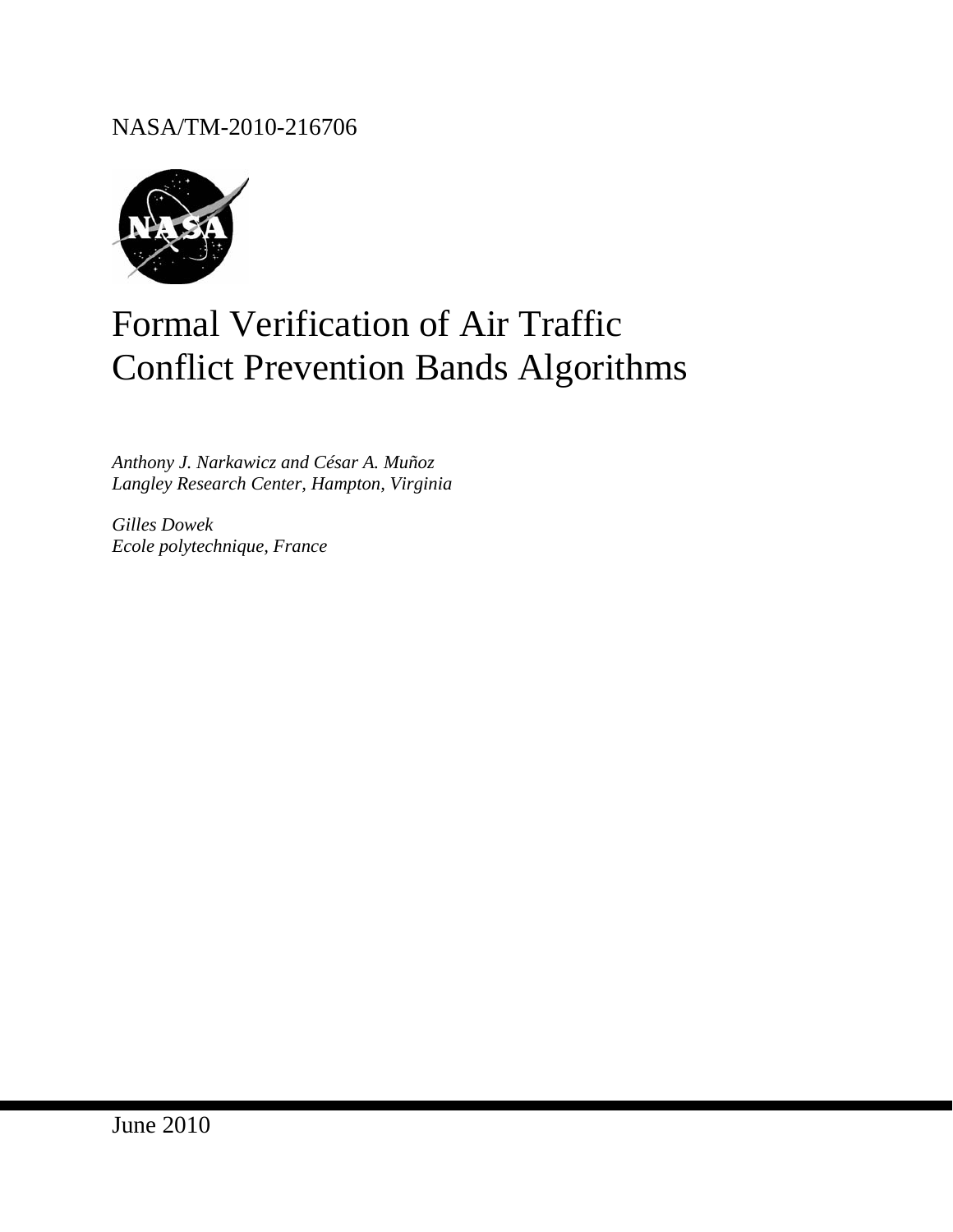Since its founding, NASA has been dedicated to the advancement of aeronautics and space science. The NASA scientific and technical information (STI) program plays a key part in helping NASA maintain this important role.

 The NASA STI program operates under the auspices of the Agency Chief Information Officer. It collects, organizes, provides for archiving, and disseminates NASA's STI. The NASA STI program provides access to the NASA Aeronautics and Space Database and its public interface, the NASA Technical Report Server, thus providing one of the largest collections of aeronautical and space science STI in the world. Results are published in both non-NASA channels and by NASA in the NASA STI Report Series, which includes the following report types:

- TECHNICAL PUBLICATION. Reports of completed research or a major significant phase of research that present the results of NASA programs and include extensive data or theoretical analysis. Includes compilations of significant scientific and technical data and information deemed to be of continuing reference value. NASA counterpart of peerreviewed formal professional papers, but having less stringent limitations on manuscript length and extent of graphic presentations.
- TECHNICAL MEMORANDUM. Scientific and technical findings that are preliminary or of specialized interest, e.g., quick release reports, working papers, and bibliographies that contain minimal annotation. Does not contain extensive analysis.
- CONTRACTOR REPORT. Scientific and technical findings by NASA-sponsored contractors and grantees.
- CONFERENCE PUBLICATION. Collected papers from scientific and technical conferences, symposia, seminars, or other meetings sponsored or co-sponsored by NASA.
- SPECIAL PUBLICATION. Scientific, technical, or historical information from NASA programs, projects, and missions, often concerned with subjects having substantial public interest.
- TECHNICAL TRANSLATION. Englishlanguage translations of foreign scientific and technical material pertinent to NASA's mission.

 Specialized services also include creating custom thesauri, building customized databases, and organizing and publishing research results.

 For more information about the NASA STI program, see the following:

- Access the NASA STI program home page at *http://www.sti.nasa.gov*
- E-mail your question via the Internet to help@sti.nasa.gov
- Fax your question to the NASA STI Help Desk at 443-757-5803
- Phone the NASA STI Help Desk at 443-757-5802
- Write to: NASA STI Help Desk NASA Center for AeroSpace Information 7115 Standard Drive Hanover, MD 21076-1320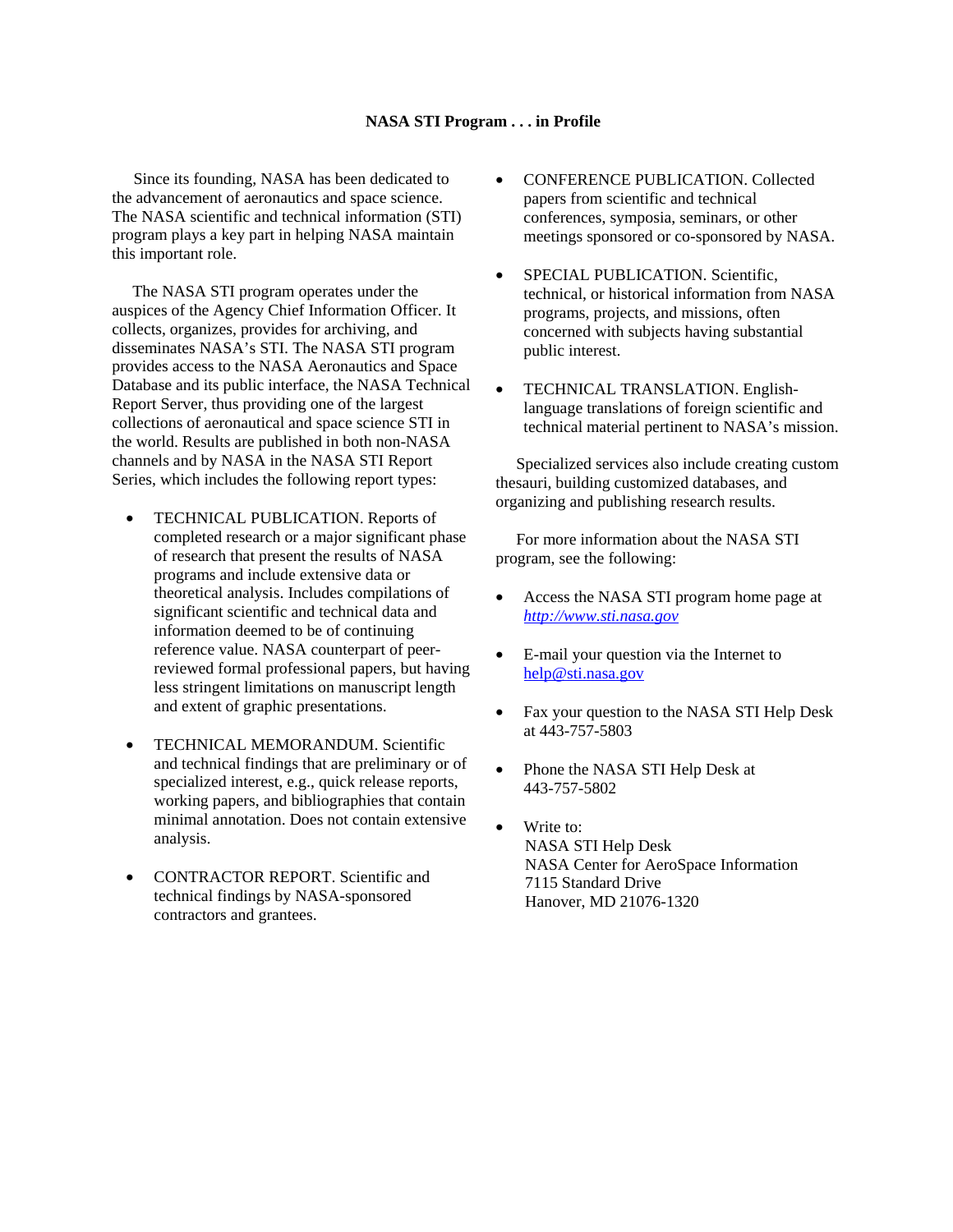NASA/TM-2010-216706



## Formal Verification of Air Traffic Conflict Prevention Bands Algorithms

*Anthony J. Narkawicz and César A. Muñoz Langley Research Center, Hampton, Virginia* 

*Gilles Dowek Ecole polytechnique, France* 

National Aeronautics and Space Administration

Langley Research Center Hampton, Virginia 23681-2199

June 2010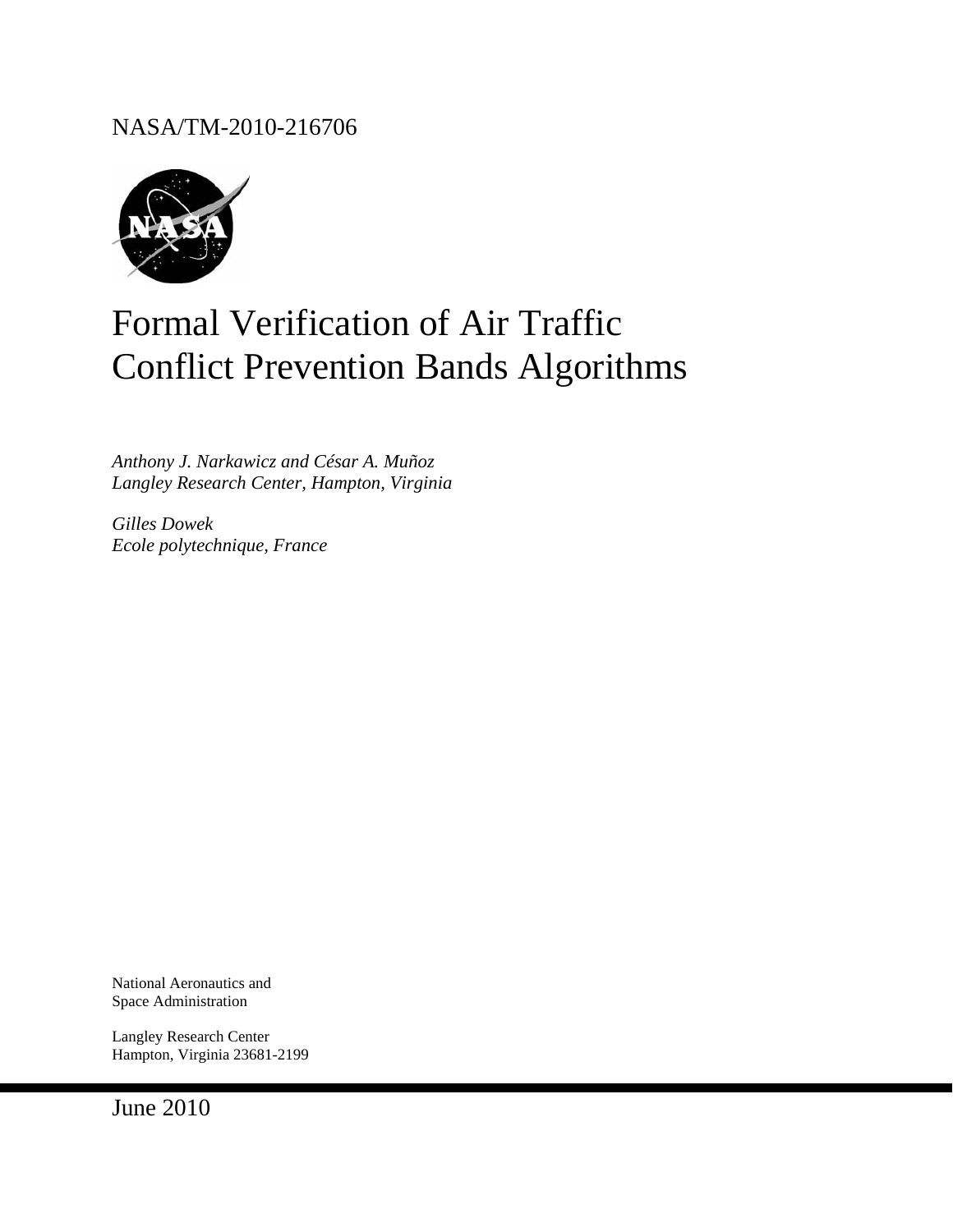The use of trademarks or names of manufacturers in this report is for accurate reporting and does not constitute an official endorsement, either expressed or implied, of such products or manufacturers by the National Aeronautics and Space Administration.

Available from:

NASA Center for AeroSpace Information 7115 Standard Drive Hanover, MD 21076-1320 443-757-5802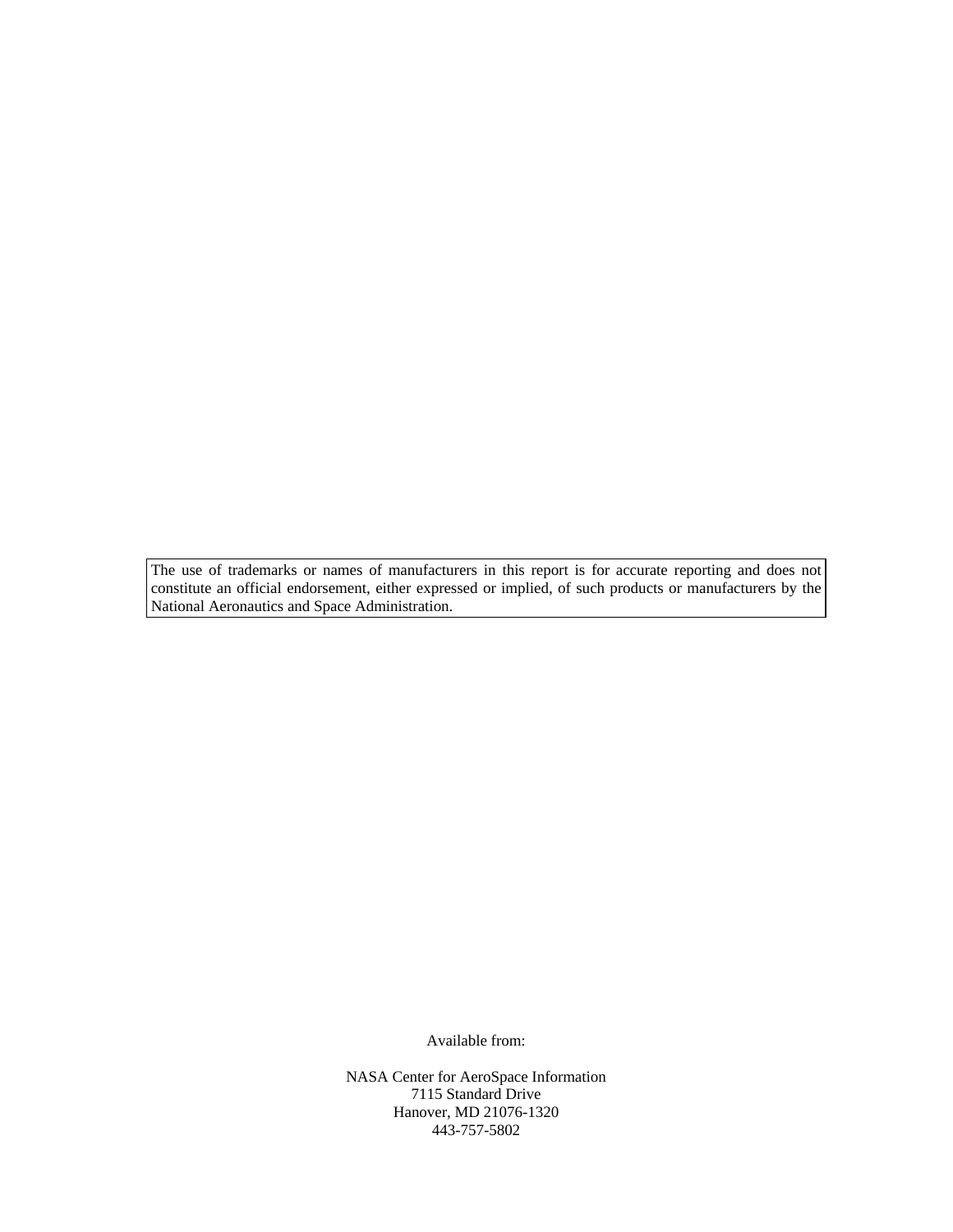## Abstract

In air traffic management, a pairwise conflict is a predicted loss of separation between two aircraft, referred to as the ownship and the intruder. A conflict prevention bands system computes ranges of maneuvers for the ownship that characterize regions in the airspace that are either conflict-free or "don't go" zones that the ownwhip has to avoid. Conflict prevention bands are surprisingly difficult to define and analyze. Errors in the calculation of prevention bands may result in incorrect separation assurance information being displayed to pilots or air traffic controllers. This paper presents provably correct 3-dimensional prevention bands algorithms for ranges of track angle, ground speed, and vertical speed maneuvers. The algorithms have been mechanically verified in the Prototype Verification System (PVS). The verification presented in this paper extends in a non-trivial way that of previously published 2-dimensional algorithms.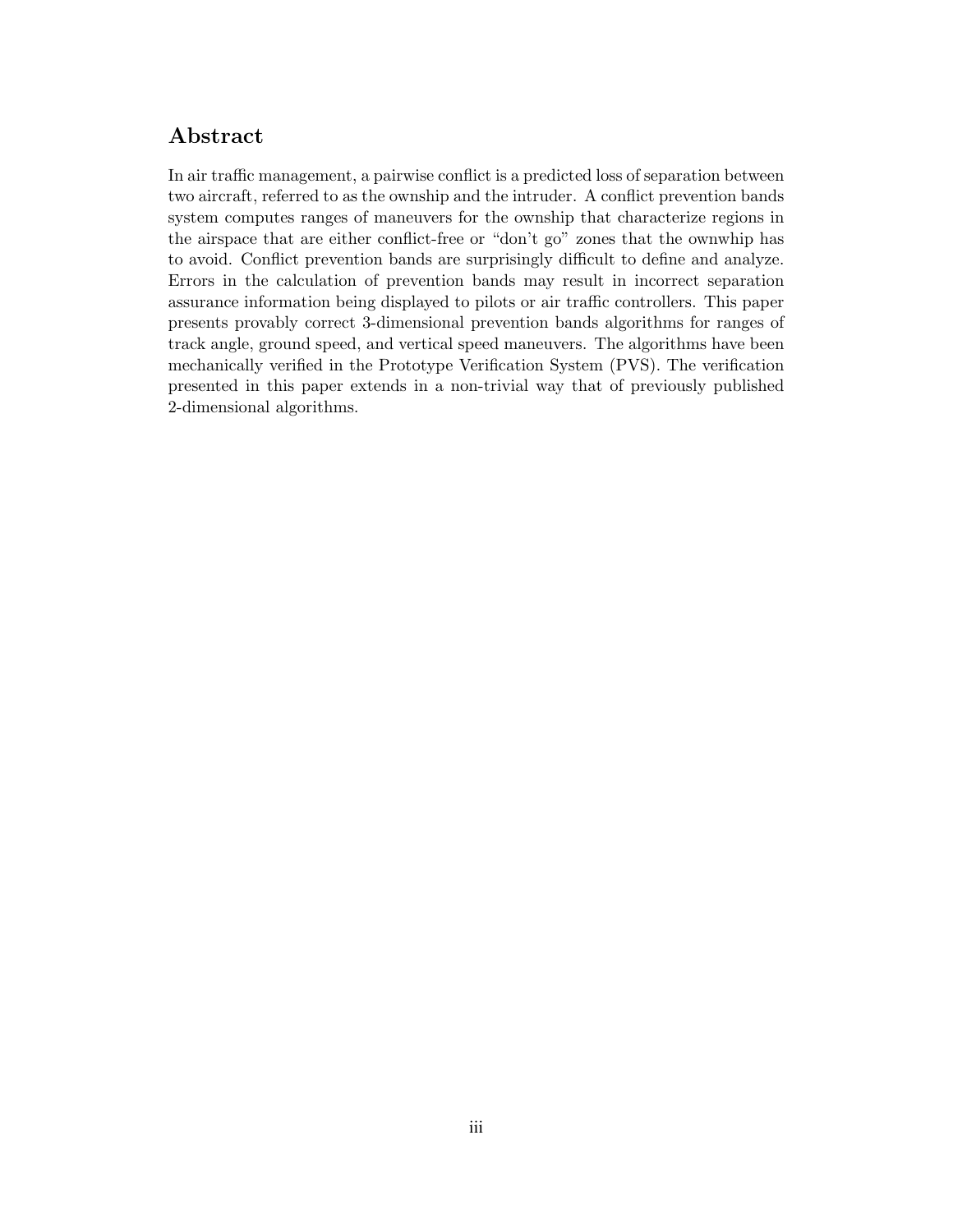## Contents

| 1                       |                                                 | Introduction                                                  | 1                |  |  |  |  |
|-------------------------|-------------------------------------------------|---------------------------------------------------------------|------------------|--|--|--|--|
| $\bf{2}$                |                                                 | <b>Statement of the Problem</b>                               | 3                |  |  |  |  |
|                         | 2.1                                             |                                                               | 3                |  |  |  |  |
|                         | 2.2                                             | Track Angle, Ground Speed, and Vertical Speed Maneuvers       | $\overline{4}$   |  |  |  |  |
|                         | 2.3                                             |                                                               | $\overline{5}$   |  |  |  |  |
|                         | 2.4                                             |                                                               | $\boldsymbol{6}$ |  |  |  |  |
|                         | 2.5                                             | Proving Correctness of a Prevention Bands Algorithm           | $\overline{7}$   |  |  |  |  |
| 3                       |                                                 | The Function $\Omega$                                         |                  |  |  |  |  |
|                         | 3.1                                             |                                                               | 9                |  |  |  |  |
|                         | 3.2                                             |                                                               | 9                |  |  |  |  |
|                         | 3.3                                             |                                                               | 11               |  |  |  |  |
| $\overline{\mathbf{4}}$ | <b>Classification of Critical Vectors</b><br>11 |                                                               |                  |  |  |  |  |
|                         | 4.1                                             |                                                               | 14               |  |  |  |  |
|                         | 4.2                                             |                                                               | 14               |  |  |  |  |
|                         | 4.3                                             |                                                               | 14               |  |  |  |  |
|                         | 4.4                                             | Line Case                                                     | 15               |  |  |  |  |
|                         | 4.5                                             |                                                               | 16               |  |  |  |  |
|                         | 4.6                                             |                                                               | 16               |  |  |  |  |
| 5                       | <b>Track Angle Prevention Bands</b><br>18       |                                                               |                  |  |  |  |  |
|                         | 5.1                                             |                                                               | 19               |  |  |  |  |
|                         | $5.2\,$                                         | Line Solutions For Track Angle Maneuvers                      | 21               |  |  |  |  |
|                         | $5.3\,$                                         | 2D Circle Solutions For Track Angle Maneuvers                 | 23               |  |  |  |  |
|                         | 5.4                                             | 3D Circle Solutions For Track Angle Maneuvers                 | 25               |  |  |  |  |
|                         | 5.5                                             | A Prevention Bands Algorithm For Track Angle Maneuvers        | 26               |  |  |  |  |
| 6                       | <b>Ground Speed Prevention Bands</b><br>29      |                                                               |                  |  |  |  |  |
|                         | 6.1                                             | Line Solutions For Ground Speed Maneuvers                     | 30               |  |  |  |  |
|                         | 6.2                                             | 2D Circle Solutions For Ground Speed Maneuvers                | 32               |  |  |  |  |
|                         | 6.3                                             | 3D Circle Solutions For Ground Speed Maneuvers                | 33               |  |  |  |  |
|                         | 6.4                                             | A Prevention Bands Algorithm For Ground Speed Maneuvers       | 34               |  |  |  |  |
| 7                       |                                                 | <b>Vertical Speed Prevention Bands</b>                        | 36               |  |  |  |  |
|                         | 7.1                                             | 3D Circle and Vertical Solutions For Vertical Speed Maneuvers | 36               |  |  |  |  |
|                         | 7.2                                             | A Prevention Bands Algorithm For Vertical Speed Maneuvers     | 39               |  |  |  |  |
| 8                       |                                                 | Conclusion                                                    | 40               |  |  |  |  |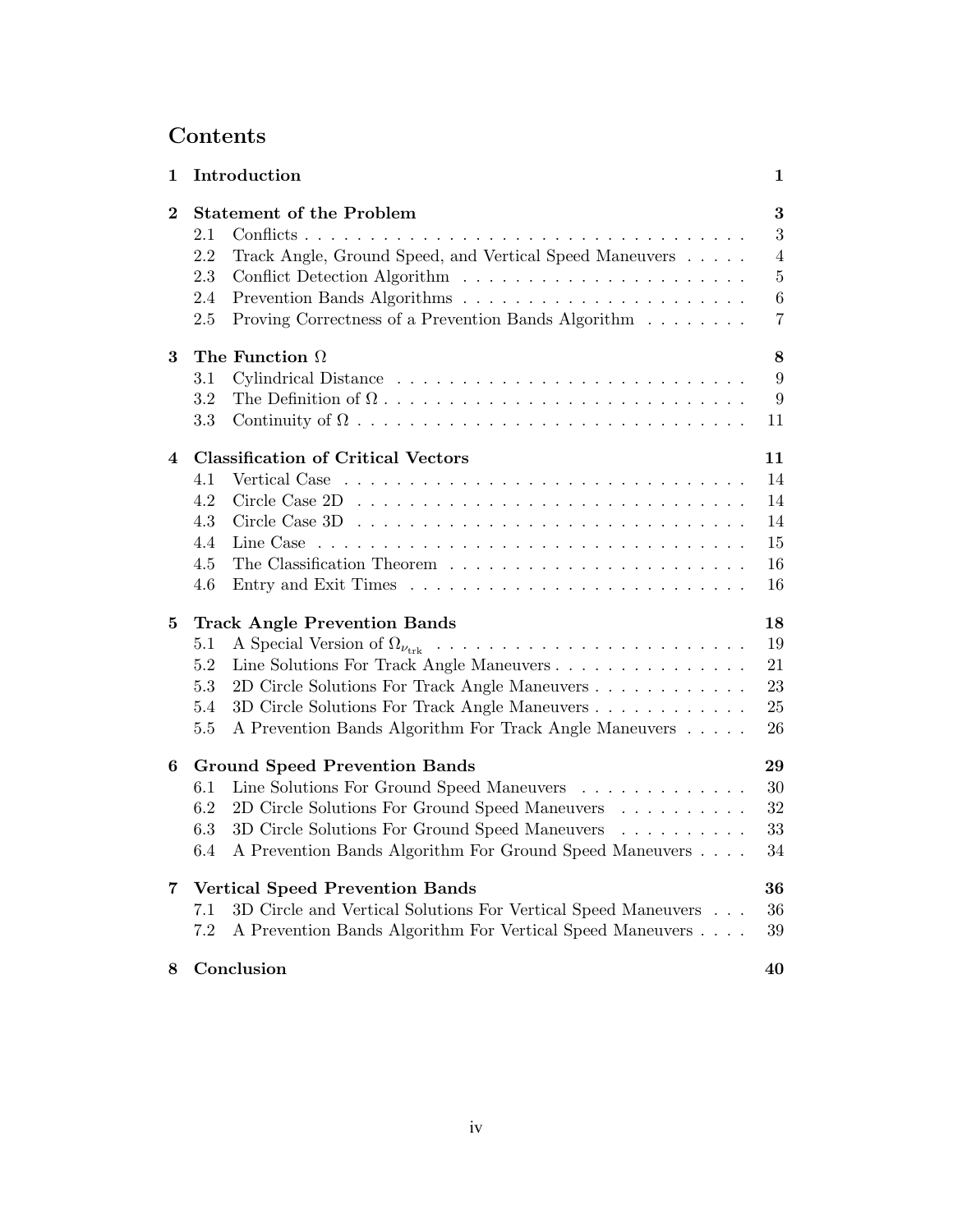

<span id="page-6-1"></span>Figure 1. A graphical display of prevention bands algorithms for track angle, ground speed, and vertical speed

## <span id="page-6-0"></span>1 Introduction

In air traffic management, a *(pairwise)* conflict is a predicted loss of separation between two aircraft within a lookahead time. One of the aircraft is called the ownship and the other aircraft, which represents an arbitrary traffic aircraft, is called the intruder.

A conflict prevention system consists of algorithms that sense traffic aircraft and characterize ranges of maneuvers for the ownship that are either conflict-free or that lead to conflict. The maneuvers are typically constrained to those where only one parameter of the ownship's velocity is varied at a time: track angle, vertical speed, or ground speed.

More precisely, a (pairwise) prevention bands algorithm, for a given parameter such as track angle, ground speed, or vertical speed, has as input the state information of the ownship and intruder aircraft, i.e., their 3-dimensional position and velocity vectors. It returns a list of regions, called bands, consisting of values for the specified parameter. There is a natural way to associate a color, either red or green, to each band. Red bands specify "don't go" zones, i.e., parameter values that the ownship has to avoid because they lead to conflict. Conversely, the *green bands* specify parameter values for the ownship that yield conflict-free maneuvers.

Figure [1](#page-6-1) illustrates in a graphical display prevention bands for the ownship for track angle, ground speed, and vertical speed maneuvers. Given the current position and velocity vectors of the aircraft, the displayed bands in Figure [1](#page-6-1) indicate that the aircraft will be in conflict if, for instance, the ownship maneuvers to a track angle of 45<sup>o</sup>, to a ground speed of 300 knots, or to a vertical speed of 0 feet per min. On the other hand, if the ownship maneuvers to any value in the green regions the aircraft will be conflict-free.

A pairwise prevention bands algorithm is correct if every possible value for the chosen parameter is either contained in a band or is a boundary point of one of the bands, and if the colors of the bands characterize conflict as follows. For all bands B and parameter values  $x \in B$ , the ownship's maneuver corresponding to the value x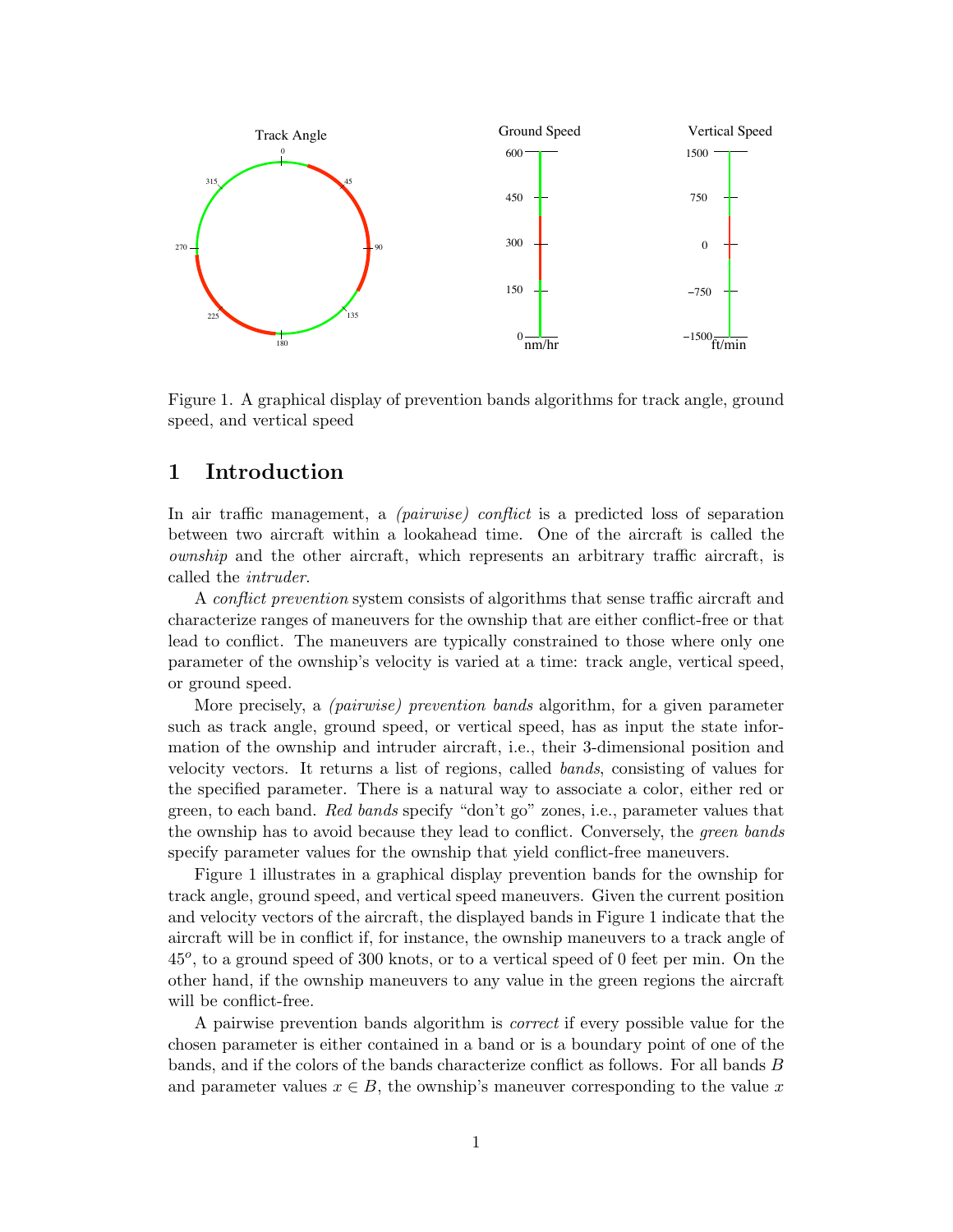is in conflict with the traffic aircraft if and only if the color of  $B$  is red. Equivalently, the ownship's maneuver corresponding to  $x$  is not in conflict if and only if the color of  $B$  is green.

Conflict prevention bands are surprisingly difficult to define and analyze [1]. The formal verification of a prevention bands algorithm for horizontal conflicts was described in [2]. Three-dimensional prevention bands algorithms were presented, without correctness proofs, in [3]. The 3-dimensional algorithms presented in that paper compute incorrect bands for some special cases. This paper presents correct versions of the prevention bands algorithms originally proposed in [3]. The correctness properties of these new algorithms have been formally verified in the Prototype Verification Systems (PVS) [4].

This paper focuses on pairwise algorithms, i.e., it considers only one traffic aircraft: the intruder. Prevention bands algorithms for an arbitrary number of traffic aircraft can be obtained from a pairwise algorithm by simply letting the red region for n-aircraft be the union of the red regions computed for the ownship and each individual traffic aircraft. The green regions can be computed as the complement of the red ones. The correctness of the algorithms for  $n$ -aircraft can be easily derived from the correctness of the pairwise prevention bands algorithms.

## Notation

<span id="page-7-2"></span>The mathematical development presented in this paper has been fully formalized in PVS.[1](#page-7-0) However, for readability, this paper uses standard mathematical notation instead of PVS syntax.

Vector variables are written in boldface letters and can denoted by their components. For example, if  $\mathbf{w} \in \mathbb{R}^3$  and  $\mathbf{u} \in \mathbb{R}^2$ , then  $\mathbf{w} = (\mathbf{w}_x, \mathbf{w}_y, \mathbf{w}_z)$  and  $\mathbf{u} = (\mathbf{u}_x, \mathbf{u}_y)$ . The notation  $\mathbf{w}_{(x,y)}$  denotes the projection of **w** in the horizontal plane, i.e.,<sup>[2](#page-7-1)</sup>

$$
\mathbf{w}_{(x,y)} \equiv (\mathbf{w}_x, \mathbf{w}_y),
$$

and the notation **u** with  $[z \leftarrow r]$  denotes the 3-dimensional vector whose projection to  $\mathbb{R}^2$  is **u** and whose z-coefficient is  $r \in \mathbb{R}$ , i.e.,

$$
\mathbf{u} \text{ with } [z \leftarrow r] \equiv (\mathbf{u}_x, \mathbf{u}_y, r).
$$

As usual, the notation  $\|\mathbf{w}\|$  refers to the norm of the vector **w** and the notation  $\mathbf{w} \cdot \mathbf{w}'$  refers to the dot product of the vectors  $\mathbf{w}$  and  $\mathbf{w}'$ . The expression 0 represents the zero vector, e.g., the vector whose components are 0.

If  $\mathbf{u} \in \mathbb{R}^2$ , then  $\mathbf{u}^{\perp}$  denotes the (right) perpendicular vector:

$$
\mathbf{u}^{\perp} \equiv (\mathbf{u}_y, -\mathbf{u}_x).
$$

From this definition, it can be easily proven that  $\mathbf{u} \cdot \mathbf{u}^{\perp} = 0$ . Furthermore, if **u** is nonzero, then the vector  $w \in \mathbb{R}^2$  can be written as a linear combination of **u** and  $\mathbf{u}^{\perp}$  in the following way:

<span id="page-7-3"></span>
$$
\mathbf{w} = \frac{1}{\|\mathbf{u}\|^2} ((\mathbf{u} \cdot \mathbf{w}) \mathbf{u} + (\mathbf{u}^\perp \cdot \mathbf{w}) \mathbf{u}^\perp).
$$
 (1)

<span id="page-7-0"></span><sup>1</sup>Electronically avaialable from <http://shemesh.larc.nasa.gov/people/cam/ACCoRD>.

<span id="page-7-1"></span><sup>&</sup>lt;sup>2</sup>The symbol  $\equiv$  is used in this paper to introduce mathematical definitions.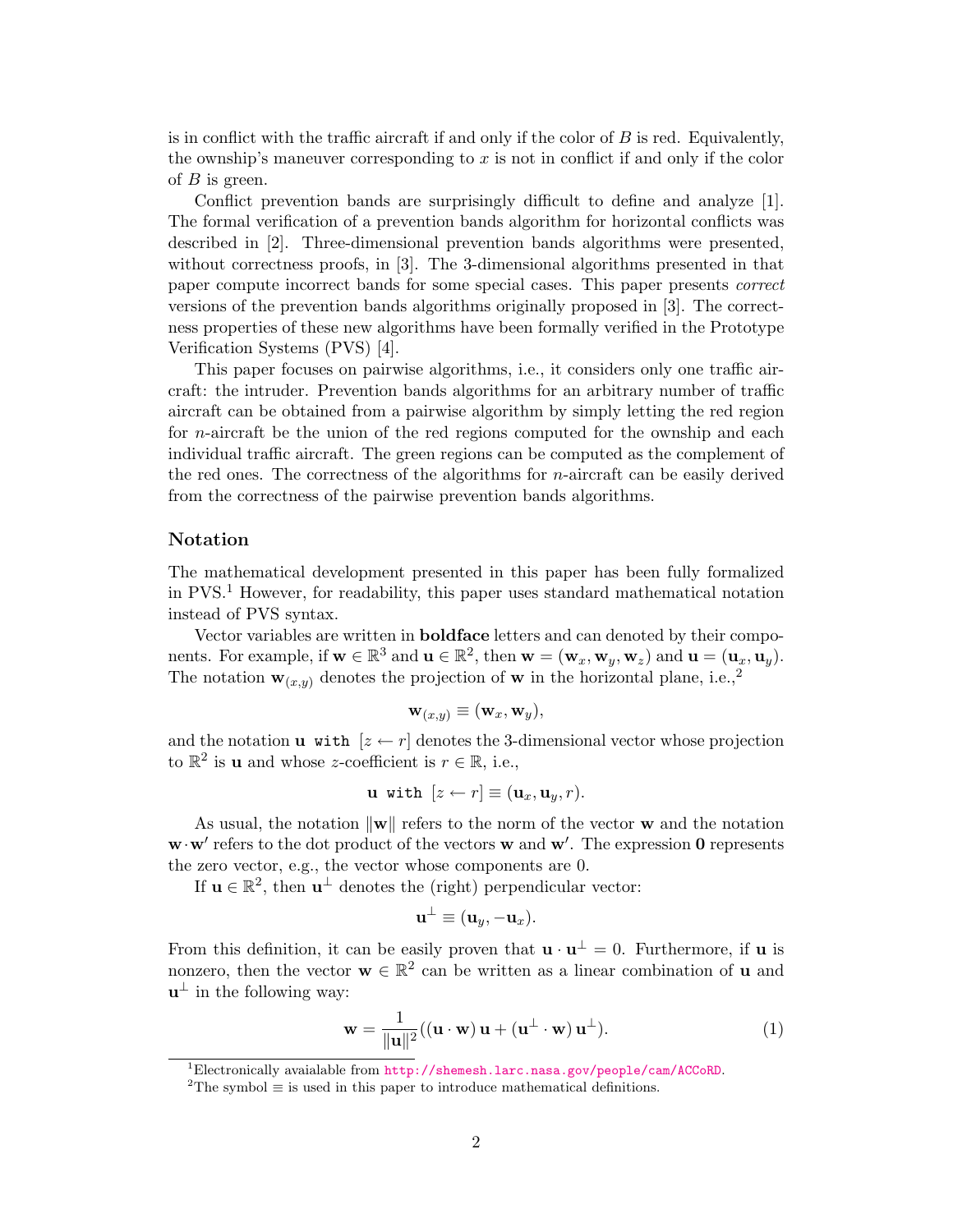The function sign:  $\mathbb{R} \mapsto \{-1, 1\}$  is defined such that  $sign(x) = 1$  if  $x \geq 0$  and  $sign(x) = -1$  otherwise. As usual in mathematics,  $\iota = \pm 1$  denotes the fact that an integer  $\iota$  belongs to the set  $\{-1,1\}$ . Moreover,  $\neg$ ,  $\implies$ ,  $\iff$  denote logical negation, implication, and equivalence, respectively.

Finally, by convention, names of predicates and functions used in the specification of the problem are written in *italics*. Functions that represent algorithms to be implemented in a programming language are written in typewriter font.

## <span id="page-8-0"></span>2 Statement of the Problem

The prevention bands algorithms discussed here only use state-based information for the two aircraft, i.e., constant position and velocity vectors that are elements of the 3-dimensional Euclidean space  $\mathbb{R}^3$ . Aircraft dynamics are represented by a point moving at constant linear speed. These approximations of real aircraft behavior are valid for short lookahead times (typically less than 5 minutes). The current state of the ownship and traffic aircraft are denoted by the following vectors.

|                                 | $\mathbf{s}_{0} \in \mathbb{R}^{3}$   Initial position of the ownship aircraft |
|---------------------------------|--------------------------------------------------------------------------------|
|                                 | $\mathbf{v}_{o} \in \mathbb{R}^{3}$ Initial velocity of the ownship aircraft   |
|                                 | $\overline{s_i \in \mathbb{R}^3$ Initial position of the traffic aircraft      |
| $\mathbf{v}_i \in \mathbb{R}^3$ | Initial velocity of the traffic aircraft                                       |

In the airspace system, the separation criterion for two aircraft is specified as a minimum horizontal separation  $D$  and a minimum vertical separation  $H$ . A conflict between the ownship and the intruder occurs when there is a time in the future, within a lookahead time  $T$ , such that the horizontal distance between the aircraft is less than  $D$ , and the vertical distance is less than  $H$ . Typically,  $D$  is 5 nautical miles,  $H$  is 1000 feet, and  $T$  is 5 minutes.

For the remainder of the paper, it is assumed that the ground speeds of the ownship and intruder aircraft are not zero, i.e., both  $\|\mathbf{v}_{o(x,y)}\| \neq 0$  and  $\|\mathbf{v}_{i(x,y)}\| \neq 0$ hold, and that the aircraft are not in loss of separation, i.e., either  $||\mathbf{s}_{o(x,y)}-\mathbf{s}_{i(x,y)}|| \ge$ D or  $|\mathbf{s}_{oz} - \mathbf{s}_{iz}| \geq H$  hold. Therefore,

$$
\mathbf{v}_{o(x,y)} \neq \mathbf{0},
$$
  

$$
\mathbf{v}_{i(x,y)} \neq \mathbf{0},
$$
  

$$
\mathbf{s}_{o} - \mathbf{s}_{i} \neq \mathbf{0}.
$$

As noted in the introduction, the possible maneuvers considered for the ownship are constrained to those where only one parameter of the ownship's velocity vector is varied, e.g., track angle, ground speed, or vertical speed.

#### <span id="page-8-1"></span>2.1 Conflicts

The ownship and the intruder aircraft are in conflict if there exists  $t \in [0, T]$  such that, at time  $t$ , vertical separation is lost, i.e,

$$
|((\mathbf{s}_o + t \,\mathbf{v}_o) - (\mathbf{s}_i + t \,\mathbf{v}_i))_z| < H,
$$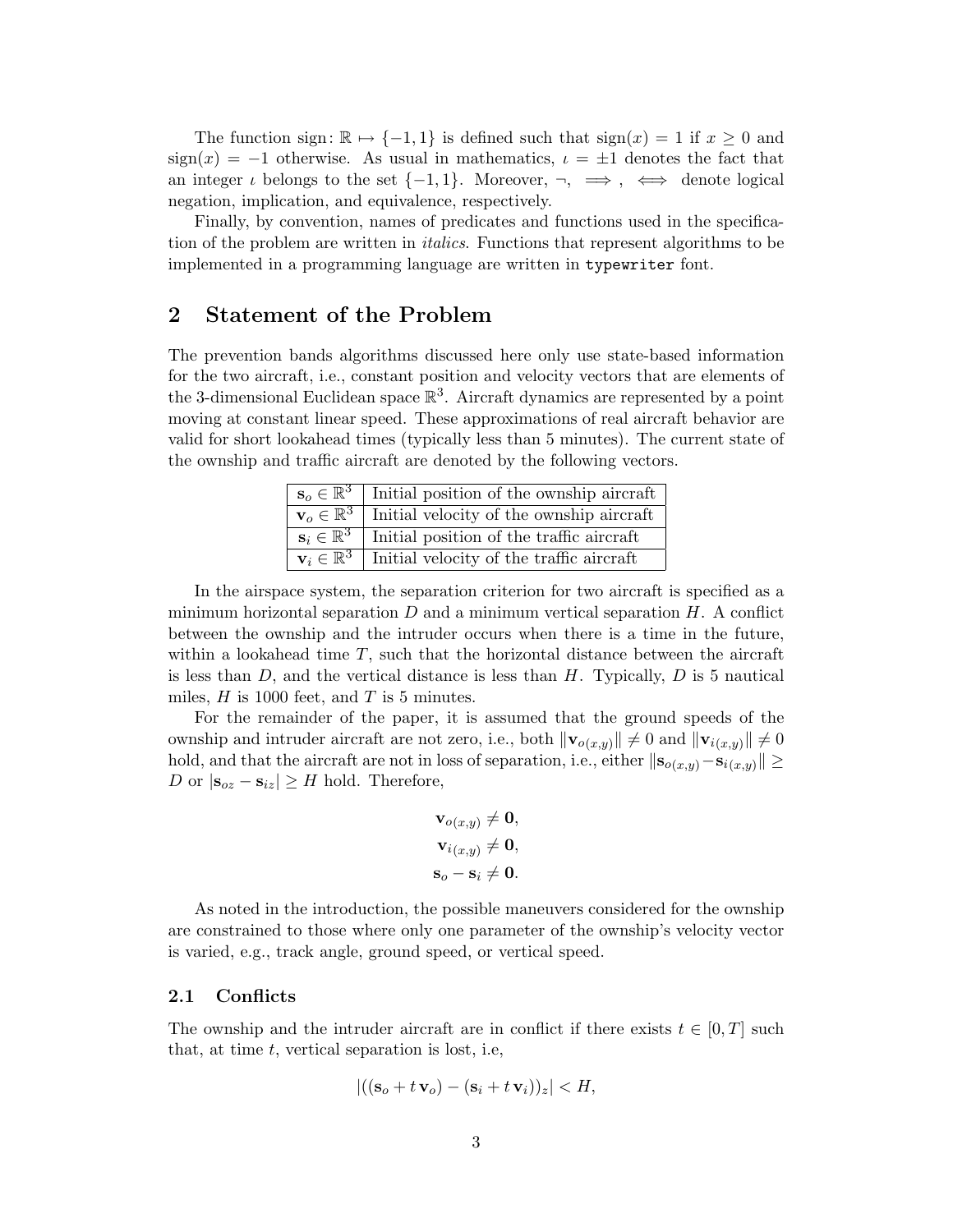and horizontal separation is lost, i.e.,

$$
\|(\mathbf{s}_o + t \,\mathbf{v}_o)_{(x,y)} - (\mathbf{s}_i + t \,\mathbf{v}_i)_{(x,y)}\| < D.
$$

Since  $(s_o+t\mathbf{v}_o)-(s_i+t\mathbf{v}_i)=(s_o-s_i)+t\mathbf{(v}_o-\mathbf{v}_i)$ , the predicate that characterizes conflict can be defined on  $\mathbf{s} = \mathbf{s}_o - \mathbf{s}_i$  and  $\mathbf{v} = \mathbf{v}_o - \mathbf{v}_i$ , the relative position and velocity vector, respectively, of the ownship with respect to the intruder.

That is, conflict can be viewed as a predicate of two vectors s and v rather than a predicate of four vectors  $\mathbf{s}_o, \mathbf{v}_o, \mathbf{s}_i$ , and  $\mathbf{v}_i$ , a result that greatly simplifies the notation. Thus, the predicate *conflict?* can be formally defined as follows.

$$
conflict?(\mathbf{s}, \mathbf{v}) \equiv \exists t \in [0, T] : |(\mathbf{s} + t \mathbf{v})_z| < H \text{ and}
$$
\n
$$
||\mathbf{s}_{(x,y)} + t \mathbf{v}_{(x,y)}|| < D. \tag{2}
$$

For the remainder of this paper, the relative position and velocity vectors,  $\bf{s}$  and  $\bf{v}$ , will be used in place of  $\mathbf{s}_o - \mathbf{s}_i$  and  $\mathbf{v}_o - \mathbf{v}_i$ , respectively.

The separation criterion can be understood as an imaginary cylinder of height H and diameter D around each aircraft and a conflict between two aircraft as a future overlapping of these cylinders. In this paper, an alternative but equivalent view is considered where the intruder is surrounded by a cylinder, called protected zone, of half-height  $H$  and radius  $D$ . From this perspective, a conflict between these two aircraft is equivalent to the existence of a time  $t \in [0, T]$  at which the ownship is in the interior of the intruder's protected zone.

#### <span id="page-9-0"></span>2.2 Track Angle, Ground Speed, and Vertical Speed Maneuvers

A maneuver for the ownship is a new velocity vector  $\mathbf{v}'_o$  that is implemented by the aircraft in zero time. Track angle, ground speed, and vertical speed maneuvers are formally defined as follows.

• A track angle maneuver for the ownship is a velocity vector  $\mathbf{v}'_o$  such that  $\|\mathbf{v}'_{o(x,y)}\| = \|\mathbf{v}_{o(x,y)}\|$  and  $\mathbf{v}'_{oz} = \mathbf{v}_{oz}$ . In this case, there exists a function track:  $\mathbb{R}^3 \mapsto \mathbb{R}$  that computes a real number  $\alpha = \text{track}(v'_o)$ , called the *track* angle of  $\mathbf{v}'_o$ , such that

$$
\mathbf{v}'_{o(x,y)} = (\|\mathbf{v}_{o(x,y)}\| \sin \alpha, \|\mathbf{v}_{o(x,y)}\| \cos \alpha).
$$

The function track is easily defined using the arc tangent function and the signs of  $\mathbf{v}'_{ox}$  and  $\mathbf{v}'_{oy}$ .

• A ground speed maneuver for the ownship is a velocity vector  $\mathbf{v}'_o$  such that  $\mathbf{v}'_{o(x,y)}$  and  $\mathbf{v}_{o(x,y)}$  are parallel (have the same track angle) and  $\mathbf{v}'_{oz} = \mathbf{v}_{oz}$ . In this case, there exists a real number  $p$  with the property that

$$
\mathbf{v}'_o = \left(\frac{p}{\|\mathbf{v}_{o(x,y)}\|}\mathbf{v}_{ox}, \frac{p}{\|\mathbf{v}_{o(x,y)}\|}\mathbf{v}_{oy}, \mathbf{v}_{oz}\right).
$$

The number p is the ground speed of  $\mathbf{v}_o$ , i.e.,  $\|\mathbf{v}'_{o(x,y)}\| = p$ .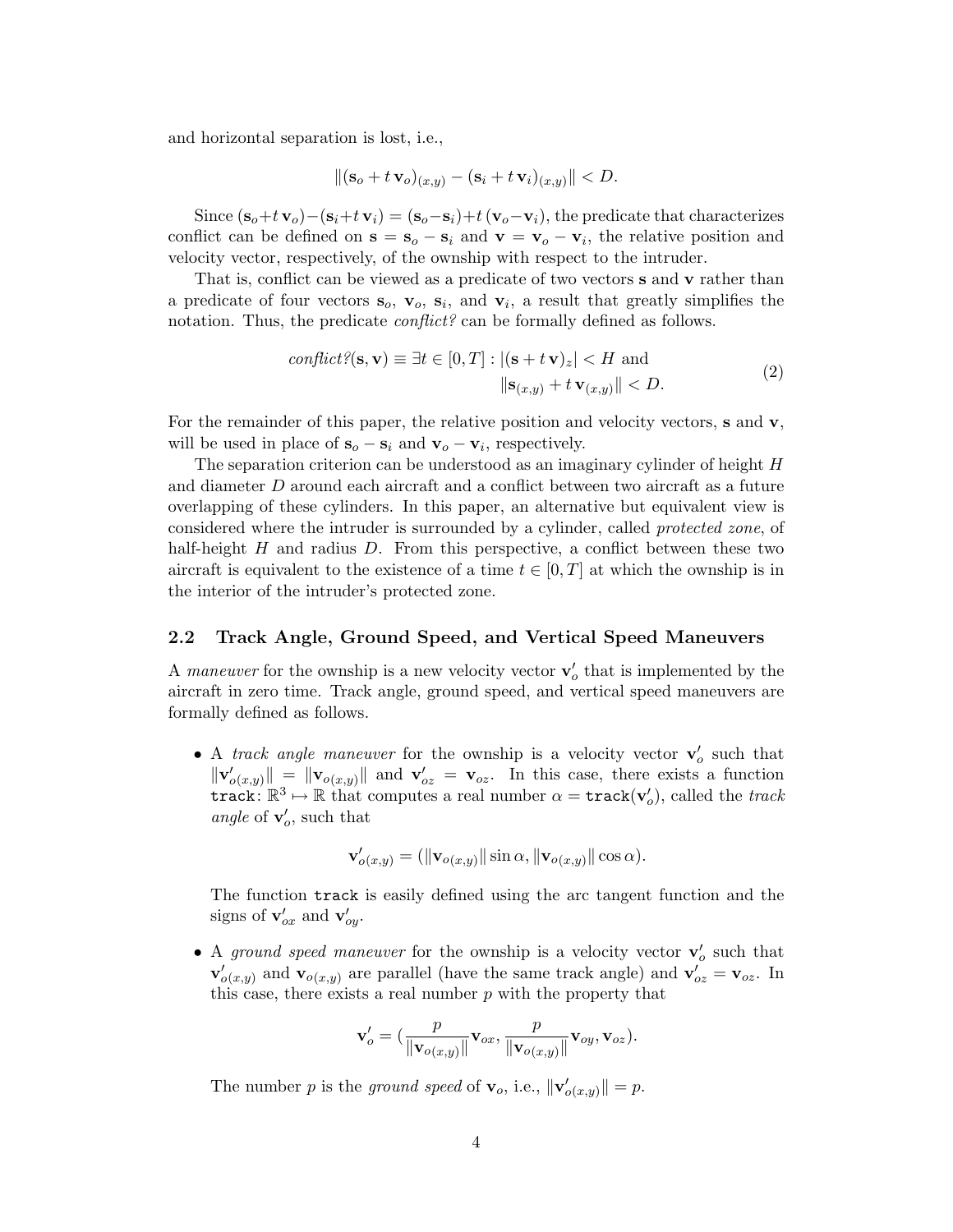• A vertical speed maneuver for the ownship is a velocity vector  $\mathbf{v}'_o$  such that  $\mathbf{v}'_{o(x,y)} = \mathbf{v}_{o(x,y)}$ , i.e., the horizontal velocity vectors are equal. In this case, there exists a real number r, called the *vertical speed* of  $\mathbf{v}'_o$  such that

<span id="page-10-3"></span><span id="page-10-2"></span><span id="page-10-1"></span>
$$
\mathbf{v}'_o = (\mathbf{v}_{ox}, \mathbf{v}_{oy}, r).
$$

The functions  $\nu_{trk}, \nu_{gs}, \nu_{vs}: \mathbb{R} \to \mathbb{R}^3$ , implicitly parametrized by  $\mathbf{v}_o$ , are defined as follows.

$$
\nu_{\text{trk}}(\alpha) \equiv (\|\mathbf{v}_{o(x,y)}\| \sin \alpha, \|\mathbf{v}_{o(x,y)}\| \cos \alpha, \mathbf{v}_{oz}), \tag{3}
$$

$$
\nu_{\rm gs}(p) \equiv \left(\frac{p}{\|\mathbf{v}_{o(x,y)}\|} \mathbf{v}_{ox}, \frac{p}{\|\mathbf{v}_{o(x,y)}\|} \mathbf{v}_{oy}, \mathbf{v}_{oz}\right),\tag{4}
$$

$$
\nu_{\rm vs}(r) \equiv (\mathbf{v}_{ox}, \mathbf{v}_{oy}, r), \tag{5}
$$

These functions assign to each track angle  $\alpha \in \mathbb{R}$ , ground speed  $p \in \mathbb{R}$ , and vertical speed  $r \in \mathbb{R}$ , respectively, the corresponding velocity vector for the ownship. Important properties of the functions  $\nu_{\text{trk}}$ ,  $\nu_{\text{gs}}$ , and  $\nu_{\text{vs}}$  are:

$$
\|\nu_{\text{trk}}(\alpha)_{(x,y)}\| = \|\mathbf{v}_{o(x,y)}\|,\tag{6}
$$

$$
\|\nu_{\rm gs}(p)_{(x,y)}\| = p,\tag{7}
$$

$$
\nu_{\rm vs}(r)_z = r.\tag{8}
$$

The constructions in this paper will restrict ground speed maneuvers to those where the ground speed  $p$  is positive.

#### <span id="page-10-0"></span>2.3 Conflict Detection Algorithm

A conflict detection algorithm cd is a function that takes as parameters the relative position of the aircraft **s** and the velocity vectors  $v_o$ ,  $v_i$ , and returns a Boolean value, i.e., True or False.

Definition 1. The algorithm cd is correct if it holds that

$$
\textit{conflict?}(\mathbf{s}, \mathbf{v}_o - \mathbf{v}_i) \implies \mathit{cd}(\mathbf{s}, \mathbf{v}_o, \mathbf{v}_i).
$$

It is cd is complete if it holds that

$$
cd(\mathbf{s},\mathbf{v}_o,\mathbf{v}_i) \implies conflict\%(\mathbf{s},\mathbf{v}_o-\mathbf{v}_i).
$$

In other words, a conflict detection algorithm is correct if it does not have missed alerts, i.e., it detects all conflicts, and it is complete if it does not have false alerts, i.e., it only detects actual conflicts. Note that a conflict detection algorithm  $cd_T$ that always returns  $True$  is correct and an algorithm  $cd_F$  that always returns False is complete. However,  $cd_T$  is not complete and  $cd_F$  is not correct. An example of a correct and complete conflict detection algorithm is cd3d (see Appendix in [3]).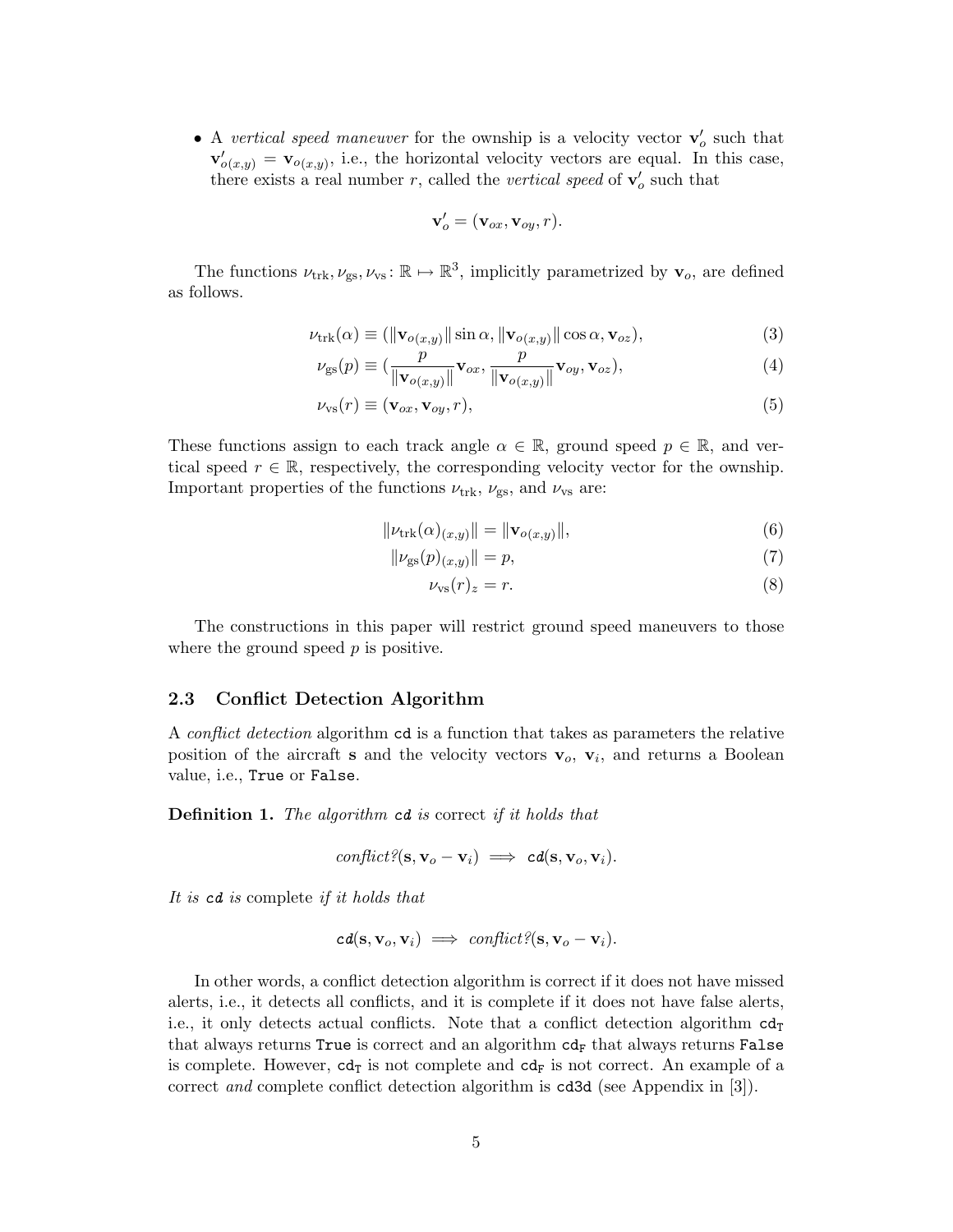#### <span id="page-11-0"></span>2.4 Prevention Bands Algorithms

Given a function  $\nu: \mathbb{R} \to \mathbb{R}^3$  and a closed interval  $I = [I_1, I_2]$ , a prevention bands algorithm for  $\nu$  over I is a function with parameters s,  $\mathbf{v}_o$ , and  $\mathbf{v}_i$  that returns a finite, ordered sequence  $L_{\nu}$  of elements of I, such that  $I_1 \in L_{\nu}$  and  $I_2 \in L_{\nu}$ . Each consecutive pair A and B of entries in  $L_{\nu}$  determines an open interval  $(A, B)$ , which is called a *band* (for the parameter represented by  $\nu$ ).

By abuse of notation, the syntax  $(A, B) \in L_{\nu}$  will denote that  $(A, B)$  is a band in  $L_{\nu}$ , i.e., A and B are consecutive entries in  $L_{\nu}$ .

<span id="page-11-1"></span>**Definition 2.** Given a function  $\nu : \mathbb{R} \to \mathbb{R}^3$  and a closed interval  $I \subset \mathbb{R}$ , a prevention bands algorithm for  $\nu$  over I is correct if for any band  $(A, B)$  in  $L_{\nu}$  and real numbers  $x, y \in (A, B)$ , it holds that

$$
\text{conflict?}(\mathbf{s}, \nu(x) - \mathbf{v}_i) \iff \text{conflict?}(\mathbf{s}, \nu(y) - \mathbf{v}_i).
$$

The definition above states that all the points in a band computed by a correct prevention bands algorithm have the same conflict property, e.g., either all the points yield conflict-free maneuvers or all the points yield maneuvers that lead to conflict. Typically,  $\nu$  will be one of the functions  $\nu_{\text{trk}}$ ,  $\nu_{\text{gs}}$ , or  $\nu_{\text{vs}}$  defined in formulas [\(3\)](#page-10-1), [\(4\)](#page-10-2), and [\(5\)](#page-10-3). The boundaries  $I_1$  and  $I_2$ , of the interval I, are minimum and maximum values for the argument of  $\nu$ . For  $\nu = \nu_{trk}$ , the standard values are  $I_1 = 0$  and  $I_2 = 2\pi$ . For  $\nu = \nu_{gs}$  and  $\nu = \nu_{vs}$ ,  $I_1$  and  $I_2$  are typically the minimum and maximum ground or vertical speeds for the ownship, respectively.

To each band  $(A, B)$  in  $L_{\nu}$ , a color is associated as follows:

<span id="page-11-5"></span><span id="page-11-4"></span><span id="page-11-3"></span>
$$
color(s, v_i, A, B) \equiv
$$
  
if cd(s, v( $\frac{A+B}{2}$ ), v<sub>i</sub>) then  
Red  
else  
Green  
endif (9)

where cd is any correct conflict detection algorithm, such as cd3d.

The following theorem can be easily proven from Definition [2.](#page-11-1)

<span id="page-11-2"></span>**Theorem 1.** Given a function  $\nu : \mathbb{R} \to \mathbb{R}^3$  and a closed interval  $I \subset \mathbb{R}$ , a prevention bands algorithm for  $\nu$  is correct if and only if for any band  $(A, B)$  in  $L_{\nu}$ ,

$$
\mathit{color}(s, v_i, A, B) = \mathit{Red} \iff \forall y \in (A, B) : \mathit{conflict} \mathit{l}(s, \nu(y) - v_i), \mathit{and} \quad (10)
$$

$$
\mathit{color}(s, v_i, A, B) = \mathit{Green} \iff \forall y \in (A, B) : \neg \mathit{conflict?}(s, \nu(y) - v_i). \tag{11}
$$

The relation between a graphical display such as in Figure [1](#page-6-1) and the output of a prevention bands algorithm can be illustrated by considering the track angle display, that is, where  $\nu = \nu_{\text{trk}}$  and  $I = [0, 2\pi]$ . A prevention bands algorithm for track angle will return a finite, ordered sequence  $L_{\nu_{\text{trk}}}$  of track angles in the interval  $[0, 2\pi]$ . This sequence will contain both of the angles 0 and  $2\pi$ . If the algorithm is correct, then each consecutive pair,  $\alpha$  and  $\beta$ , of track angles in this sequence defines a band, i.e., an open interval  $(\alpha, \beta)$ , with the property that either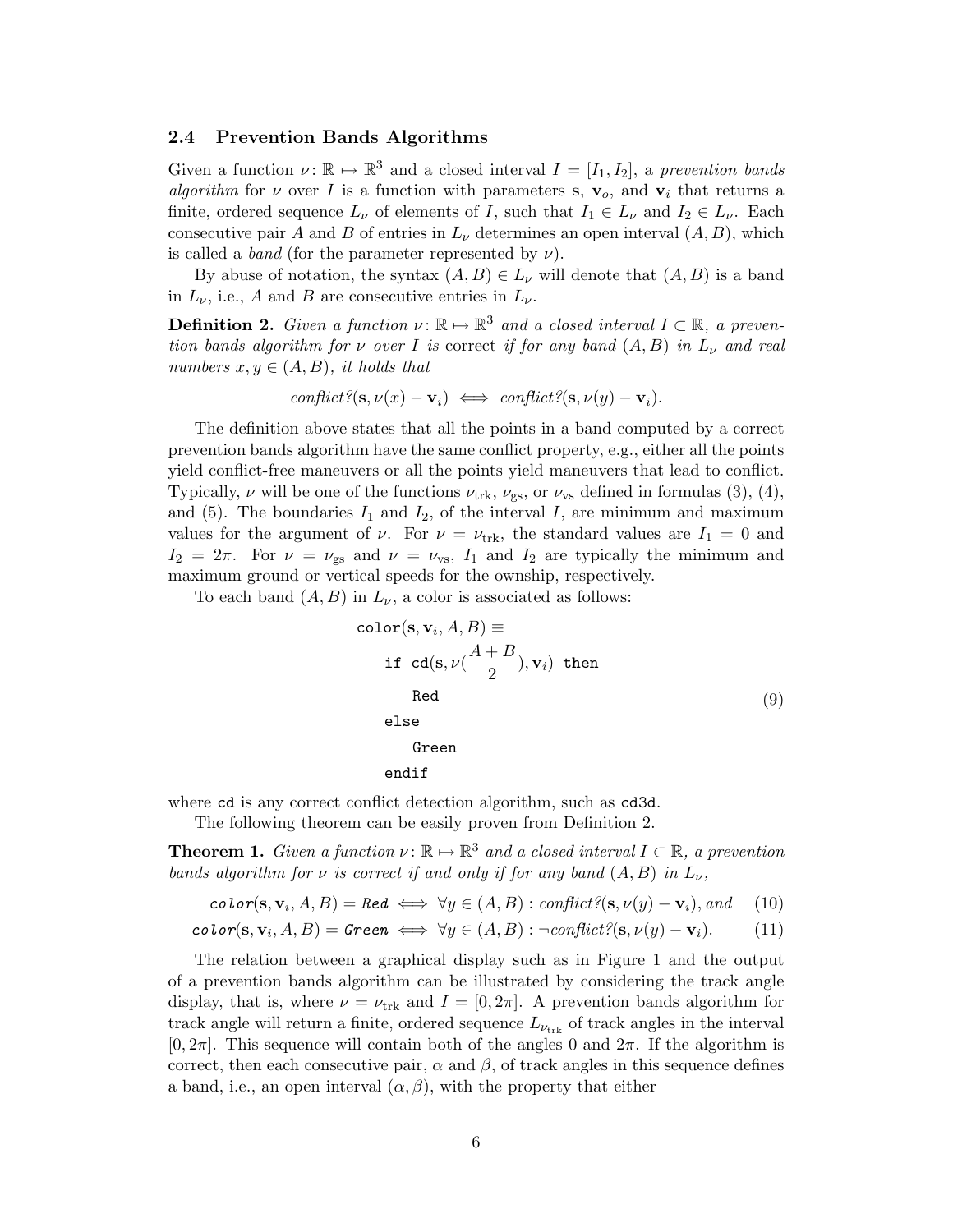

<span id="page-12-1"></span>Figure 2. Relation between track angle prevention bands algorithm and graphical display

- 1. all track angles between  $\alpha$  and  $\beta$  result in conflict, or
- 2. all track angles between  $\alpha$  and  $\beta$  do not result in conflict.

If the track angles between  $\alpha$  and  $\beta$  all result in conflict, the region between  $\alpha$  and  $\beta$ is colored red. Otherwise, this region is colored green. The color of each such region is determined by conflict information at the midpoint  $\frac{\alpha+\beta}{2}$ . This is illustrated by Figure [2.](#page-12-1)

#### <span id="page-12-0"></span>2.5 Proving Correctness of a Prevention Bands Algorithm

This section provides a general strategy that can be followed to formally verify that a given prevention bands algorithm is correct. Subsequent sections will describe the use of this strategy in the formal verification of prevention bands algorithms for track angle, ground speed, and vertical speed.

Recall that a prevention bands algorithm depends on a function  $\nu : \mathbb{R} \to \mathbb{R}^3$ , (e.g.  $\nu = \nu_{\text{trk}}$ , and a closed interval  $I = [I_1, I_2]$ . Thus, a real-valued argument x of the function  $\nu$  is understood as a parameter of the ownship's velocity vector, and the value  $\nu(x)$  is the corresponding velocity vector for that parameter. The following theorem can be used to verify the correctness of a prevention bands algorithm for  $\nu$ over I.

<span id="page-12-2"></span>**Theorem 2.** Let  $L_{\nu}$  be a finite sequence computed by a prevention bands algorithm for v over an interval I and let  $\Omega_{\nu} : \mathbb{R} \mapsto \mathbb{R}$  be a continuous function, implicitly parametrized by s and  $v_i$ , such that

1.  $\Omega_{\nu}$  characterizes conflict? in the following way:

<span id="page-12-3"></span>
$$
\Omega_{\nu}(x) < 1 \iff conflict\%(\mathbf{s}, \nu(x) - \mathbf{v}_i), and \tag{12}
$$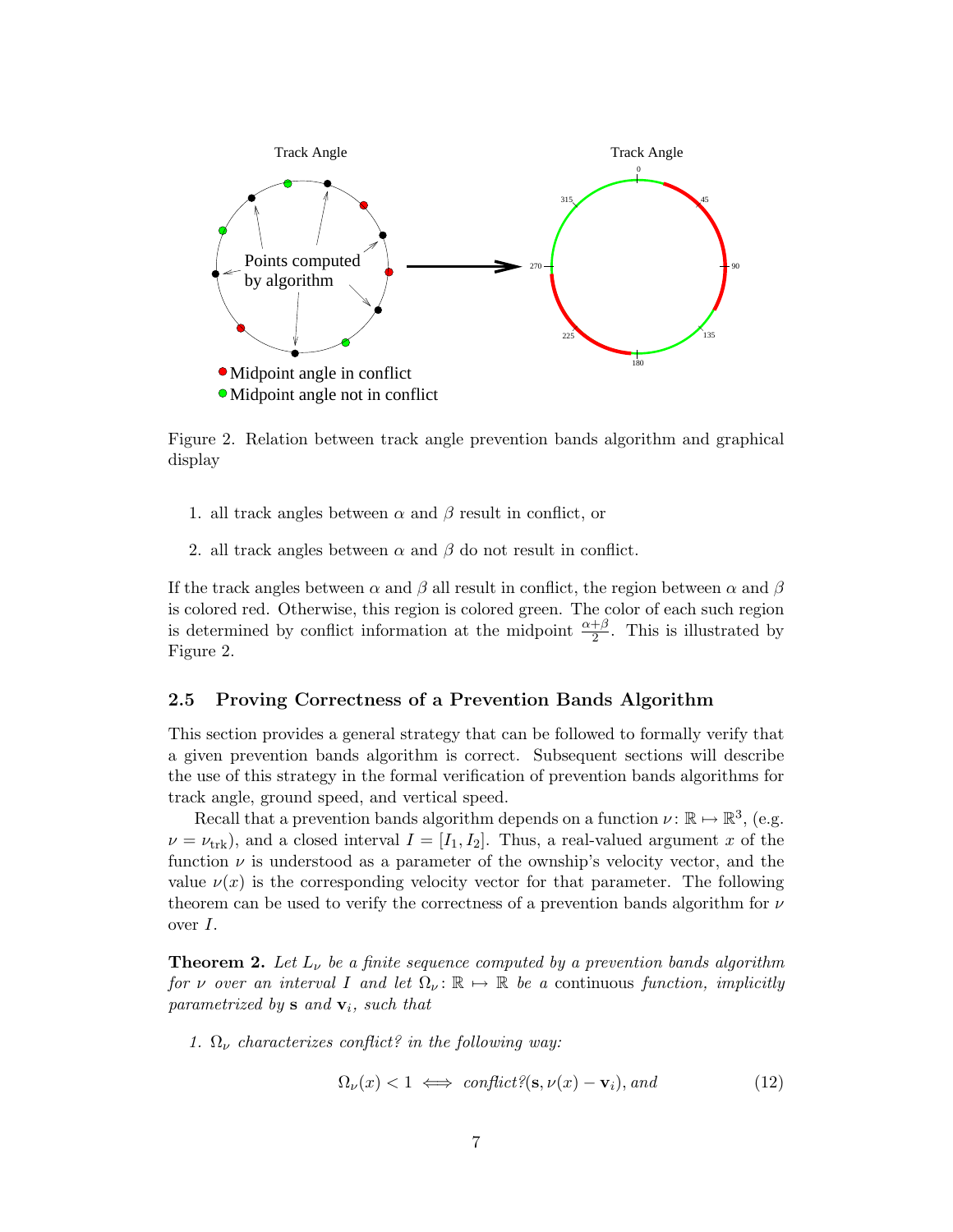2.  $L_v$  is  $\Omega_{\nu}$ -complete: For all real value  $x \in I$ ,

$$
\Omega_{\nu}(x) = 1 \implies x \in L_{\nu},\tag{13}
$$

then the algorithm that computes  $L_{\nu}$  is correct.

Proof. By Theorem [1,](#page-11-2) it suffices to prove that Formulas [\(10\)](#page-11-3) and [\(11\)](#page-11-4) hold. Let  $(A, B)$  be a band in  $L_{\nu}$ .

- Suppose that  $color(s, v_i, A, B)$  = Red and let y be a real number in the open interval  $(A, B)$ . Suppose, by reduction to absurdity, that  $\neg \textit{conflict?}(s, \nu(y) \mathbf{v}_i$ ). By Hypothesis 1,  $\Omega_{\nu}(y) \geq 1$ . However, by Hypothesis 2, since  $(A, B) \in L_{\nu}$ and y is equal to neither A nor B, it follows that  $\Omega_{\nu}(y) > 1$ . By the definition of the function color given in Equation [\(9\)](#page-11-5), it holds that  $conflict$ ?(s,  $\nu(x)-\mathbf{v}_i$ ), where  $x = \frac{A+B}{2}$  $\frac{+B}{2}$ . Again by Hypothesis 1,  $\Omega_{\nu}(x) < 1$ . Since  $\Omega_{\nu}$  is continuous, the intermediate value theorem implies that there exists some  $z$  between  $x$  and y such that  $\Omega_{\nu}(z) = 1$ . Since z is therefore in the interval  $(A, B)$ , A and B are consecutive in  $L_{\nu}$ , and the algorithm computes all points where  $\Omega_{\nu}$  realizes a value of 1, this is a contradiction.
- Similar reasoning can be used to show that if  $color(s, v_i, A, B) =$  Green, then any y in  $(A, B)$  satisfies  $\neg \textit{conflict?}(\mathbf{s}, \nu(y) - \mathbf{v}_i)$ .

## <span id="page-13-0"></span>3 The Function Ω

Using Theorem [2](#page-12-2) to verify that a prevention bands algorithm is correct for track angle, ground speed, or vertical speed maneuvers, i.e., for the functions  $\nu_{trk}, \nu_{gs}$ and  $\nu_{\rm vs}$ , will require finding three separate instantiations of the function  $\Omega_{\nu}$  that satisfies all the hypotheses of the theorem. This section proposes the definition of a function  $\Omega$  that can be used to define  $\Omega_{\nu}$  for any  $\nu: \mathbb{R} \mapsto \mathbb{R}^3$ , where some of these hypotheses can be discharged once and for all.

Let  $\Omega: \mathbb{R}^3 \mapsto \mathbb{R}^3$  be a continuous function, implicitly parametrized by s (=  $\mathbf{s}_o - \mathbf{s}_i$ , that characterizes *conflict?* in the following way:

<span id="page-13-2"></span>
$$
\Omega(\mathbf{v}) < 1 \iff conflict\text{?}(\mathbf{s}, \mathbf{v}).\tag{14}
$$

For any continuous function  $\nu$ , a continuous function  $\Omega_{\nu} \colon \mathbb{R} \to \mathbb{R}$  that satisfies Equation [\(12\)](#page-12-3) can be defined as follows:

<span id="page-13-1"></span>
$$
\Omega_{\nu}(x) \equiv \Omega(\nu(x) - \mathbf{v}_i). \tag{15}
$$

Therefore, since functions  $\nu_{\text{trk}}$ ,  $\nu_{\text{gs}}$ , and  $\nu_{\text{vs}}$  are continuous, Formula [\(15\)](#page-13-1) can be used to construct continuous functions  $\Omega_{\nu_{\rm trk}}$ ,  $\Omega_{\nu_{\rm gs}}$ , and  $\Omega_{\nu_{\rm vs}}$  that satisfy Equation [\(12\)](#page-12-3) in Theorem [2.](#page-12-2)

Given such a function  $\Omega$ , the verification of correctness of a track angle, ground speed, and vertical speed prevention bands algorithms over an interval I can be

 $\Box$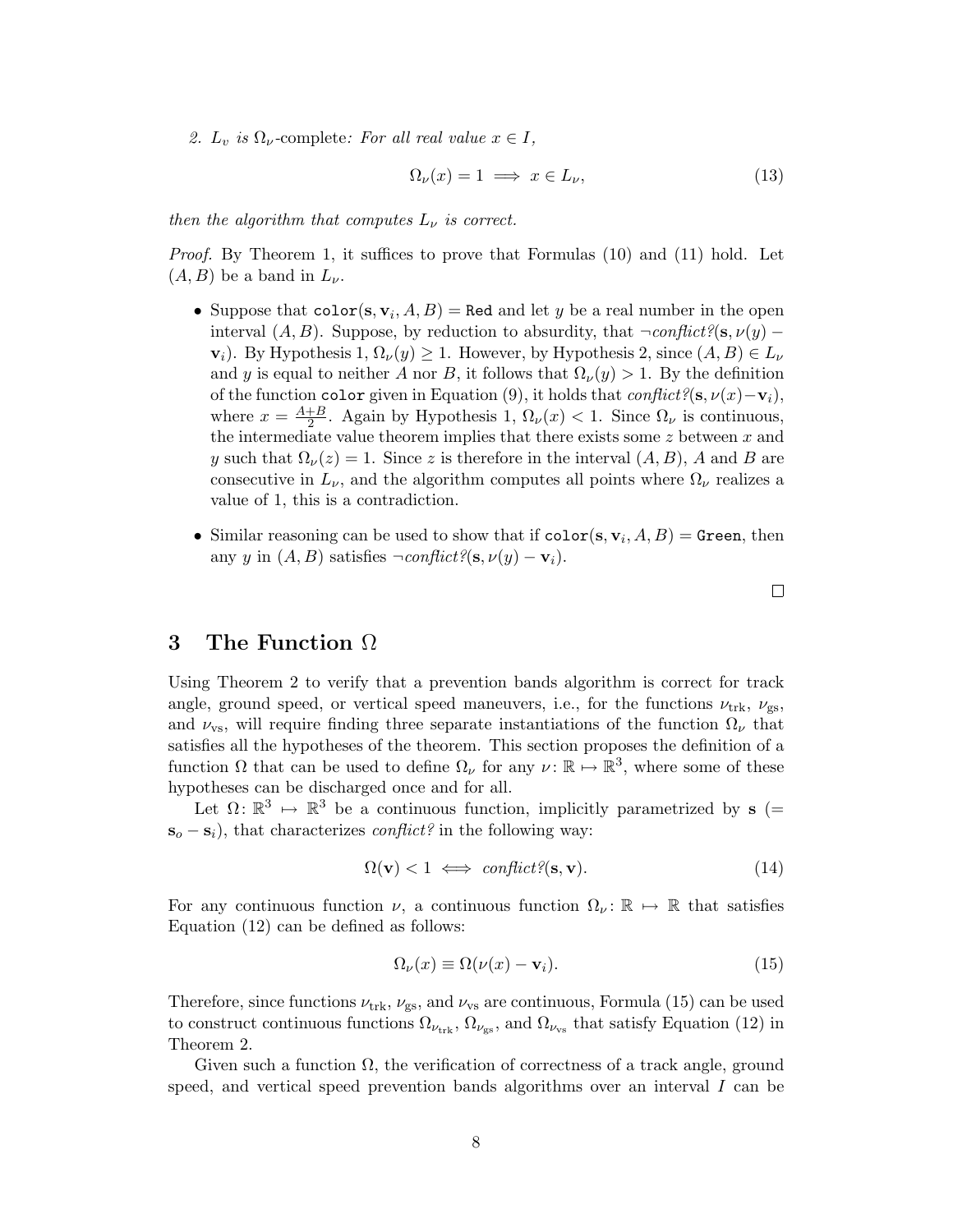reduced to proving that  $L_{\nu}$ , i.e., the sequence returned by each algorithm, is  $\Omega_{\nu}$ complete, i.e., it contains all  $x \in I$  where the function  $\Omega_{\nu}$  attains a value of 1. Since each of the algorithms will compute a sequence of values in a distinct way, a special proof of  $\Omega_{\nu}$ -completeness will be required for each algorithm that computes  $L_{\nu}$ . The function  $\Omega$  will be of use in this step as well. Indeed, the function  $\Omega$  will be defined such that vectors **v** where  $\Omega(\mathbf{v}) = 1$  have particular forms. The proof that  $L_{\nu}$  is  $\Omega_{\nu}$ -complete, for  $\nu \in {\nu_{\rm trk}, \nu_{\rm gs}, \nu_{\rm vs}}$ , will be done by proving that  $x \in L_{\nu}$  if and only if the vector  $\nu(x)$  has one of these forms.

The rest of this section concerns the definition of such a function  $\Omega$ .

## <span id="page-14-0"></span>3.1 Cylindrical Distance

Recall from Section [2.1](#page-8-1) that the protected zone is a cylinder around the intruder aircraft that has half-height H and radius D. In order to define the function  $\Omega$  that satisfies Equation [\(14\)](#page-13-2), a notion of cylindrical distance is needed.

**Definition 3.** The cylindrical length of a vector  $\mathbf{w} \in \mathbb{R}^3$  is the quantity

$$
\|\mathbf{w}\|_{cyl} \equiv \max(\frac{\|\mathbf{w}_{(x,y)}\|}{D}, \frac{|\mathbf{w}_z|}{H}).
$$

**Definition 4.** The cylindrical distance between two vectors,  $w_1$  and  $w_2$ , is the quantity  $\|\mathbf{w}_1 - \mathbf{w}_2\|_{cyl}$ .

Cylindrical distance is a metric on  $\mathbb{R}^3$ , in the sense of real analysis [5], and  $\mathbb{R}^3$  is a metric space with this metric. In particular, this means that the triangle inequality holds for any  $\mathbf{w}_0, \mathbf{w}_1, \mathbf{w}_2 \in \mathbb{R}^3$ :

$$
\|\mathbf{w}_0 - \mathbf{w}_2\|_{\text{cyl}} \le \|\mathbf{w}_0 - \mathbf{w}_1\|_{\text{cyl}} + \|\mathbf{w}_1 - \mathbf{w}_2\|_{\text{cyl}}.\tag{16}
$$

The key property of cylindrical distance, as it relates to loss of separation of aircraft, is stated in the following theorem.

<span id="page-14-2"></span>**Theorem 3.** Two aircraft are in loss of separation if and only if  $||\mathbf{s}||_{\text{cyl}} < 1$ , where, as in Section [1,](#page-7-2)  $\mathbf{s} = \mathbf{s}_0 - \mathbf{s}_i$  is the relative position vector of the aircraft.

#### <span id="page-14-1"></span>3.2 The Definition of Ω

By Theorem [3,](#page-14-2) the ownship and the intruder aircraft are in conflict if and only if there exists some  $t \in [0, T]$  such that  $\|\mathbf{s} + t\mathbf{v}\|_{cyl} < 1$ . Thus, for **s** such that  $\|\mathbf{s}\|_{\text{cyl}} \neq 1$ , i.e., for s not on the boundary of the protected zone, the function  $\Omega(\mathbf{v})$ is defined as

<span id="page-14-3"></span>
$$
\Omega(\mathbf{v}) \equiv \min_{t \in [0,T]} \|\mathbf{s} + t\,\mathbf{v}\|_{\text{cyl}}.\tag{17}
$$

Two important remarks on the definition of the function  $\Omega$  given by Formula [\(17\)](#page-14-3) are in order. First, the function  $\Omega$  is well-defined since the quantity  $\|\mathbf{s} + t\mathbf{v}\|_{\text{cyl}}$ actually attains a minimum as t ranges over the interval  $[0, T]$ . That is, there exists some  $\tau \in [0, T]$  such that  $\|\mathbf{s}+\tau \mathbf{v}\|_{\text{cyl}} \le \|\mathbf{s}+t \mathbf{v}\|_{\text{cyl}}$  for all  $t \in [0, T]$ . Indeed, when the vectors **s** and **v** are fixed, the function  $d_{cyl}$ :  $[0, T] \rightarrow \mathbb{R}$  defined by  $d_{cyl}(t) = ||\mathbf{s}+t\mathbf{v}||_{cvl}$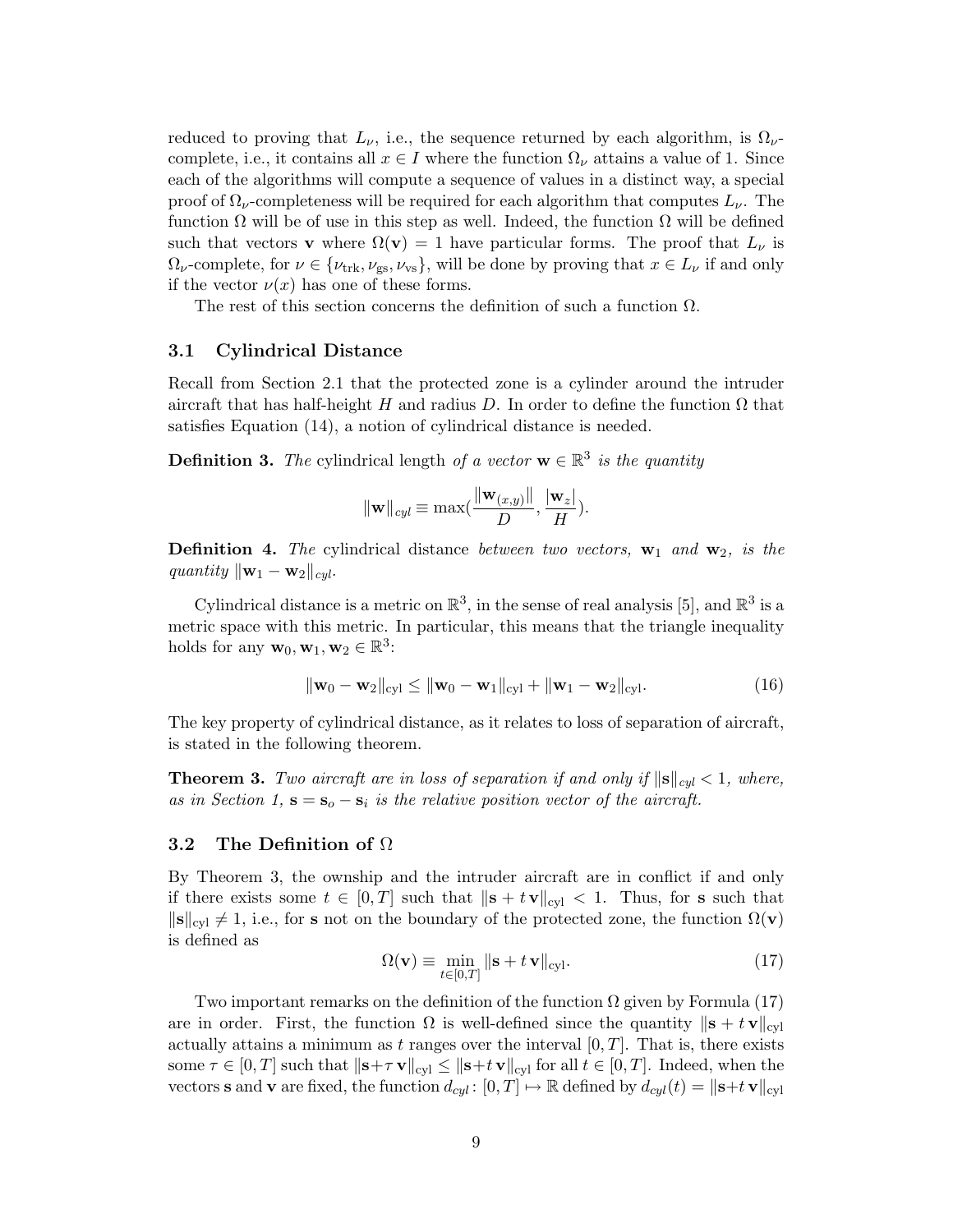

<span id="page-15-0"></span>Figure 3. Infinite many places where  $\min_{t \in [0,T]} ||\mathbf{s} + t \mathbf{v}||_{cyl} = 1$ 

is continuous, and every continuous function on a closed interval attains a minimum on that interval. The function  $d_{cyl}$  is continuous because it is the maximum of two functions,  $d_{horiz}$  and  $d_{vert}$ , defined by

$$
d_{horiz}(t) \equiv \frac{\|(\mathbf{s} + t\,\mathbf{v})_{(x,y)}\|}{D},
$$

$$
d_{vert}(t) \equiv \frac{|(\mathbf{s} + t\,\mathbf{v})_z|}{H},
$$

both of which are continuous.

Second, Formula [\(17\)](#page-14-3) does not define  $\Omega$  when  $\|\mathbf{s}\|_{cyl} = 1$ . If  $\|\mathbf{s}\|_{cyl} = 1$ , in which case s is on the boundary of the cylinder, then any  $\bf{v}$  which points outward from the cylinder will satisfy  $\min_{t \in [0,T]} ||\mathbf{s} + t \mathbf{v}||_{cyl} = 1$ . This is because the minimum is attained at  $t = 0$  for any such v. This is illustrated in Figure [3](#page-15-0) in the case where  $||\mathbf{s}_{(x,y)}|| = D$  and  $|\mathbf{s}_z| < H$ . Therefore, if  $||\mathbf{s}||_{cyl} = 1$ , there is an infinite number of vectors **v** such that  $\min_{t \in [0,T]} ||\mathbf{s} + t \mathbf{v}||_{cyl} = 1$ . Defining  $\Omega$  in this case using Formula [\(17\)](#page-14-3) would make the proof that  $L_{\nu}$  is  $\Omega_{\nu}$ -complete impossible, as by definition of a prevention bands algorithm the sequence  $L_{\nu}$  is finite.

While this shows that some care is needed when defining  $\Omega$  on the boundary of the cylinder, it is possible to define  $\Omega$  so that

- 1. it satisfies Equation [\(12\)](#page-12-3),
- 2. it is continuous, and
- 3. it is suitable for showing that a sequence  $L_{\nu}$  is  $\Omega_{\nu}$ -complete.

$$
\Omega(\mathbf{v}) \equiv \begin{cases}\n\mathbf{s}_{(x,y)} \cdot \mathbf{v}_{(x,y)} & \text{if } ||\mathbf{s}_{(x,y)}|| = D \text{ and } |\mathbf{s}_z| < H \\
\mathbf{s}_z \mathbf{v}_z & \text{if } ||\mathbf{s}_{(x,y)}|| < D \text{ and } |\mathbf{s}_z| = H \\
\max(\mathbf{s}_{(x,y)} \cdot \mathbf{v}_{(x,y)}, \mathbf{s}_z \mathbf{v}_z) & \text{if } ||\mathbf{s}_{(x,y)}|| = D \text{ and } |\mathbf{s}_z| = H \\
\min_{t \in [0,T]} ||\mathbf{s} + t \mathbf{v}||_{\text{cyl}} & \text{otherwise, i.e., if } ||\mathbf{s}||_{\text{cyl}} \neq 1\n\end{cases}
$$
\n(18)

The following theorem is a basic exercise in vector algebra.

<span id="page-15-1"></span>Theorem 4.  $conflict?(\mathbf{s}, \mathbf{v}) \iff \Omega(\mathbf{v}) < 1$ .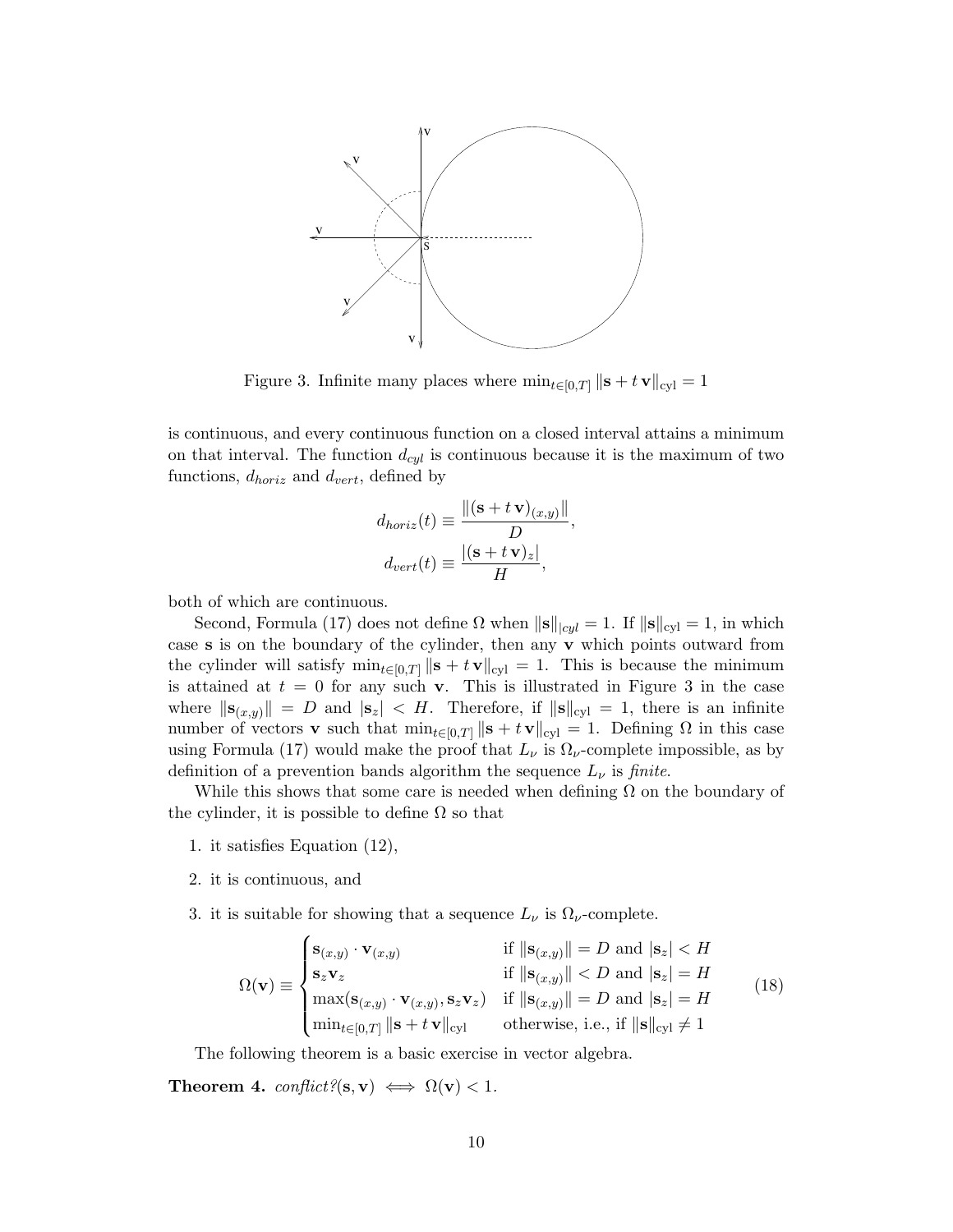The formal proof that  $\Omega$  is continuous requires more work and it is explained in the rest of this section. Section [4](#page-16-1) provides a classification theorem for  $\Omega$ , which is used then used in sections [5](#page-23-0)[-7](#page-41-0) to show that the sequences  $L_{\nu}$ , for  $\nu \in {\nu_{trk}, \nu_{gs}, \nu_{ys}},$ computed by the proposed prevention bands algorithms, are  $\Omega_{\nu}$ -complete.

#### <span id="page-16-0"></span>3.3 Continuity of  $\Omega$

Since the if-statements in the definition of  $\Omega$  do not depend on **v**,  $\Omega$  is continuous if and only if each of the quantities  $\mathbf{s}_{(x,y)} \cdot \mathbf{v}_{(x,y)}$ ,  $\mathbf{s}_z \mathbf{v}_z$ ,  $\max(\mathbf{s}_{(x,y)} \cdot \mathbf{v}_{(x,y)}, \mathbf{s}_z \mathbf{v}_z)$ , and  $\min_{t\in[0,T]}\|\mathbf{s}+t\,\mathbf{v}\|_{\text{cyl}}$  are continuous functions of v. Only one of these four statements is nontrivial, that the minimum  $\min_{t \in [0,T]} ||\mathbf{s} + t \mathbf{v}||_{cyl}$  is continuous in **v**. This can be proved with standard techniques from real analysis [5]. In fact, it follows from a generalization of the Heine-Cantor theorem, which says that a continuous function on a closed interval is uniformly continuous. In particular, the following theorem has been proved.

<span id="page-16-3"></span>**Theorem 5.** If A and B are real numbers with  $A \leq B$  and  $f: [A, B] \times \mathbb{R}^n \mapsto \mathbb{R}$ is continuous, then the function  $g: \mathbb{R}^n \to \mathbb{R}$  defined by  $g(\mathbf{v}) \equiv \min_{t \in [A,B]} f(t, \mathbf{v})$  is continuous.

The formal proof of this theorem required the development of a vector analysis library in PVS, which is now part of the PVS NASA Libraries.<sup>[3](#page-16-2)</sup>

The continuity of  $\Omega$  is a direct consequence of Theorem [5,](#page-16-3) when  $A = 0$ ,  $B = T$ , and  $f(t, \mathbf{v}) = ||\mathbf{s} + t \mathbf{v}||_{cyl}$ .

<span id="page-16-4"></span>**Theorem 6.** The function  $\Omega$  is continuous.

The purpose for constructing the function  $\Omega$  was to provide a definition for  $\Omega_{\nu} \colon \mathbb{R} \to \mathbb{R}$  for every function  $\nu \colon \mathbb{R} \to \mathbb{R}^3$ . The following corollaries follow directly from theorems [4](#page-15-1) and [6.](#page-16-4)

<span id="page-16-5"></span>**Corollary 7.** For any  $\nu: \mathbb{R} \mapsto \mathbb{R}^3$ , the function  $\Omega_{\nu}$ , defined in Equation [\(15\)](#page-13-1), satisfies  $\Omega_{\nu}(x) < 1$  if and only if conflict?(s,  $\nu(x) - \mathbf{v}_i$ ).

<span id="page-16-6"></span>**Corollary 8.** If  $\nu: \mathbb{R} \to \mathbb{R}^3$  is continuous, then the function  $\Omega_{\nu}$  is continuous.

Since functions  $\nu_{\text{trk}}$ ,  $\nu_{\text{gs}}$ , and  $\nu_{\text{vs}}$  are continuous, corollaries [7](#page-16-5) and [8](#page-16-6) hold for  $\Omega_{\nu_{\text{trk}}}, \Omega_{\nu_{\text{gs}}}$ , and  $\Omega_{\nu_{\text{vs}}}$ .

## <span id="page-16-1"></span>4 Classification of Critical Vectors

To verify the correctness of a prevention bands algorithm for  $\nu$  over a closed interval I, it must be shown that the computed sequence  $L_{\nu}$  is finite and includes all points  $x \in I$  such that  $\Omega(\nu(x) - \mathbf{v}_i) = 1$ . Vectors v that satisfy  $\Omega(\mathbf{v}) = 1$  are called critical vectors. This section shows that critical vectors can be analytically classified in a finite way.

<span id="page-16-2"></span><sup>3</sup>The PVS NASA Libraries are available from [http://shemesh.larc.nasa.gov/fm/ftp/larc/](http://shemesh.larc.nasa.gov/fm/ftp/larc/PVS-library/pvslib.html) [PVS-library/pvslib.html](http://shemesh.larc.nasa.gov/fm/ftp/larc/PVS-library/pvslib.html).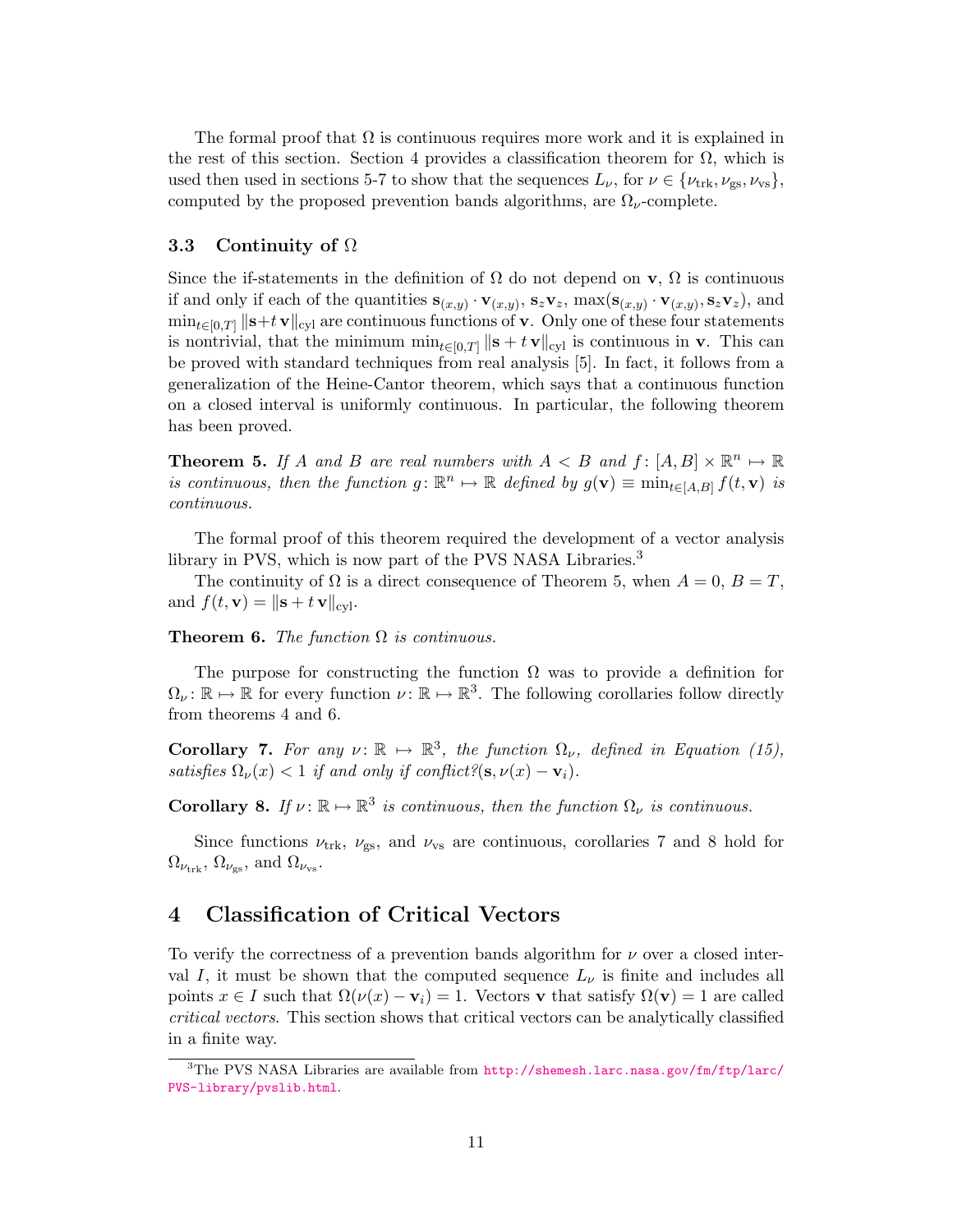

Figure 4. Case  $\mathbf{v}_z \neq 0$ ,  $0 < \tau < T$ ,  $|\mathbf{s}_z + \tau \mathbf{v}_z| = H$ , and  $||(\mathbf{s} + \tau \mathbf{v})_{(x,y)}|| < D$ 

<span id="page-17-0"></span>

<span id="page-17-1"></span>Figure 5. Case  $\tau = T$ ,  $|\mathbf{s}_z + T \mathbf{v}_z| = H$ , and  $||(\mathbf{s} + T \mathbf{v})_{(x,y)}|| < D$ 

Consider a relative position vector **s** that satisfies  $\|\mathbf{s}\|_{\text{cyl}} \neq 1$  and a critical vector **v**. Since  $\Omega(\mathbf{v}) = 1$ , it holds that  $\min_{t \in [0,T]} ||\mathbf{s} + t \mathbf{v}||_{\text{cyl}} = 1$ . This minimum is attained at a real number  $\tau \in [0, T]$ . Since  $\|\mathbf{s}\|_{\text{cyl}} \neq 1$ , it follows that  $\tau \neq 0$ . Thus, either  $\tau = T$  or  $0 < \tau < T$ . If it holds that  $\mathbf{v}_z \neq 0$ ,  $0 < \tau < T$ ,  $|\mathbf{s}_z + \tau \mathbf{v}_z| = H$ , and  $\|(\mathbf{s} + \tau \mathbf{v})_{(x,y)}\|$  < D, then it can be shown that  $\min_{t \in [0,T]} \|\mathbf{s} + t \mathbf{v}\|_{\text{cyl}}$  < 1. That is, there is a time near  $\tau$  where the aircraft will be in loss of separation. This is illustrated in Figure [4.](#page-17-0)

If the same conditions hold, but with  $v_z = 0$ , then  $\tau$  is not unique, and it can also be shown that a particular  $\tau$  can be chosen so that  $0 < \tau < T$ ,  $|\mathbf{s}_z + \tau \mathbf{v}_z| = H$ , and  $||({\bf s} + \tau {\bf v})_{(x,y)}|| = D.$ 

Since,  $1 = \Omega(\mathbf{v}) = \|\mathbf{s} + \tau \mathbf{v}\|_{cyl} = \max(\frac{\|(\mathbf{s} + \tau \mathbf{v})_{(x,y)}\|}{D}, \frac{|\mathbf{s}_z + \tau \mathbf{v}_z|}{H})$  $\frac{H^{\dagger} \nabla z}{H}$ , this leaves the following cases.

- <span id="page-17-2"></span>1. Case  $\tau = T$ ,  $|\mathbf{s}_z + T \mathbf{v}_z| = H$ , and  $||(\mathbf{s} + T \mathbf{v})_{(x,y)}|| < D$ .
- <span id="page-17-3"></span>2. Case  $\tau = T$ ,  $|\mathbf{s}_z + T \mathbf{v}_z| < H$ , and  $||(\mathbf{s} + T \mathbf{v})_{(x,y)}|| = D$ .
- <span id="page-17-4"></span>3. Case  $|\mathbf{s}_z + \tau \mathbf{v}_z| = H$  and  $||(\mathbf{s} + \tau \mathbf{v})_{(x,y)}|| = D$ .
- <span id="page-17-5"></span>4. Case  $0 < \tau < T$ ,  $|\mathbf{s}_z + \tau \mathbf{v}_z| < H$ , and  $||(\mathbf{s} + \tau \mathbf{v})_{(x,y)}|| = D$ .

These four cases are illustrated in figures [5,](#page-17-1) [6,](#page-18-0) [7,](#page-18-1) and [8,](#page-18-2) respectively.

These cases will be formalized using four predicates:  $vertical\_case$ ? (Section [4.1\)](#page-19-0), circle\_case\_2D? (Section [4.2\)](#page-19-1), circle\_case\_3D? (Section [4.3\)](#page-19-2), and line\_case? (Section [4.4\)](#page-20-0). It will be shown in Section [4.5](#page-21-0) that these four predicates are sufficient to classify solutions to the equation  $\Omega(\mathbf{v}) = 1$ , even in the case where  $\|\mathbf{s}\|_{\text{cyl}} = 1$ .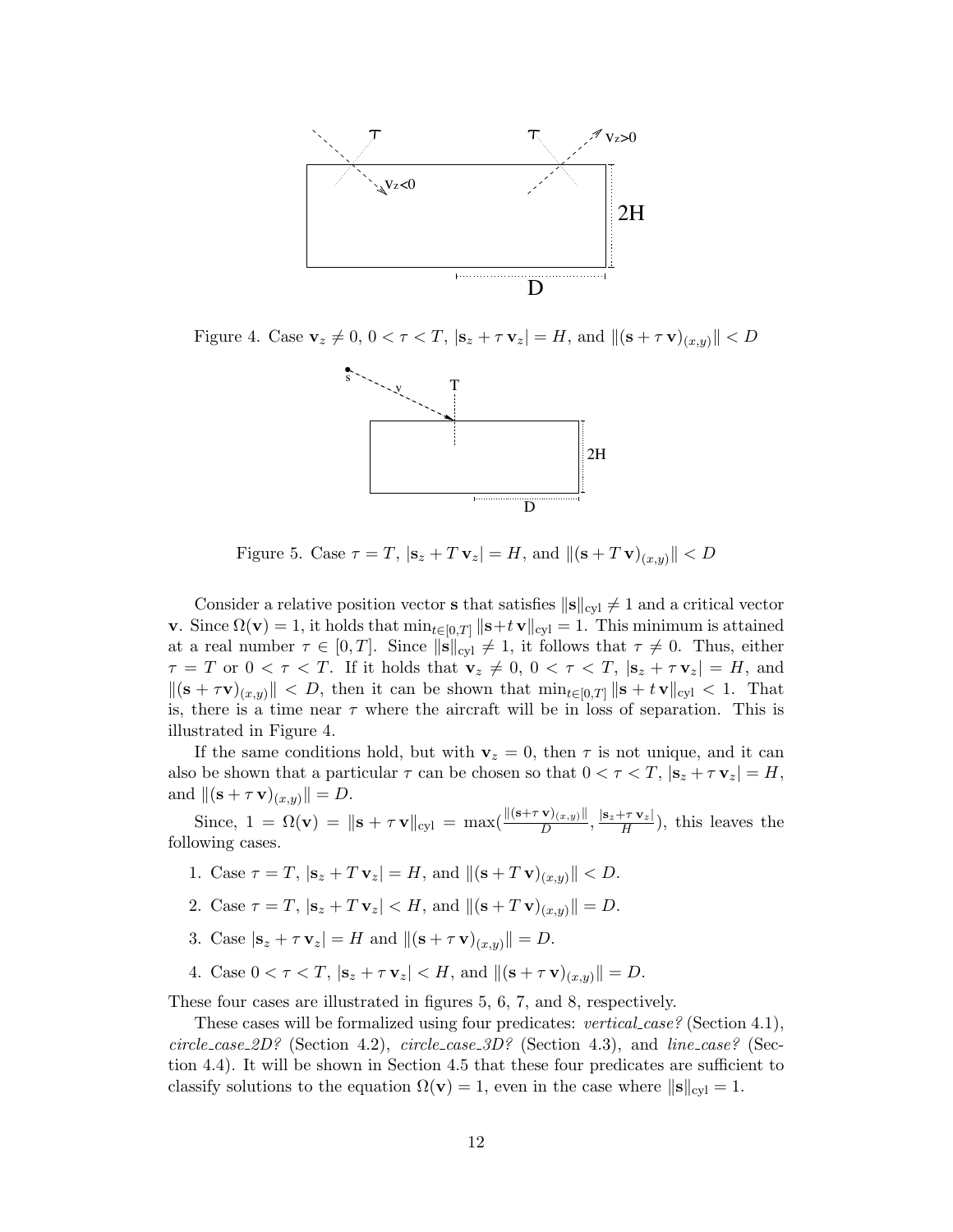

<span id="page-18-0"></span>Figure 6. Case  $\tau = T$ ,  $|\mathbf{s}_z + T \mathbf{v}_z| < H$ , and  $||(\mathbf{s} + T \mathbf{v})_{(x,y)}|| = D$ 



<span id="page-18-1"></span>Figure 7. Case  $|\mathbf{s}_z + \tau \mathbf{v}_z| = H$ , and  $||(\mathbf{s} + \tau \mathbf{v})_{(x,y)}|| = D$ 



<span id="page-18-2"></span>Figure 8. Case  $0 < \tau < T$ ,  $|\mathbf{s}_z + \tau \mathbf{v}_z| < H$ , and  $||(\mathbf{s} + \tau \mathbf{v})_{(x,y)}|| = D$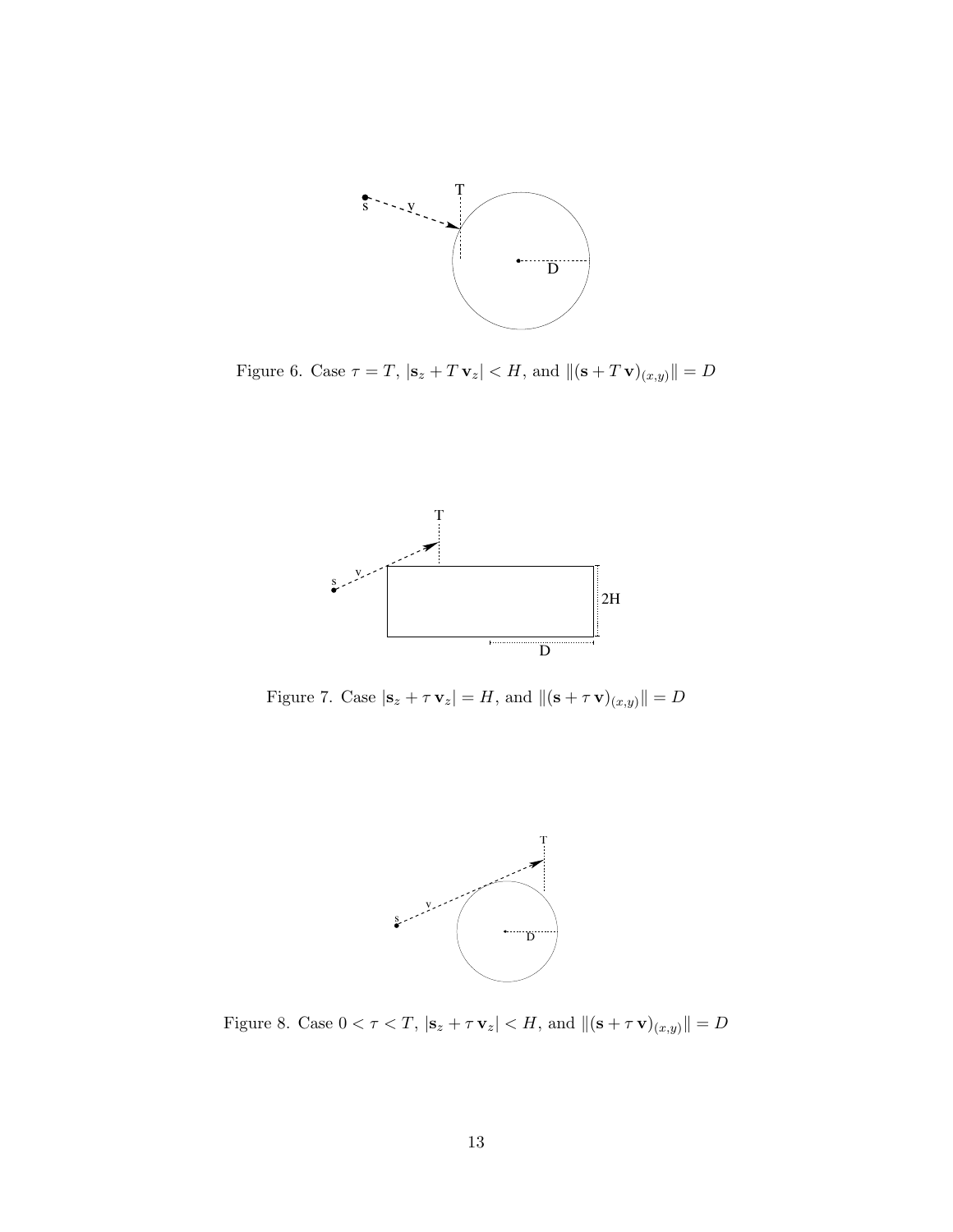#### <span id="page-19-0"></span>4.1 Vertical Case

Consider the case [1](#page-17-2) where  $\tau = T$ ,  $|\mathbf{s}_z + T \mathbf{v}_z| = H$ , and  $||(\mathbf{s} + T \mathbf{v})_{(x,y)}|| < D$ , which is illustrated by Figure [5.](#page-17-1) In this case, if  $(\mathbf{s}_z + T \mathbf{v}_z) \mathbf{v}_z > 0$ , it can be formally proven that there is some  $t \in (0, T)$  such that  $\|\mathbf{s} + t\mathbf{v}\|_{\text{cyl}} < 1$ , which is a contradiction. This motivates the definition of the following predicate on  $\mathbf{s}_z$ ,  $\mathbf{v}_z$ , a real number t, and an integer  $\iota = \pm 1$ .

*vertical-case?*(
$$
\mathbf{s}_z, \mathbf{v}_z, t, \iota
$$
)  $\equiv |\mathbf{s}_z + t \mathbf{v}_z| = H$  and  

$$
\iota (\mathbf{s}_z + t \mathbf{v}_z) \mathbf{v}_z \ge 0.
$$
 (19)

<span id="page-19-3"></span>Intuitively, the number  $\iota$  can be thought of as direction, with  $\iota = -1$  corresponding to entry into the protected zone at time t, and  $\iota = 1$  corresponding to exit.

Case [1](#page-17-2) corresponds to vertical case?( $\mathbf{s}_z$ ,  $\mathbf{v}_z$ ,  $T$ , -1). The condition

$$
\|(\mathbf{s} + T\,\mathbf{v})_{(x,y)}\| < D
$$

is explicitly not included in this predicate, because the more general form is useful when classifying other types of critical vectors. It is important to note that if  $|\mathbf{s}_z + T \mathbf{v}_z| = H$ , then vertical case? $(\mathbf{s}_z, \mathbf{v}_z, T, \iota)$  holds for some  $\iota = \pm 1$ .

Vectors **v** that satisfy the predicate vertical case? are called vertical solutions.

#### <span id="page-19-1"></span>4.2 Circle Case 2D

Consider the case [2](#page-17-3) where  $\tau = T$ ,  $|\mathbf{s}_z + T \mathbf{v}_z| < H$ , and  $||(\mathbf{s} + T \mathbf{v})_{(x,y)}|| = D$ , which is illustrated by Figure [6.](#page-18-0) If  $(\mathbf{s}_{(x,y)} + T \mathbf{v}_{(x,y)}) \cdot \mathbf{v}_{(x,y)} > 0$ , then it can be formally proven that there is some  $t \in (0, T)$  such that  $\|\mathbf{s} + t\mathbf{v}\|_{\text{cyl}} < 1$ , which is a contradiction. This motivates the definition of the following predicate on s,  $\bf{v}$ , a real number t, and  $\iota = \pm 1$ .

$$
circle\_case\_2D\text{?}(\mathbf{s}, \mathbf{v}, t, \iota) \equiv ||(\mathbf{s} + t\mathbf{v})_{(x,y)}|| = D \text{ and}
$$

$$
\iota(\mathbf{s}_{(x,y)} + t\mathbf{v}_{(x,y)}) \cdot \mathbf{v}_{(x,y)} \ge 0.
$$
(20)

Case [2](#page-17-3) corresponds to *circle\_case\_2D?*( $\mathbf{s}, \mathbf{v}, T, -1$ ). The condition

$$
|\mathbf{s}_z + T \,\mathbf{v}_z| < H
$$

is not included in this predicate, because it will be used, along with vertical case?, to classify other types of critical vectors. As for the predicate vertical case? above, an important property of *circle\_case\_2D?* is that  $\|(\mathbf{s} + t \mathbf{v})_{(x,y)}\| = D$  implies that circle\_case\_2D?(s, v, t, t) holds for some  $\iota = \pm 1$ .

Vectors **v** that satisfy the predicate *circle\_case\_2D*? are called 2D circle solutions.

#### <span id="page-19-2"></span>4.3 Circle Case 3D

Consider the case [3](#page-17-4) where  $|\mathbf{s}_z + \tau \mathbf{v}_z| = H$  and  $||(\mathbf{s} + \tau \mathbf{v})_{(x,y)}|| = D$ , which is illus-trated by Figure [7.](#page-18-1) It follows from the definitions of vertical case? and circle\_case\_2D? that there exists  $\iota_1, \iota_2$ , each equal to  $-1$  or 1, such that vertical case?( $\mathbf{s}_z, \mathbf{v}_z, \tau, \iota_1$ ) and circle case 2D?(s,  $\mathbf{v}, \tau, \iota_2$ ). If  $\tau$  is positive and  $\iota_1 = \iota_2$ , it can be proven that either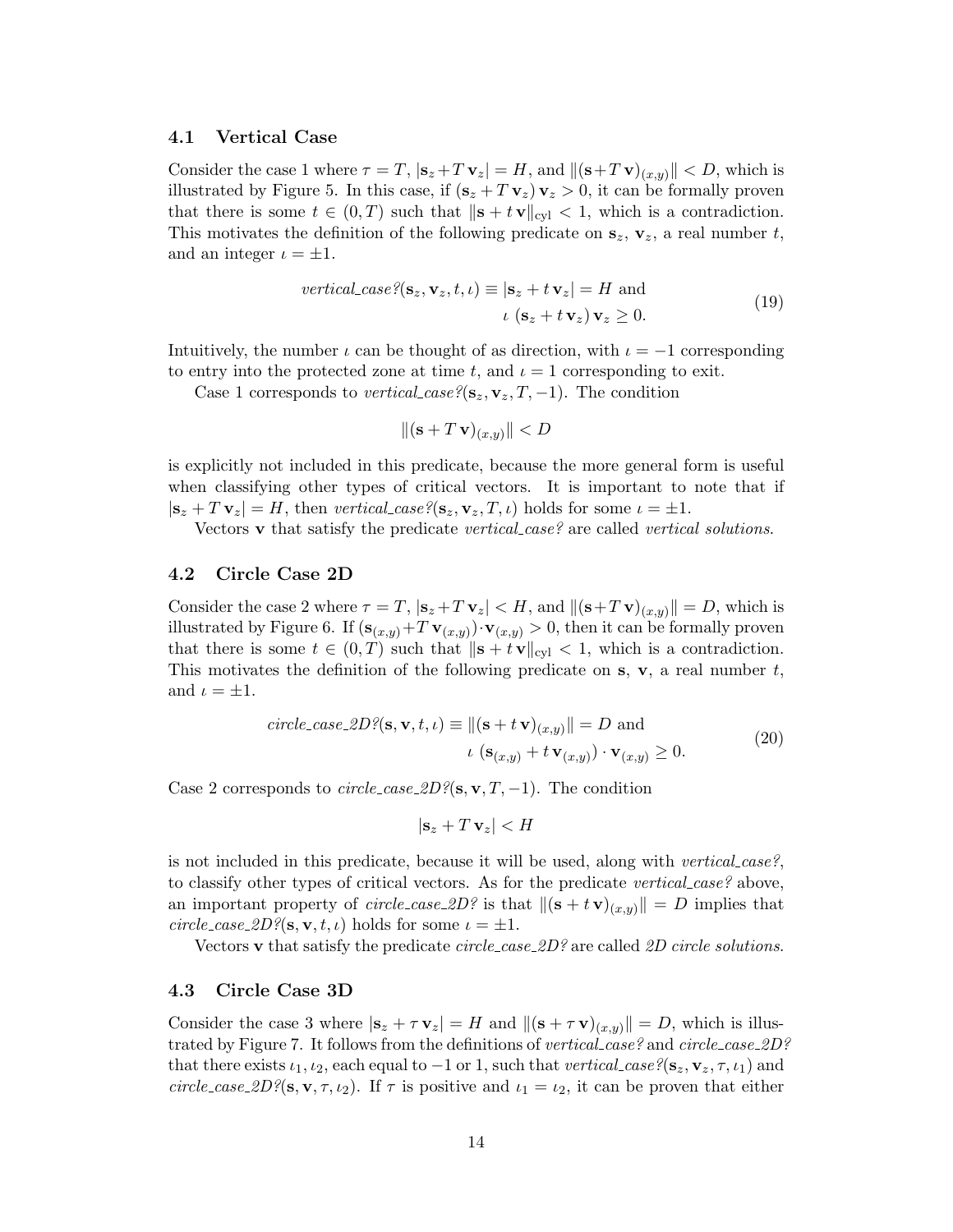

<span id="page-20-1"></span>Figure 9. Line case: v is tangent to the circle

vertical case?( $s_z, v_z, T, -1$ ) or  $\Omega(v) < 1$ . In classifying the solutions to the equation  $\Omega(\mathbf{v}) = 1$ , the case where vertical case?( $\mathbf{s}_z$ ,  $\mathbf{v}_z$ , T, -1) is true is handled separately. Since it holds that  $\Omega(\mathbf{v}) = 1$ , a requirement for the case where  $|\mathbf{s}_z + \tau \mathbf{v}_z| = H$  and  $\|(s + \tau \mathbf{v})_{(x,y)}\| = D$  is therefore that  $\iota_1 = -\iota_2$ . This motivates the definition of the following predicate. Similar to the predicate *circle\_case\_2D?*, this predicate depends on s, v,  $\iota = \pm 1$ , and a real number t.

$$
circle\_case\_3D\text{?}(\mathbf{s}, \mathbf{v}, t, \iota) \equiv t > 0 \text{ and}
$$

$$
circle\_case\_2D\text{?}(\mathbf{s}, \mathbf{v}, t, \iota) \text{ and}
$$

$$
vertical\_case\text{?}(\mathbf{s}_z, \mathbf{v}_z, t, -\iota).
$$

$$
(21)
$$

<span id="page-20-2"></span>Vectors **v** that satisfy the predicate *circle\_case\_3D?* are called 3D circle solutions.

#### <span id="page-20-0"></span>4.4 Line Case

Consider the case [4](#page-17-5) where  $0 < \tau < T$ ,  $|\mathbf{s}_z + \tau \mathbf{v}_z| < H$ , and  $||(\mathbf{s} + \tau \mathbf{v})_{(x,y)}|| = D$ , which is illustrated by Figure [8.](#page-18-2) As Figure [9](#page-20-1) indicates, the fact that  $\tau$  satisfies  $\min_{t \in [0,T]} ||\mathbf{s} + t \mathbf{v}||_{cyl} = ||\mathbf{s} + \tau \mathbf{v}||_{cyl}$  can be used to show that the trajectory from  $\mathbf{s}_{(x,y)}$  along  $\mathbf{v}_{(x,y)}$  is tangent to the circle of radius D around the origin. In this figure, the vector  $\mathbf{v}^{\perp}$  is the vector  $(v_y, -v_x, \mathbf{v}_z)$ .

It is immediately clear from Figure [9](#page-20-1) that the angle  $\alpha$  can be no greater than  $\pi/2$ . Since  $\mathbf{s}_{(x,y)}\cdot-\mathbf{v}_{(x,y)}=\|\mathbf{s}_{(x,y)}\|\|\mathbf{v}_{(x,y)}\|\cos\alpha\geq 0$ , it follows that  $\mathbf{s}_{(x,y)}\cdot\mathbf{v}_{(x,y)}\leq 0$ . In addition,  $\cos \beta = \frac{D}{\|\mathbf{s}\|}$  $\frac{D}{\|\mathbf{s}_{(x,y)}\|}$ . Thus,

$$
\mathbf{s}_{(x,y)} \cdot \mathbf{v}^{\perp}(x,y) = \|\mathbf{s}_{(x,y)}\| \|\mathbf{v}_{(x,y)}\| \cos \beta
$$
  
=  $D \|\mathbf{v}_{(x,y)}\|.$  (22)

This construction depends on a vector  $\mathbf{v}_{(x,y)}$  that is tangent to the right side of the circle. The analogous construction for a vector  $\mathbf{v}_{(x,y)}$  that is tangent to the left side of the circle would use  $-\mathbf{v}^{\perp}$  in the place of the vector  $\mathbf{v}^{\perp}$ . This motivates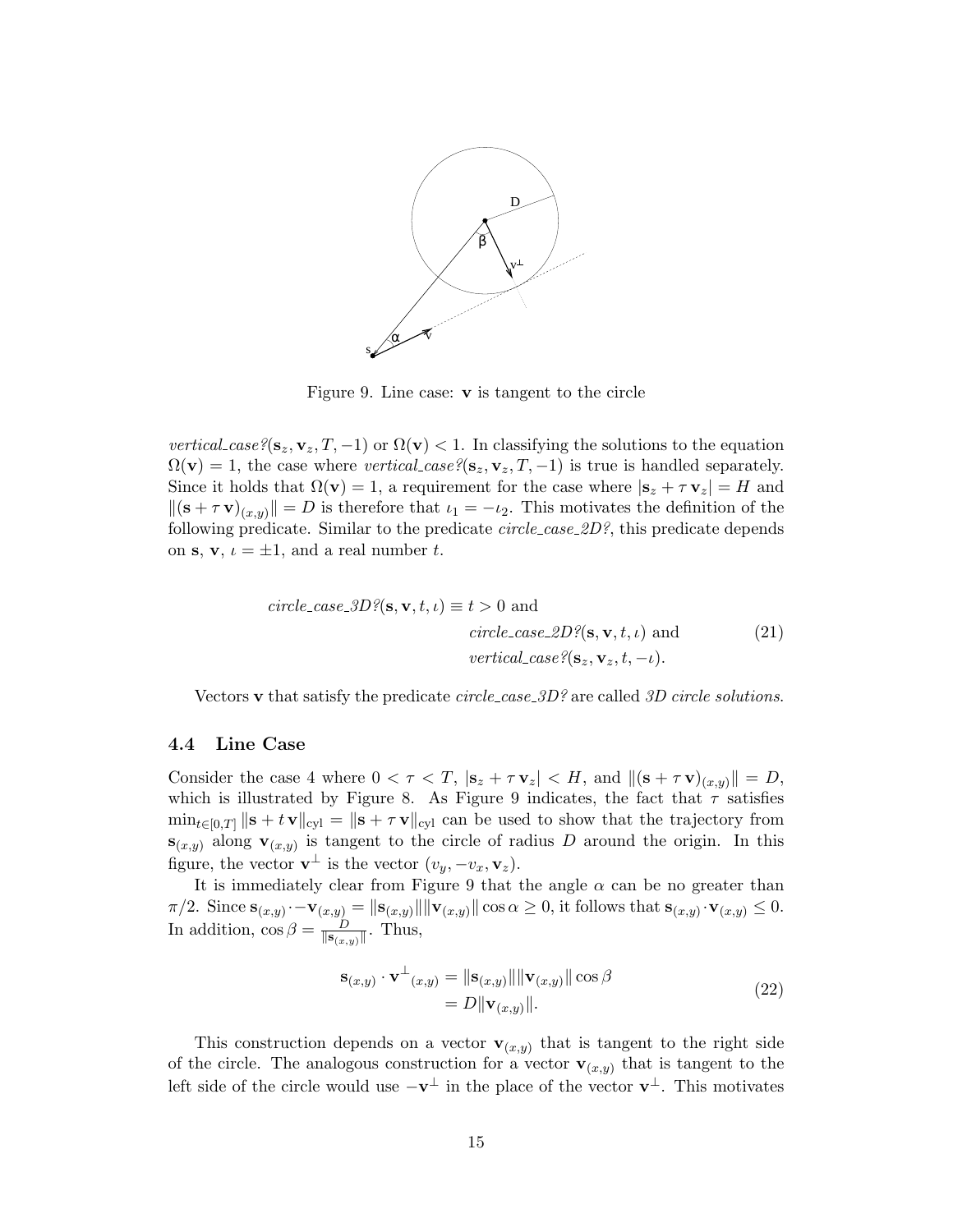the definition of the following predicate, which depends on s, v, and a parameter  $\varepsilon$ , which is equal to either  $-1$  for a right-tangent, or 1 for a left-tangent.

$$
line\_case^{\circ}(\mathbf{s}, \mathbf{v}, \varepsilon) \equiv \mathbf{s}_{(x,y)} \cdot \mathbf{v}_{(x,y)} \le 0 \text{ and}
$$
  

$$
- \varepsilon (\mathbf{s}_{(x,y)} \cdot \mathbf{v}^{\perp}_{(x,y)}) = D \|\mathbf{v}_{(x,y)}\|.
$$
 (23)

Vectors **v** that satisfy the predicate *line\_case?* are called *line solutions*.

#### <span id="page-21-0"></span>4.5 The Classification Theorem

Critical vectors can be classified according to the following theorem.

<span id="page-21-2"></span>**Theorem 9.** If  $\Omega(\mathbf{v}) = 1$ , then one of the following conditions holds.

- 1.  $\|\mathbf{s}_{(x,u)}\| \ge D$  and line case?( $\mathbf{s}, \mathbf{v}, \iota$ ) holds for some  $\iota = \pm 1$ .
- 2.  $|\mathbf{s}_z + T \mathbf{v}_z|$  < H and circle\_case\_2D?( $\mathbf{s}, \mathbf{v}, T, -1$ )
- 3. There exists a real number  $t > 0$  such circle case 3D?(s, v, t, t) holds for some  $\iota = \pm 1.$
- 4.  $\|\mathbf{s}_{(x,y)} + T \mathbf{v}_{(x,y)}\| \le D$  and vertical case?( $\mathbf{s}_z$ ,  $\mathbf{v}_z$ ,  $T$ , -1)

This theorem can be used to show that a sequence  $L_{\nu}$  computed by a prevention bands algorithm is  $\Omega_{\nu}$ -complete by proving that  $L_{\nu}$  contains all the vectors that have one of the four forms. It follows from this that  $L_{\nu}$  contains all points  $x \in I$  such that  $\Omega_{\nu}(x) = 1$ . When applying this technique to the case of track angle, ground speed, and vertical speed bands, it is still possible to find a few special cases where there are infinitely many points in I at which  $\Omega_{\nu}$  attains a value of 1. These cases are handled separately by defining special versions of  $\Omega_{\nu}$  that avoid this problem.

Section [4.6](#page-21-1) defines functions  $\Theta_H$  and  $\Theta_D$  that compute the times where the aircraft lose vertical separation and horizontal separation, respectively, and illustrates the relation between these times and the four cases in the classification theorem (Theorem [9\)](#page-21-2). The functions  $\Theta_D$  and  $\Theta_H$  will be used to define prevention bands algorithms for track angle, ground speed, and vertical speed maneuvers in sections [5,](#page-23-0) [6,](#page-34-0) and [7,](#page-41-0) respectively.

#### <span id="page-21-1"></span>4.6 Entry and Exit Times

In Figure [5,](#page-17-1) the time  $t$  at which the trajectory from  $s$  along  $v$  enters the protected zone vertically, i.e., where  $(s+t\mathbf{v})_z = \pm H$ , is precisely T. In Figure [6,](#page-18-0) the trajectory first touches the circle of radius D around the origin at time  $T$ . In Figure [7,](#page-18-1) the time at which this trajectory enters the circle is precisely the time where its z-component exits the interval  $[-H, H]$ . In Figure [8,](#page-18-2) the trajectory is tangent to the circle, so the time where the trajectory first touches the circle is equal to the time where the trajectory last touches the circle.

All this indicates that there are relationships between the predicates defined in sections [4.1](#page-19-0) to [4.4](#page-20-0) and the following quantities: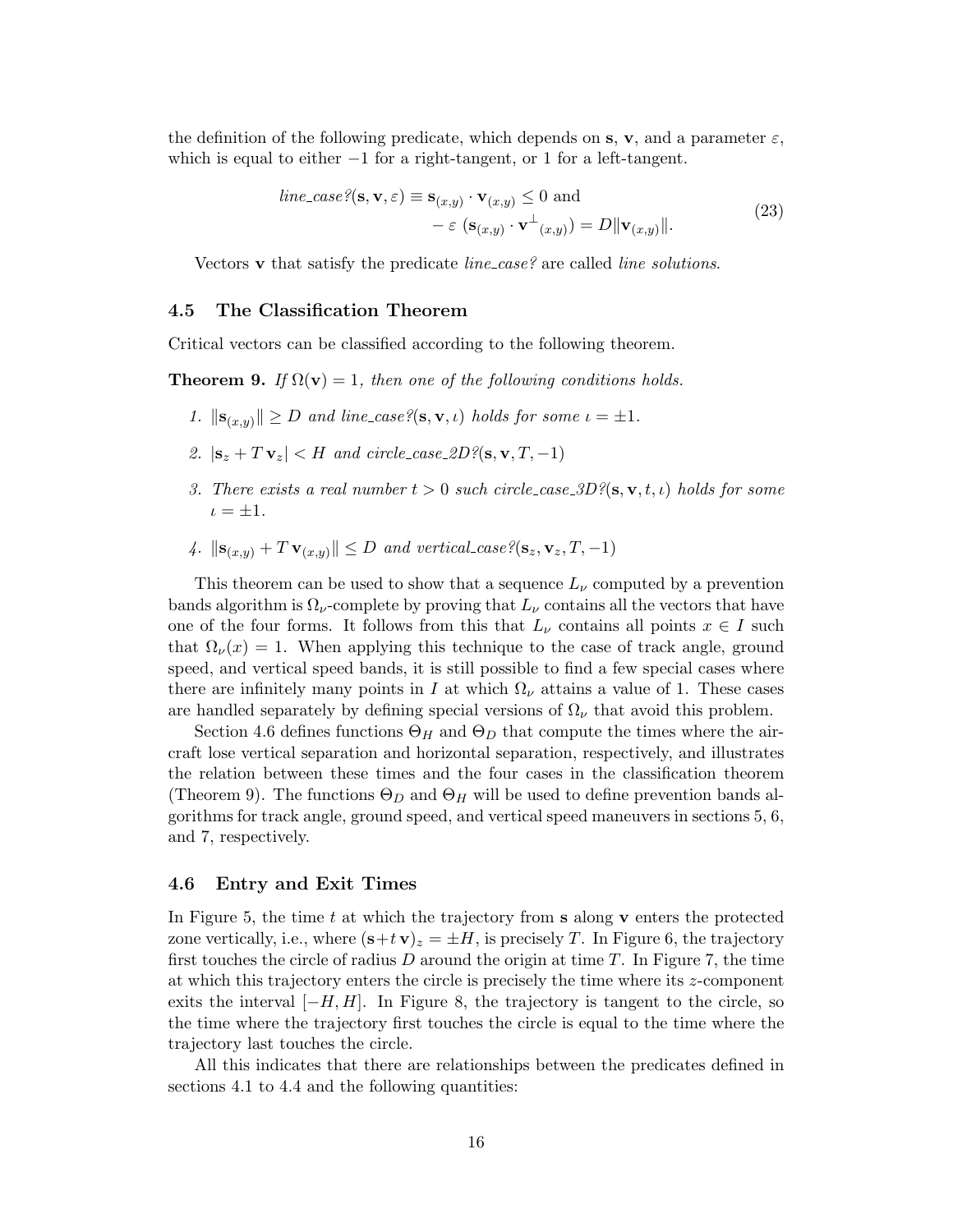- the times where the z-component of the trajectory from s along v enters and exits the interval  $[-H, H]$ , and
- the times where the 2-dimensional trajectory from  $s_{(x,y)}$  along  $v_{(x,y)}$  enters and exits the circle of radius D around the origin.

This section gives precise definitions of mathematical functions that compute these times and gives a variant of Theorem [9](#page-21-2) that uses them.

The times where the z-component of the trajectory from s along  $\bf{v}$  enters and exits the interval  $[-H, H]$  are real numbers t such that  $|s_z + t v_z| = H$ . This motivates the definition of the following function.

$$
\Theta_H(\mathbf{s}_z, \mathbf{v}_z, \iota) \equiv \frac{\iota \, sign(\mathbf{v}_z) \, H - \mathbf{s}_z}{\mathbf{v}_z}, \text{ for } \mathbf{v}_z \neq 0,
$$
\n(24)

where the number  $\iota$  is  $\pm 1$ . It is easy to check that  $|\mathbf{s}_z + \Theta_H(\mathbf{s}_z, \mathbf{v}_z, \iota) \mathbf{v}_z| = H$ . In addition,

$$
\Theta_H(\mathbf{s}_z, \mathbf{v}_z, -1) < \Theta_H(\mathbf{s}_z, \mathbf{v}_z, 1). \tag{25}
$$

Intuitively, the times  $\Theta_H(\mathbf{s}_z, \mathbf{v}_z, -1)$  and  $\Theta_H(\mathbf{s}_z, \mathbf{v}_z, 1)$  are the times at which the z-component of the trajectory from s along v enters and exits the interval  $[-H, H]$ , respectively. It can be proved from definitions that  $\iota(\mathbf{s}_z + \Theta_H(\mathbf{s}_z, \mathbf{v}_z, \iota) \mathbf{v}_z) \mathbf{v}_z \geq 0$ for  $\mathbf{v}_z \neq 0$  and  $\iota = \pm 1$ .

**Lemma 10.** If  $\mathbf{v}_z \neq 0$ , then  $|(\mathbf{s} + t \mathbf{v})_z| = H$  if and only if  $t = \Theta_H(\mathbf{s}_z, \mathbf{v}_z, -1)$  or  $t = \Theta_H(\mathbf{s}_z, \mathbf{v}_z, 1).$ 

<span id="page-22-1"></span>**Corollary 11.** If  $\mathbf{v}_z \neq 0$  and  $\iota = \pm 1$ , then vertical case?( $\mathbf{s}_z$ ,  $\mathbf{v}_z$ ,  $t$ ,  $\iota$ ) if and only if  $t = \Theta_H(\mathbf{s}_z, \mathbf{v}_z, \iota).$ 

<span id="page-22-2"></span>Lemma 12. If  $v_z \neq 0$ , then  $|(\mathbf{s} + t \mathbf{v})_z| < H$  if and only if  $\Theta_H(\mathbf{s}_z, \mathbf{v}_z, -1) < t <$  $\Theta_H(\mathbf{s}_z, \mathbf{v}_z, 1).$ 

A similar construction can be used to find the times at which the trajectory from  $\mathbf{s}_{(x,y)}$  along  $\mathbf{v}_{(x,y)}$  enters and exits the circle of radius D around the origin. These times are real numbers t such that  $\|(\mathbf{s} + t\mathbf{v})_{(x,y)}\|^2 = D^2$ . This is a quadratic equation in t:

<span id="page-22-0"></span>
$$
\|\mathbf{v}_{(x,y)}\|^2 t^2 + 2\left(\mathbf{s}_{(x,y)} \cdot \mathbf{v}_{(x,y)}\right) t + (\|\mathbf{s}_{(x,y)}\|^2 - D^2) = 0. \tag{26}
$$

The roots of this quadratic equation are therefore given by the following function, where  $\iota = \pm 1$ .

$$
\Theta_D(\mathbf{s}, \mathbf{v}, t) \equiv \frac{-\mathbf{s}_{(x,y)} \cdot \mathbf{v}_{(x,y)} + t \sqrt{(\mathbf{s}_{(x,y)} \cdot \mathbf{v}_{(x,y)})^2 - ||\mathbf{v}_{(x,y)}||^2 (||\mathbf{s}_{(x,y)}||^2 - D^2)}}{||\mathbf{v}_{(x,y)}||^2},
$$
(27)

For this function to return a real number, it is required that the 2-dimensional vector  $\mathbf{v}_{(x,y)}$  be nonzero and that discriminant of the quadratic equation [\(26\)](#page-22-0) is nonnegative. That is,  $\Delta(\mathbf{s}, \mathbf{v}) \geq 0$ , where

$$
\Delta(\mathbf{s}, \mathbf{v}) \equiv (\mathbf{s}_{(x,y)} \cdot \mathbf{v}_{(x,y)})^2 - ||\mathbf{v}_{(x,y)}||^2 (||\mathbf{s}_{(x,y)}||^2 - D^2).
$$
 (28)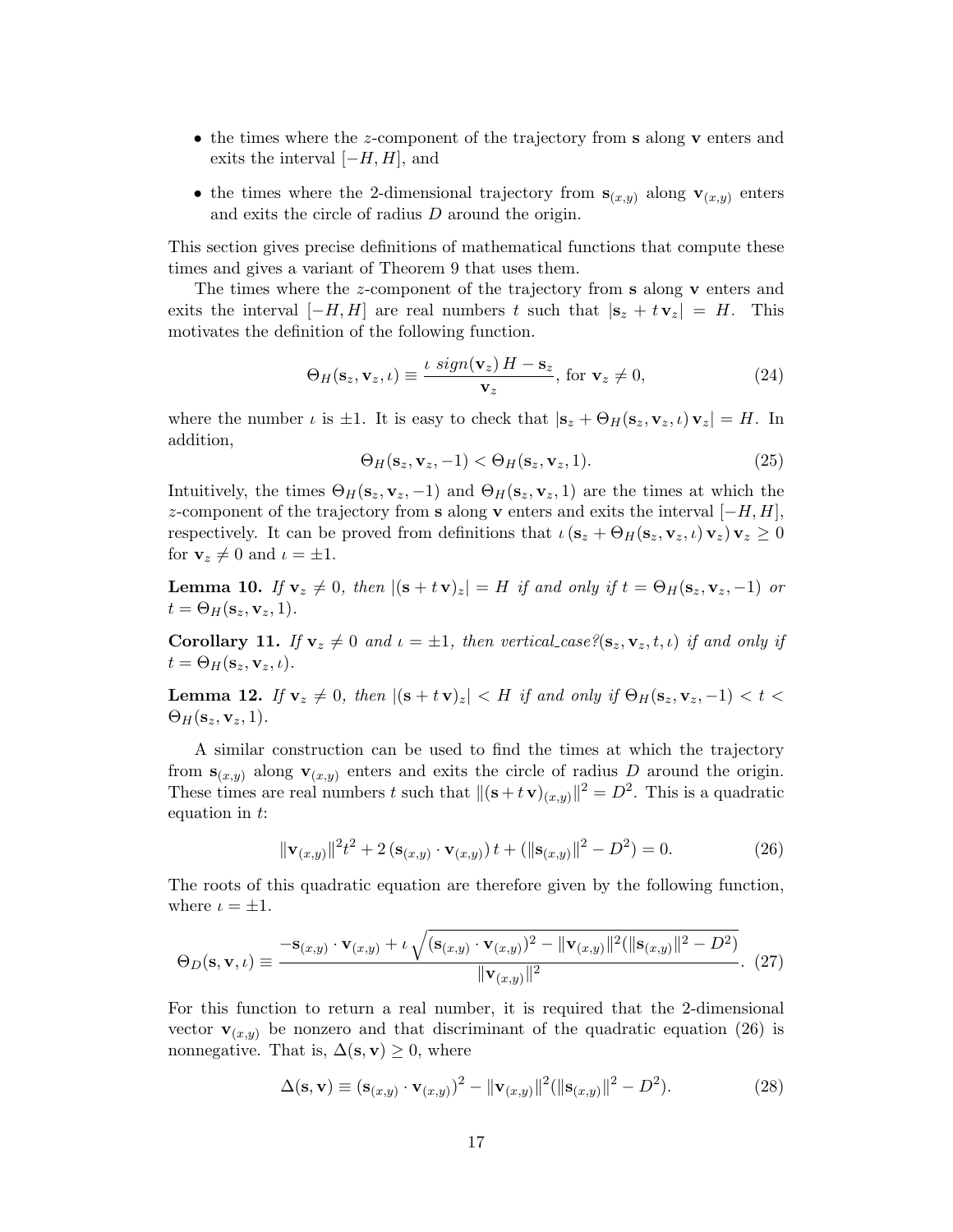The discriminant of the polynomial is given by  $4\Delta(s, \mathbf{v})$ . If  $\Delta(s, \mathbf{v}) \geq 0$ , then

$$
\Theta_D(\mathbf{s}, \mathbf{v}, 1) - \Theta_D(\mathbf{s}, \mathbf{v}, -1) = \frac{2\sqrt{(\mathbf{s}_{(x,y)} \cdot \mathbf{v}_{(x,y)})^2 - ||\mathbf{v}_{(x,y)}||^2 (||\mathbf{s}_{(x,y)}||^2 - D^2)}}{||\mathbf{v}_{(x,y)}||^2}.
$$

Thus,  $\Theta_D(s, v, -1) \leq \Theta_D(s, v, 1)$ , and these two numbers are equal if and only if there is only one solution to the quadratic equation [\(26\)](#page-22-0), which is equivalent to the statement that the line with direction v that passes through s is tangent to the circle of radius D around the origin. It has been formally proved that  $\iota(\mathbf{s}_{(x,y)} + \mathbf{c}_{(x,y)})$  $\Theta_D(\mathbf{s}, \mathbf{v}, \iota) \mathbf{v}_{(x,y)}) \cdot \mathbf{v}_{(x,y)} \ge 0$  for  $\Delta(\mathbf{s}, \mathbf{v}) \ge 0$ ,  $\mathbf{v}_{(x,y)} \ne 0$ , and  $\iota = \pm 1$ .

<span id="page-23-2"></span>**Lemma 13.** If  $\mathbf{v}_{(x,y)} \neq 0$ , then  $\|(\mathbf{s} + t \mathbf{v})_{(x,y)}\| = D$  if and only if  $\Delta(\mathbf{s}, \mathbf{v}) \geq 0$  and  $t = \Theta_D(\mathbf{s}, \mathbf{v}, -1)$  or  $t = \Theta_D(\mathbf{s}, \mathbf{v}, 1)$ .

<span id="page-23-1"></span>Corollary 14. If  $\Delta(s, v) \geq 0$  and  $v_{(x,y)} \neq 0$ , then circle\_case\_2D?(s, v, t, t) if and only if  $t = \Theta_D(\mathbf{s}, \mathbf{v}, \iota)$ .

<span id="page-23-3"></span>Lemma 15. If  $\mathbf{v}_{(x,y)} \neq 0$ , then  $\|(\mathbf{s} + t \mathbf{v})_{(x,y)}\| < D$  if and only if  $\Delta(\mathbf{s}, \mathbf{v}) > 0$  and  $\Theta_D(\mathbf{s}, \mathbf{v}, -1) < t < \Theta_D(\mathbf{s}, \mathbf{v}, 1).$ 

The next result follows directly from corollaries [11](#page-22-1) and [14.](#page-23-1)

Corollary 16. If  $\Delta(\mathbf{s}, \mathbf{v}) \geq 0$ ,  $\mathbf{v}_{(x,y)} \neq 0$ , and  $\mathbf{v}_z \neq 0$ , then circle\_case\_3D?( $\mathbf{s}, \mathbf{v}, t, \iota$ ) if and only if  $t > 0$  and the following string of equalities holds:

$$
t = \Theta_D(\mathbf{s}, \mathbf{v}, t) = \Theta_H(\mathbf{s}_z, \mathbf{v}_z, -t).
$$

Finally, the predicate defined in Section [4.4,](#page-20-0)  $line\_case$ ?, can also be be written in terms of the function  $\Theta_D$ . It is clear from definitions that  $\Theta_D(s, v, -1) = \Theta_D(s, v, 1)$ is equivalent to the statement that the 2 dimensional trajectory from  $s_{(x,y)}$  along  $\mathbf{v}_{(x,y)}$  is tangent to the circle of radius D around the origin. This statement is made precise in the following corollary, which can be formally proven.

<span id="page-23-4"></span>Corollary 17. If  $s_{(x,y)} \cdot v_{(x,y)} \leq 0$  and  $v_{(x,y)} \neq 0$ , then line\_case?(s, v, -1) or line\_case?(s, v, 1) holds if and only if  $\Delta(s, v) \geq 0$  and  $\Theta_D(s, v, -1) = \Theta_D(s, v, 1)$ .

It follows from algebraic manipulations that if  $\|\mathbf{s}_{(x,y)}\| \ge D$  and  $\Omega(\mathbf{v}) = 1$ , then  $\mathbf{s}_{(x,y)} \cdot \mathbf{v}_{(x,y)} \leq 0.$ 

## <span id="page-23-0"></span>5 Track Angle Prevention Bands

This section presents a formally verified algorithm, namely track bands, for track angle prevention bands over the closed interval  $[0, 2\pi]$ , for the function  $\nu_{trk} \colon \mathbb{R} \to \mathbb{R}^3$ , defined by Equation [\(3\)](#page-10-1) in Section [2.2.](#page-9-0) Given vectors  $s, v_0$ , and  $v_i$ , this algorithm computes track angle maneuvers, i.e., vectors  $\mathbf{v}'_o$  that satisfy  $\|\mathbf{v}'_{o(x,y)}\| = \|\mathbf{v}_{o(x,y)}\|$ and  $\mathbf{v}'_{oz} = \mathbf{v}_{oz}$ .

The definition of track bands depends on the algorithms track line, track circle 2D, and track circle 3D, which compute track angle maneuvers that are line solutions,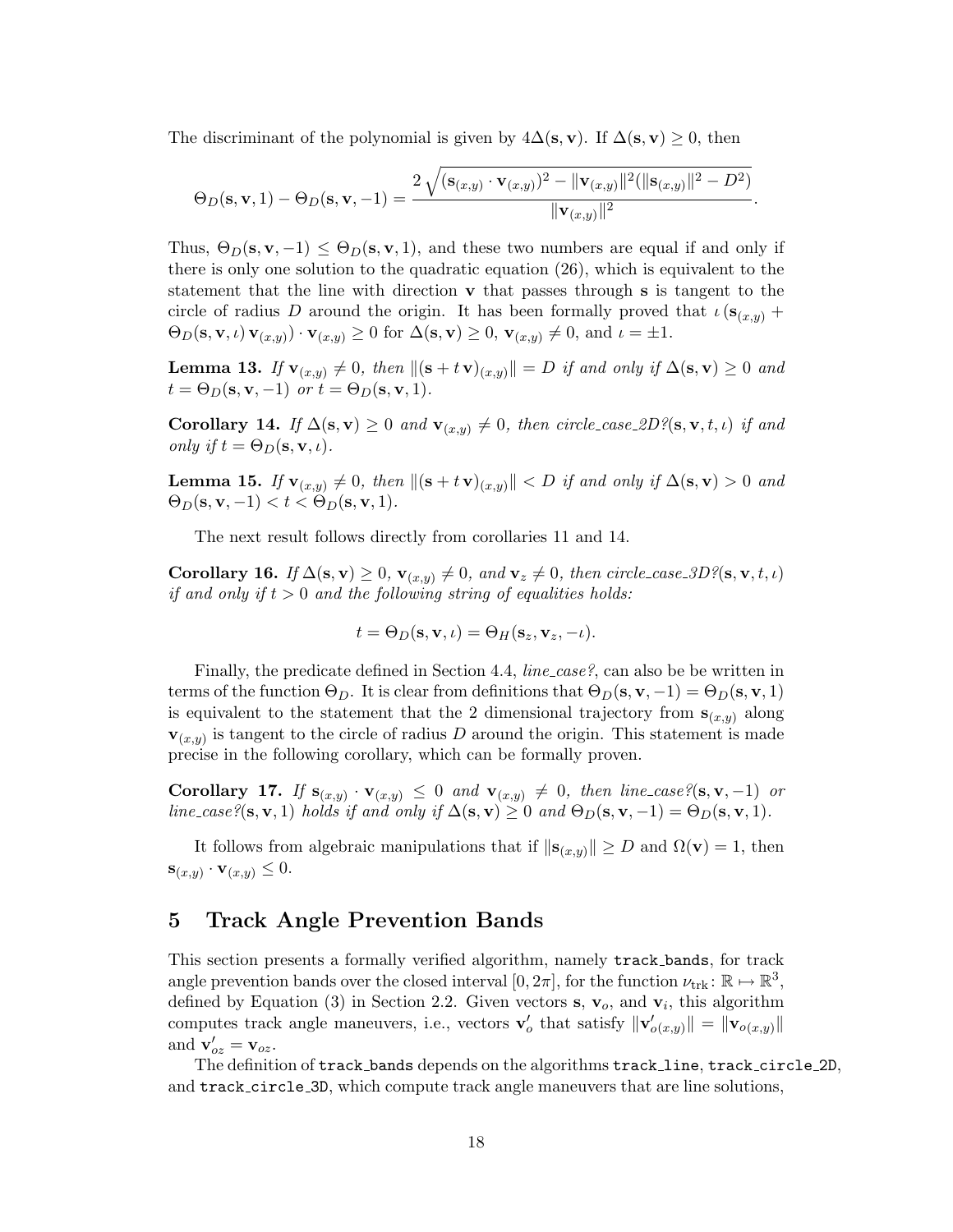2D circle solutions, and 3D circle solutions, respectively. These three algorithms are proved to be *complete*, i.e., they compute all vectors that satisfy their respective predicate, and *correct*, i.e., only vectors that satisfy their respective predicate are computed. The correctness of track bands depends on the completeness of track line, track circle 3D, and track circle 2D.

#### <span id="page-24-0"></span>5.1 A Special Version of  $\Omega_{\nu_{\text{trk}}}$

For  $\nu = \nu_{\text{trk}}$ , the function  $\Omega_{\nu}$ , defined in Equation [\(15\)](#page-13-1) of Section [3,](#page-13-0) characterizes conflict in the sense of Corollary [7](#page-16-5) (Section [3.3\)](#page-16-0). In this section,  $\nu$  will refer exclusively to the track angle function  $\nu_{trk}$ . To prove the correctness of a track angle prevention bands algorithm, it must be shown that the finite sequence  $L_{\nu}$  returned by the algorithm contains all track angles  $\alpha \in [0, 2\pi]$  such that  $\Omega_{\nu}(\alpha) = 1$ . An obvious requirement is that there be only finitely many track angles in the interval  $[0, 2\pi]$  for which this equation holds. As it turns out, there are several special cases where this equation has infinitely many solutions for track angles  $\alpha \in [0, 2\pi]$ . Thus, a variant of  $\Omega_{\nu}$ , namely  $\Omega_{trk}^{*}$ , must be defined for these special cases.

Suppose that s,  $\mathbf{v}_o$ , and  $\mathbf{v}_i$  satisfy  $\mathbf{s}_{(x,y)} = T \mathbf{v}_{i(x,y)}$ ,  $\|\mathbf{v}_{o(x,y)}\|^2 = \frac{D^2}{T^2}$ , and  $|\mathbf{s}_z + T \mathbf{v}_z|$  < H, where  $\mathbf{v} = \mathbf{v}_o - \mathbf{v}_i$ . In this case,

$$
\|\mathbf{s}_{(x,y)} + T \mathbf{v}_{(x,y)}\| = \|T \mathbf{v}_{i(x,y)} + T (\mathbf{v}_{o(x,y)} - \mathbf{v}_{i(x,y)})\|
$$
  
\n
$$
= \|T \mathbf{v}_{o(x,y)}\|
$$
  
\n
$$
= T \|\mathbf{v}_{o(x,y)}\|
$$
  
\n
$$
= D.
$$
\n(29)

In addition, if  $\alpha \in [0, 2\pi]$  is any track angle, then  $\|\nu_{\text{trk}}(\alpha)_{(x,y)}\| = \|\mathbf{v}_{o(x,y)}\|$ , and therefore this equality hold if  $\mathbf{v}_o$  is replaced with the vector  $\nu_{trk}(\alpha)$ . It follows immediately that for any  $\alpha$ ,  $\Delta(\mathbf{s}, \nu_{\text{trk}}(\alpha) - \mathbf{v}_i) \geq 0$ . Lemma [13](#page-23-2) in Section [4.6](#page-21-1) implies that T is equal to  $\Theta_D(\mathbf{s}, \nu_{trk}(\alpha) - \mathbf{v}_i, \iota)$  for some  $\iota = \pm 1$ . If  $\|\mathbf{s}_{(x,y)}\| > 1$ , there are infinitely many track angles  $\alpha$  such that  $T = \Theta_D(s, \nu_{trk}(\alpha) - \mathbf{v}_i, -1)$ , in which case Lemma [15](#page-23-3) in Section [4.6](#page-21-1) implies that the minimum  $\min_{t \in T} ||\mathbf{s} + t \left( \nu_{\text{trk}}(\alpha) - \mathbf{v}_i \right)||_{\text{cyl}}$  is attained at  $t = T$ . Thus, if  $\|\mathbf{s}_{(x,y)}\| > 1$ , then the function  $\Omega_{\nu}(\alpha) \equiv \Omega(\nu_{\text{trk}}(\alpha) - \mathbf{v}_i)$ intersects the line at 1 at infinitely many points between 0 and  $2\pi$ . This special case is specified by the following predicate and illustrated in Figure [10.](#page-25-0)

$$
track\_spe\mathcal{E}(\mathbf{s}, \mathbf{v}_o, \mathbf{v}_i, t) \equiv \mathbf{s}_{(x,y)} = t\mathbf{v}_{i(x,y)} \text{ and}
$$

$$
\|\mathbf{v}_{o(x,y)}\|^2 = \frac{D^2}{T^2}.
$$
 (30)

An appropriate replacement  $\Omega_{trk}^*$  for  $\Omega_{\nu}$  in this case would have to satisfy the following two properties.

$$
\Omega^*_{trk}(\alpha) < 1 \iff \Omega_\nu(\alpha) < 1.
$$
\n
$$
\Omega^*_{trk}(\alpha) \ge 1 \iff \Omega_\nu(\alpha) \ge 1.
$$

In addition, the function  $\Omega^*_{trk}$  should allow only finitely many solutions to the equation  $\Omega^*_{trk}(\alpha) = 1$  for  $\alpha \in [0, 2\pi]$ . If track\_spc?(s,  $\mathbf{v}_o, \mathbf{v}_i, T$ ) holds as above, then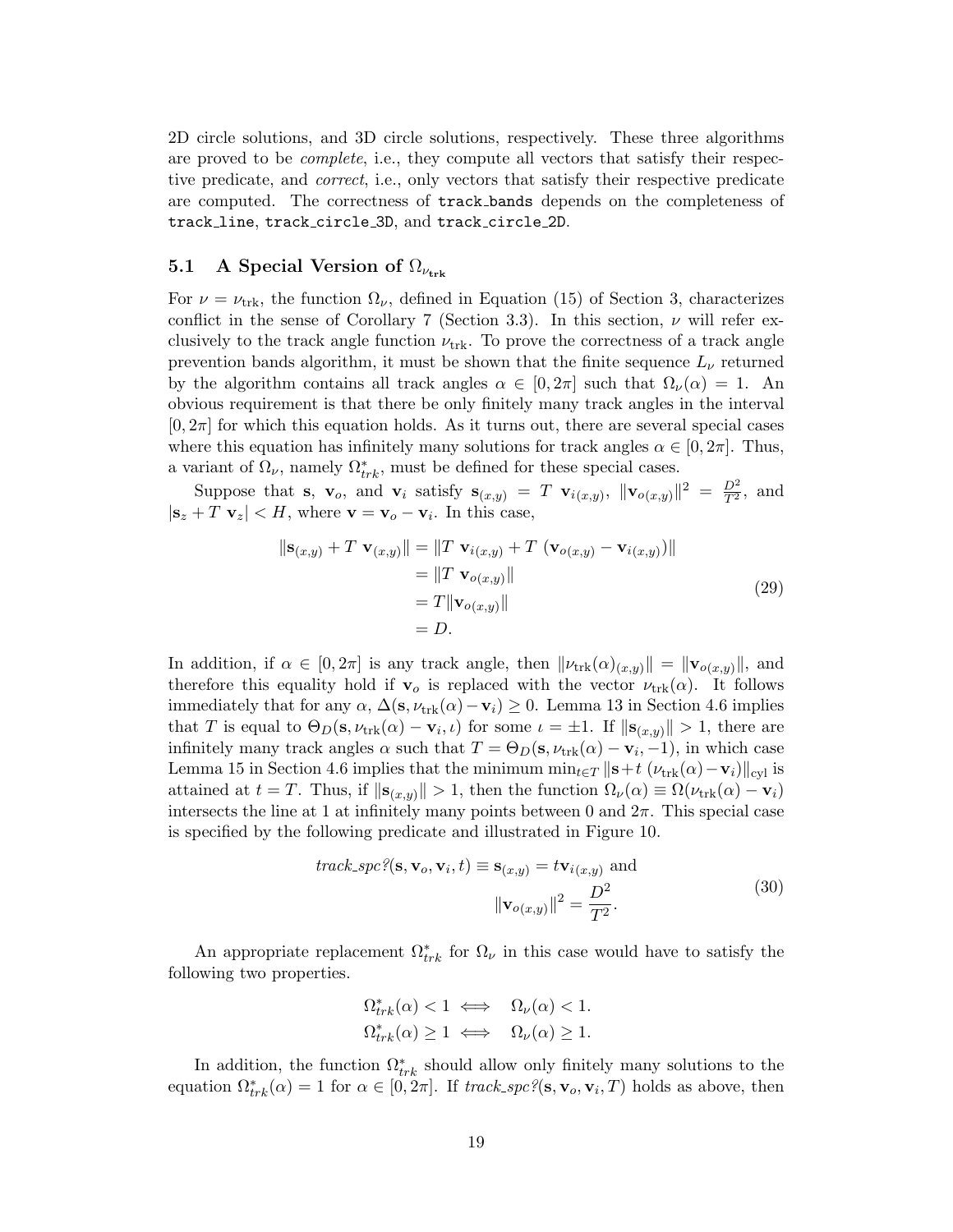

<span id="page-25-0"></span>Figure 10. A graph of  $\Omega_{\nu}(\alpha) = \Omega(\nu_{\text{trk}}(\alpha) - \mathbf{v}_i)$ 

the track angles  $\alpha$  such that  $T = \Theta_D(\mathbf{s}, \nu_{\text{trk}}(\alpha) - \mathbf{v}_i, -1)$  are precisely those angles  $\alpha$  such that  $\Omega_{\nu}(\alpha) \geq 1$ , and the angles  $\alpha$  such that  $T = \Theta_D(\mathbf{s}, \nu_{trk}(\alpha) - \mathbf{v}_i, 1)$  are precisely those angles such that  $\Omega_{\nu}(\alpha) < 1$ . Thus, it is easy to see that  $\Omega_{trk}^*(\alpha) = 1$ should imply that the following two equalities hold.

$$
T = \Theta_D(\mathbf{s}, \nu_{\text{trk}}(\alpha) - \mathbf{v}_i, -1) = \Theta_D(\mathbf{s}, \nu_{\text{trk}}(\alpha) - \mathbf{v}_i, 1).
$$

By Corollary [14](#page-23-1) and the definition of the predicate *circle case 2D?*, it follows that

$$
(\mathbf{s}_{(x,y)} + T(\nu_{\text{trk}}(\alpha) - \mathbf{v}_i)_{(x,y)}) \cdot (\nu_{\text{trk}}(\alpha) - \mathbf{v}_i)_{(x,y)} = 0.
$$

Replacing  $\mathbf{s}_{(x,y)}$  with  $T\mathbf{v}_{i(x,y)}$  and factoring out T, this is equivalent to the statement that

$$
0 = \nu_{trk}(\alpha)_{(x,y)} \cdot (\nu_{trk}(\alpha) - \mathbf{v}_i)_{(x,y)}
$$
  
\n
$$
= ||\nu_{trk}(\alpha)_{(x,y)}||^2 - \nu_{trk}(\alpha)_{(x,y)} \cdot \mathbf{v}_{i(x,y)}
$$
  
\n
$$
= ||\mathbf{v}_{o(x,y)}||^2 - \nu_{trk}(\alpha)_{(x,y)} \cdot \mathbf{v}_{i(x,y)}
$$
  
\n
$$
= \frac{D^2}{T^2} - \nu_{trk}(\alpha)_{(x,y)} \cdot \mathbf{v}_{i(x,y)}.
$$

This motivates the following definition of the function  $\Omega^*_{trk} : \mathbb{R} \to \mathbb{R}^3$ , which depends on the explicit parameters  $\mathbf{v}_o, \mathbf{v}_i, t \in \mathbb{R}$ , and  $\iota = \pm 1$ .

<span id="page-25-1"></span>
$$
\Omega_{trk}^*(\mathbf{v}_o, \mathbf{v}_i, t, \iota)(\alpha) \equiv \iota \left( \nu_{\text{trk}}(\alpha)_{(x,y)} \cdot \mathbf{v}_{i(x,y)} - \frac{D^2}{T^2} \right) + 1. \tag{31}
$$

Identical reasoning to that above can be used to prove that if  $track\_spc$ ?(s,  $\mathbf{v}_o, \mathbf{v}_i, t$ ) holds and  $\Omega^*_{trk}(\mathbf{v}_o, \mathbf{v}_i, t, \iota)(\alpha) = 1$ , then the following equalities hold.

$$
t = \Theta_D(\mathbf{s}, \nu_{\text{trk}}(\alpha) - \mathbf{v}_i, -1) = \Theta_D(\mathbf{s}, \nu_{\text{trk}}(\alpha) - \mathbf{v}_i, 1).
$$

In particular, the following theorem can be formally proved using Corollary [17](#page-23-4) in Section [4.6.](#page-21-1)

<span id="page-25-2"></span>**Theorem 18.** If track\_spc?(s,  $\mathbf{v}_o, \mathbf{v}_i, t$ ) holds and  $\Omega^*_{trk}(\mathbf{v}_o, \mathbf{v}_i, t, \iota)(\alpha) = 1$ , then line\_case?( $\mathbf{s}, \nu_{trk}(\alpha) - \mathbf{v}_i, \varepsilon$ ) holds for some  $\varepsilon = \pm 1$ .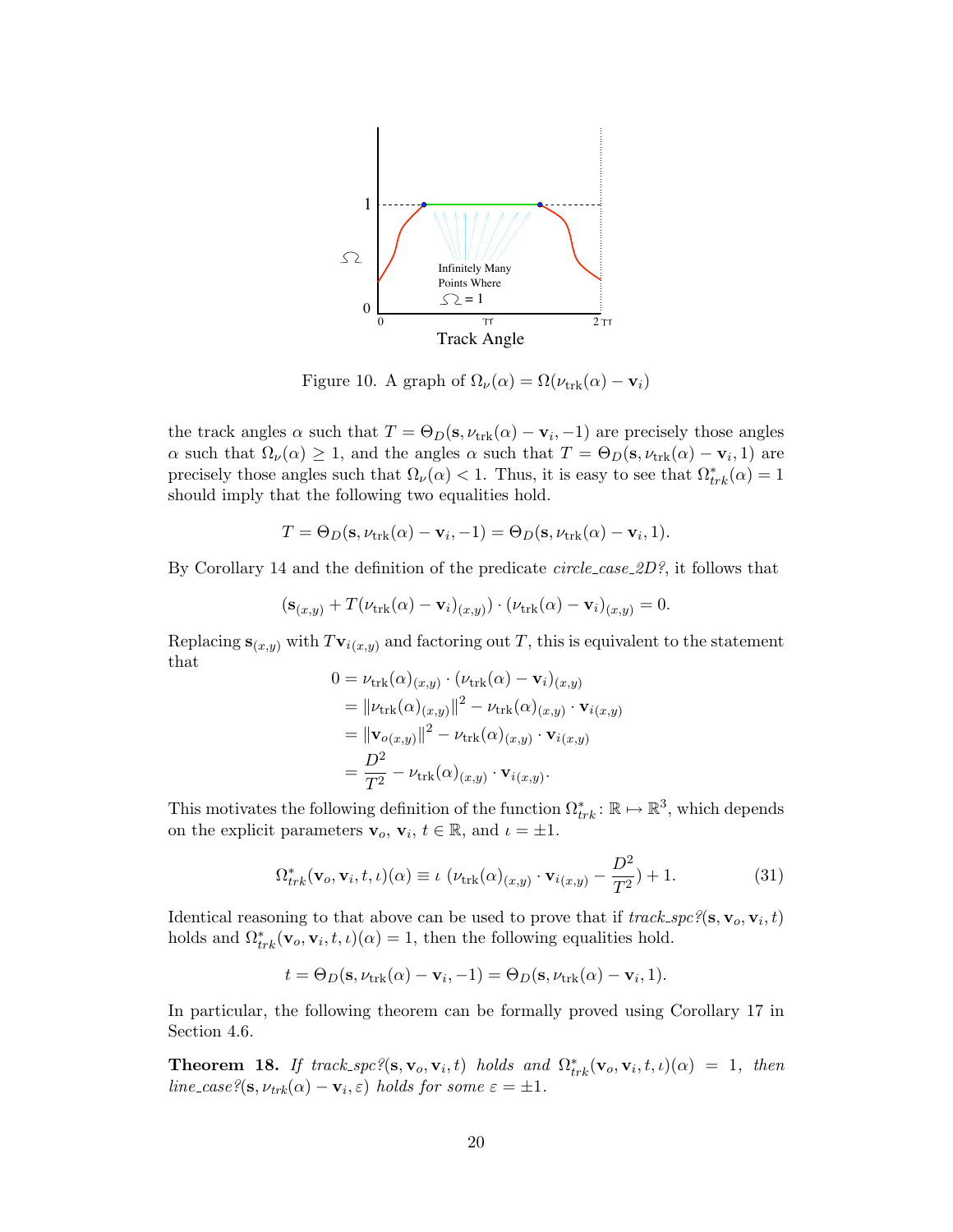When proving the correctness of the track angle prevention bands algorithm presented in the next sections, the function  $\Omega_{trk}^*$  will be used in the place of  $\Omega_{\nu}$  when track\_spc?(s,  $\mathbf{v}_o, \mathbf{v}_i, T$ ) holds. Thus, it is necessary to prove that  $\Omega_{trk}^*$  characterizes conflict in some special cases.

<span id="page-26-1"></span>**Theorem 19.** If track\_spc? $(s, \mathbf{v}_o, \mathbf{v}_i, t)$ , then the equivalence

$$
\Omega^*_{trk}(\mathbf{v}_o, \mathbf{v}_i, t, \iota)(\alpha) < 1 \iff \text{conflict?}(\mathbf{s}, \nu_{trk}(\alpha) - \mathbf{v}_i)
$$

holds in each of the following three cases.

1.  $\|\mathbf{s}_{(x,y)}\| \geq D$ ,  $\mathbf{v}_{oz} \neq \mathbf{v}_{iz}$ ,  $t = \Theta_H(\mathbf{s}_z, \mathbf{v}_{oz} - \mathbf{v}_{iz}, t)$ , and  $0 < t < T$ . 2.  $\|\mathbf{s}_{(x,y)}\| \geq D, \mathbf{v}_{oz} \neq \mathbf{v}_{iz}, \iota = 1, t = \Theta_H(\mathbf{s}_z, \mathbf{v}_{oz} - \mathbf{v}_{iz}, 1), \text{ and } t = T.$ 3.  $\iota = 1$ ,  $t = T$ , and  $|\mathbf{s}_z + T(\mathbf{v}_{oz} - \mathbf{v}_{iz})| < H$ .

#### <span id="page-26-0"></span>5.2 Line Solutions For Track Angle Maneuvers

The algorithm track line, defined in this section, takes as parameters  $s, v_o, v_i, t$ ,  $\varepsilon = \pm 1$ , and  $\iota = \pm 1$ . It returns a vector  $\mathbf{v}'_o \in \mathbb{R}^3$  that is either the zero vector or is equal to  $\nu_{trk}(\alpha)$  for some  $\alpha \in [0, 2\pi)$  such that the relative velocity vector  $\mathbf{v}' = \mathbf{v}'_o - \mathbf{v}_i$ is tangent to the circle, i.e., it satisfies *line\_case*?( $(s, v', \varepsilon)$ ). The main theorem in this section states that track line is correct and complete for line solutions that are track angle maneuvers.

The definition of track line requires the definition an auxiliary function, namely tangent line, that takes as parameter a relative position vector  $\mathbf{s} \in \mathbb{R}^3$  such that  $\|\mathbf{s}_{(x,y)}\| \geq D$  and a number  $\varepsilon = \pm 1$ , and returns a vector in  $\mathbb{R}^3$  that is tangent to the protected zone.

tangentLine(s, 
$$
\varepsilon
$$
) =  
\nif  $||\mathbf{s}_{(x,y)}|| = D$  then  
\n $\varepsilon \mathbf{s}^{\perp}$   
\nelse  
\nlet  $d = ||\mathbf{s}_{(x,y)}||^2$  in  
\n $(\frac{D^2}{d} - 1)\mathbf{s} + \frac{\varepsilon D\sqrt{d - D^2}}{d} \mathbf{s}^{\perp}$   
\nendif (5)

The proofs of the following lemmas rely on standard vector algebra.

**Lemma 20.** If  $\|\mathbf{s}_{(x,y)}\| \ge D$  and  $\varepsilon = \pm 1$ , then line case?(s, tangent line(s,  $\varepsilon$ ),  $\varepsilon$ ) holds.

<span id="page-26-2"></span>**Lemma 21.** If  $||s_{(x,y)}|| \geq D$ , then line\_case?(s, **v**,  $\varepsilon$ ) holds if and only if there exists  $k \geq 0$  such that

$$
\mathbf{v}_{(x,y)} = k \; \text{ tangent\_line}(\mathbf{s}, \varepsilon)_{(x,y)}.
$$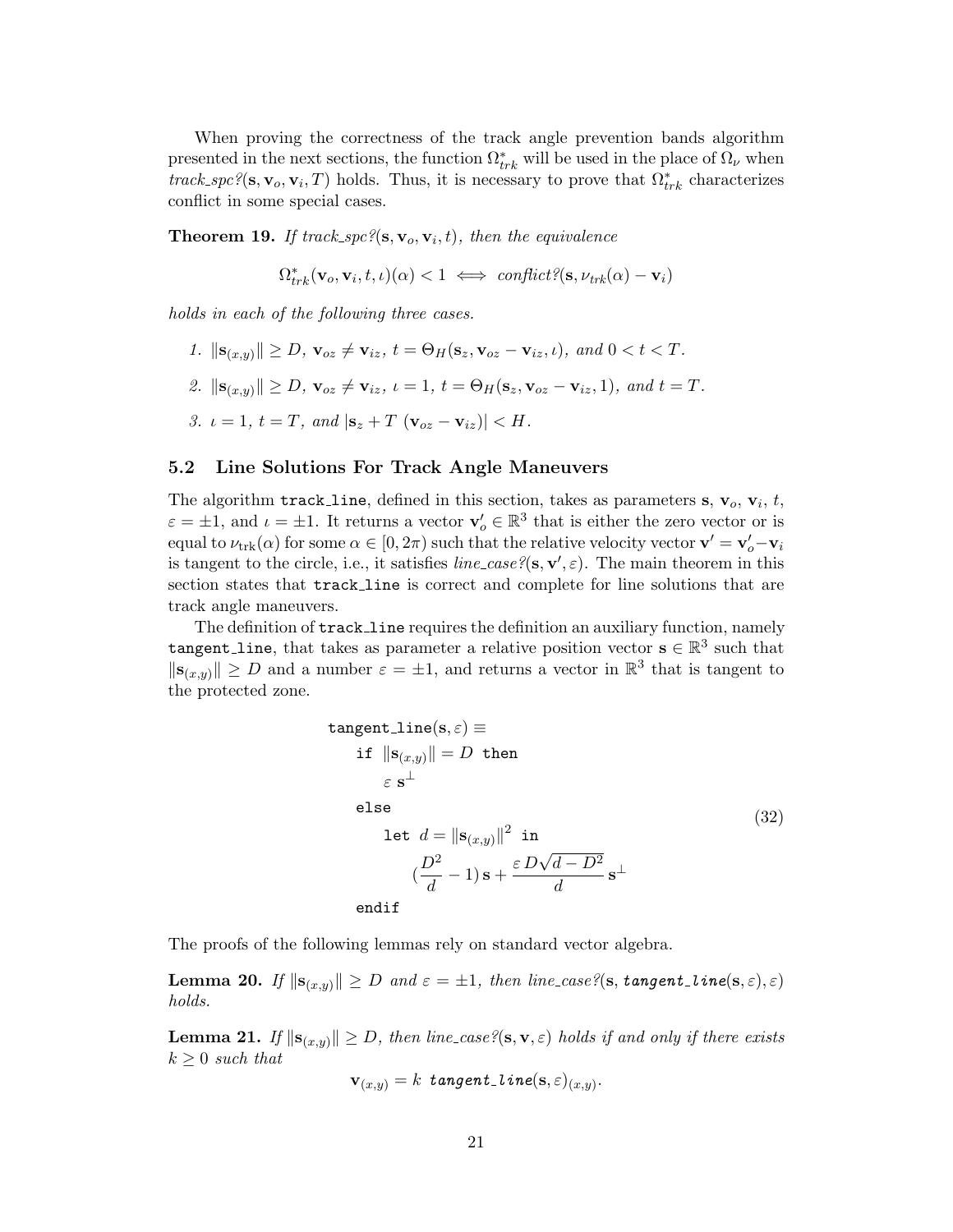If  $\mathbf{v}'_o \in \mathbb{R}^3$  is a track angle maneuver for the ownship such that  $line\_case$ ?(s,  $\mathbf{v}'_o$  –  $\mathbf{v}_i, \varepsilon$ ) holds, then it holds that

<span id="page-27-0"></span>
$$
\|\mathbf{v}_{o(x,y)}\|^2 = \|k \text{ tangentLine}(\mathbf{s},\varepsilon)_{(x,y)} + \mathbf{v}_{i(x,y)}\|^2. \tag{33}
$$

Equation [\(33\)](#page-27-0) has the form  $\|\mathbf{v}_{o(x,y)}\|^2 = \|k\mathbf{u} + \mathbf{v}_{i(x,y)}\|^2$ , where  $\mathbf{u} \in \mathbb{R}^2$ . Since it will be necessary in later sections to solve similar equations of this form, a function is needed that explicitly solves this equation for  $k \in \mathbb{R}$ .

It follows from the equation  $\|\mathbf{v}_{o(x,y)}\|^2 = \|k\mathbf{u} + \mathbf{v}_{i(x,y)}\|^2$  that

$$
0 = (k \mathbf{u} + \mathbf{v}_{i(x,y)}) \cdot (k \mathbf{u} + \mathbf{v}_{i(x,y)}) - ||\mathbf{v}_{o(x,y)}||^2
$$
  
=  $||\mathbf{u}||^2 k^2 + (2 \mathbf{v}_{i(x,y)} \cdot \mathbf{u}) k + (||\mathbf{v}_{i(x,y)}||^2 - ||\mathbf{v}_{o(x,y)}||^2).$  (34)

This is a quadratic equation in k. If  $\iota = \pm 1$ , then  $\frac{-b + i\sqrt{b^2 - 4ac}}{2a}$  $\frac{\sqrt{b^2-4ac}}{2a}$  is a root of this equation, where

$$
a = ||\mathbf{u}||^2,\n b = 2 \mathbf{v}_{i(x,y)} \cdot \mathbf{u},\n c = ||\mathbf{v}_{i(x,y)}||^2 - ||\mathbf{v}_{o(x,y)}||^2.
$$
\n(35)

Thus, if  $b^2 - 4ac \ge 0$  and  $k = \frac{-b + i\sqrt{b^2 - 4ac}}{2a}$  $\frac{\sqrt{b^2-4ac}}{2a}$  is nonnegative, then the unique vector  $\mathbf{v}'_o$  such that  $\mathbf{v}'_{oz} = \mathbf{v}_{oz}$  and  $\mathbf{v}'_{o(x,y)} = k_{(x,y)} + \mathbf{v}_{i(x,y)}$  satisfies both  $\|\mathbf{v}'_{o(x,y)}\|$  $\|\mathbf{v}_{o(x,y)}\|$  and *line\_case*?( $\mathbf{s}, \mathbf{v}'_o - \mathbf{v}_i, \varepsilon$ ). This motivates the definition of the function track only line, which returns a real number.

$$
\begin{aligned}\n\text{track-only-line}(\mathbf{u}, \mathbf{v}_o, \mathbf{v}_i, \iota) & \equiv \\
& \text{let} \\
a & = \|\mathbf{u}\|^2, \\
b & = 2\,\mathbf{v}_{i(x,y)} \cdot \mathbf{u}, \\
c & = \|\mathbf{v}_{i(x,y)}\|^2 - \|\mathbf{v}_{o(x,y)}\|^2 \\
\text{in} \\
\text{if } b^2 - 4ac \ge 0 \text{ then} \\
& \frac{-b + \iota\sqrt{b^2 - 4ac}}{2a} \\
\text{else} \\
& 0 \\
\text{endif}\n\end{aligned}
$$
\n(36)

The next lemma states that the algorithm track\_only\_line computes solutions for k to the equation  $\mathbf{v}'_{o(x,y)} = k \mathbf{u} + \mathbf{v}_{i(x,y)}$ , where  $\|\mathbf{v}'_{o(x,y)}\| = \|\mathbf{v}_{o(x,y)}\|$ .

<span id="page-27-1"></span>**Lemma 22.** If  $\mathbf{u} \neq \mathbf{0}$ , then  $\|\mathbf{v}'_{o(x,y)}\| = \|\mathbf{v}_{o(x,y)}\|$  and k  $\mathbf{u} = \mathbf{v}'_{o(x,y)} - \mathbf{v}_{i(x,y)}$  if and only if

$$
k = \textit{track\_only\_line}(\mathbf{u}, \mathbf{v}_o, \mathbf{v}_i, \iota),
$$

for some  $\iota = \pm 1$ .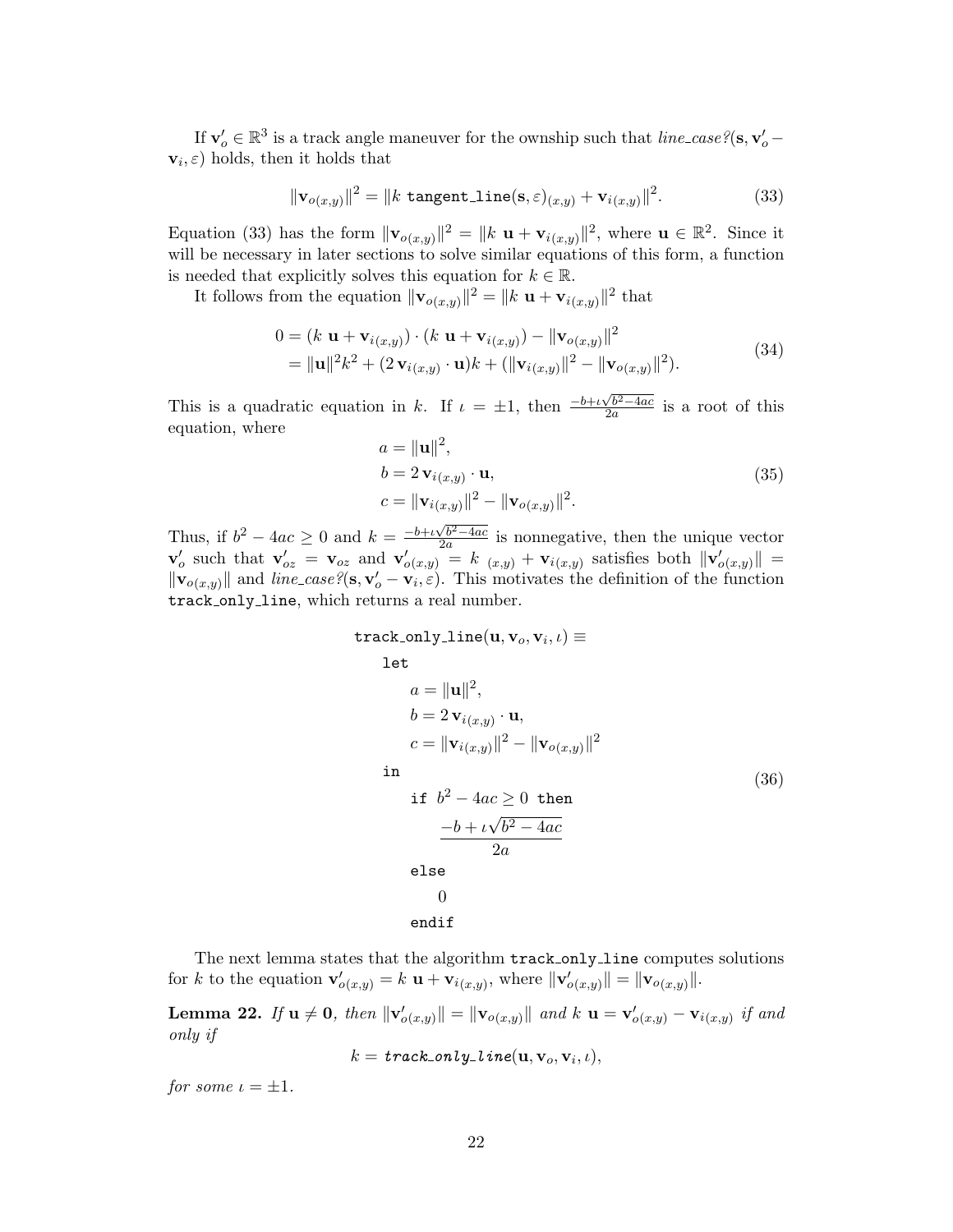Using track only line, the algorithm track line, which computes track angle maneuvers  $\mathbf{v}'_o \in \mathbb{R}^3$  that satisfy  $\textit{line\_case?}(\mathbf{s}, \mathbf{v}'_o - \mathbf{v}_i, \varepsilon)$  for  $\varepsilon = \pm 1$ , can be defined as follows.

$$
\begin{aligned}\n\text{track\_line(s, v_o, v_i, \varepsilon, \iota) & \equiv \\
& \text{let} \\
& k = \text{track\_only\_line}(\text{tangent\_line}(s, \varepsilon)_{(x,y)}, \mathbf{v}_o, \mathbf{v}_i, \iota), \\
& \mathbf{v}'_o = (k \text{ tangent\_line}(s, \varepsilon)_{(x,y)} + \mathbf{v}_{i(x,y)}) \text{ with } [z \leftarrow \mathbf{v}_{oz}] \\
& \text{in} \\
& \text{if } k \geq 0 \text{ then} \\
& \mathbf{v}'_o \\
& \text{else} \\
& \mathbf{0} \\
\text{endif}\n\end{aligned}\n\tag{37}
$$

The correctness and completeness of track line follow from its definition and Lemma [22.](#page-27-1)

<span id="page-28-2"></span>**Theorem 23** (Correctness and completeness of track line). If  $||\mathbf{s}_{(x,y)}|| \ge D$  and  $\mathbf{v}'_{o(x,y)} \neq \mathbf{0}$ , then  $\|\mathbf{v}'_{o(x,y)}\| = \|\mathbf{v}_{o(x,y)}\|$ ,  $\mathbf{v}'_{oz} = \mathbf{v}_{oz}$ , and line\_case? $(\mathbf{s}, \mathbf{v}'_o - \mathbf{v}_i, \varepsilon)$  holds if and only if

 $\mathbf{v}_o' = \textit{track\_line}(\mathbf{s}, \mathbf{v}_o, \mathbf{v}_i, \varepsilon, \iota),$ 

for some  $\iota = \pm 1$ .

#### <span id="page-28-0"></span>5.3 2D Circle Solutions For Track Angle Maneuvers

The algorithm track circle 2D, defined in this section, takes as parameters s,  $\mathbf{v}_o$ ,  $\mathbf{v}_i, t, \iota = \pm 1$ , and  $\varepsilon = \pm 1$ . It returns a vector  $\mathbf{v}'_o \in \mathbb{R}^3$  that is either the zero vector or is equal to  $\nu_{trk}(\alpha)$  for some  $\alpha \in [0, 2\pi)$  such that the relative velocity vector  $\mathbf{v}' = \mathbf{v}'_o - \mathbf{v}_i$  satisfies *circle\_case\_2D?*( $\mathbf{s}, \mathbf{v}', t, \iota$ ). The main theorems in this section state that track circle 2D is correct and complete for 2D circle solutions that are track angle maneuvers.

If circle case 2D?(s,  $\mathbf{v}', t, \iota$ ) holds, then the vector  $\mathbf{v}'_o$  must satisfy  $\|\mathbf{s}_{(x,y)}+t\mathbf{v}'_{(x,y)}\|^2 =$  $D^2$ . If  $\|\mathbf{v}'_{o(x,y)}\| = \|\mathbf{v}_{o(x,y)}\|$ , then algebraic manipulations can be used to show that

$$
\|\mathbf{s}_{(x,y)} + t\mathbf{v}'_{(x,y)}\|^2 = \|\mathbf{s}_{(x,y)}\|^2 + t^2 \|\mathbf{v}_{o(x,y)}\|^2 + 2t(s_{(x,y)} - t\mathbf{v}_{i(x,y)}) \cdot \mathbf{v}'_{(x,y)} - t^2 \|\mathbf{v}_{i(x,y)}\|^2.
$$

Thus, if  $t > 0$ , then

<span id="page-28-1"></span>
$$
(\mathbf{s}_{(x,y)} - t\mathbf{v}_{i(x,y)}) \cdot \mathbf{v}'_{(x,y)} = \frac{1}{2t} (D^2 - ||\mathbf{s}_{(x,y)}||^2 - t^2 (||\mathbf{v}_{o(x,y)}||^2 - ||\mathbf{v}_{i(x,y)}||^2)).
$$
 (38)

This equation has the form  $\mathbf{u} \cdot \mathbf{v}'$  $\mathbf{y}'_{(x,y)} = j$ , where  $\mathbf{u} = \mathbf{s}_{(x,y)} - t\mathbf{v}_{i(x,y)}$  and

$$
j = \frac{1}{2t}(D^2 - ||\mathbf{s}_{(x,y)}||^2 - t^2(||\mathbf{v}_{o(x,y)}||^2 - ||\mathbf{v}_{i(x,y)}||^2)).
$$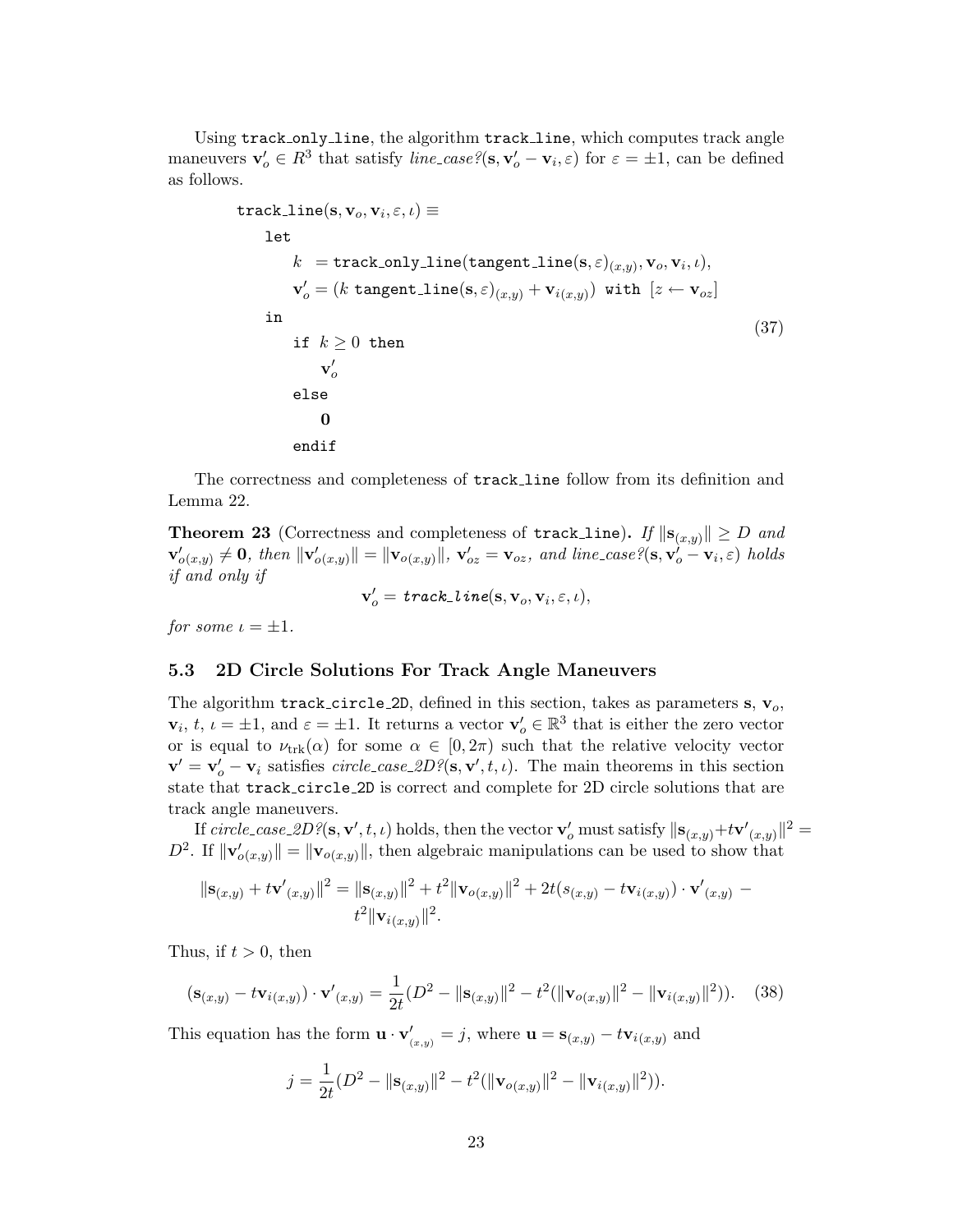Since it will be necessary in later sections to solve similar equations of the form  $\mathbf{u} \cdot \mathbf{v}'_i$  $\mathbf{v}'_{(x,y)} = j$ , a function is needed that explicitly solves this equation for  $\mathbf{v}'_o$  when  $\|\mathbf{v}_{o(x,y)}'\| = \|\mathbf{v}_{o(x,y)}\|.$ 

Assuming  $\mathbf{u} \neq \mathbf{0}$ , Equation [\(1\)](#page-7-3) yields

$$
\mathbf{v}'_{(x,y)} = \frac{1}{\|\mathbf{u}\|^2} ((\mathbf{u} \cdot \mathbf{v}'_{(x,y)})\mathbf{u} + (\mathbf{u}^\perp \cdot \mathbf{v}'_{(x,y)})\mathbf{u}^\perp)
$$
  
= 
$$
\frac{1}{\|\mathbf{u}\|^2} (j\mathbf{u} + k\mathbf{u}^\perp),
$$

where  $k = \mathbf{u}^{\perp} \cdot \mathbf{v}'_c$  $'_{(x,y)}$ . Lemma [22](#page-27-1) in Section [5.2](#page-26-0) can be used to prove that

$$
k = \texttt{track\_only\_line}(\mathbf{u}^{\perp}_{(x,y)}, \mathbf{v}_o, \mathbf{v}_i + \frac{j}{\|\mathbf{u}_{(x,y)}\|^2} \mathbf{u}, \iota),
$$

for some  $\iota = \pm 1$ .

It follows from this that for  $u \neq 0$ , the function track only dot, defined below, solves the equation  $\mathbf{u} \cdot (\mathbf{v}'_{o(x,y)} - \mathbf{v}_{i(x,y)}) = j$  for  $\mathbf{v}'_o$ , when  $\|\mathbf{v}'_{o(x,y)}\| = \|\mathbf{v}_{o(x,y)}\|$ .

$$
\begin{aligned}\n\text{track\_only\_dot}(\mathbf{u}, \mathbf{v}_o, \mathbf{v}_i, j, \iota) & \equiv \\
& \text{let } k = \text{track\_only\_line}(\mathbf{u}^\perp, \mathbf{v}_o, \mathbf{v}_i + \frac{j}{\|\mathbf{u}_{(x,y)}\|^2} \mathbf{u}, \iota) \text{ in} \\
& (k\mathbf{u}^\perp + \mathbf{v}_{i(x,y)} + \frac{j}{\|\mathbf{u}_{(x,y)}\|^2} \mathbf{u}) \text{ with } [z \leftarrow \mathbf{v}_{oz}] \n\end{aligned}\n\tag{39}
$$

<span id="page-29-0"></span>**Lemma 24.** If  $\mathbf{u} \neq \mathbf{0}$  and  $\mathbf{v}'_{o(x,y)} \neq \mathbf{0}$ , then  $\|\mathbf{v}'_{o(x,y)}\| = \|\mathbf{v}_{o(x,y)}\|$ ,  $\mathbf{v}'_{oz} = \mathbf{v}_{oz}$ , and  $\mathbf{u} \cdot (\mathbf{v}_{o(x,y)}' - \mathbf{v}_{i(x,y)}) = j$  if and only if

$$
\mathbf{v}_o' = \textit{track\_only\_dot}(\mathbf{u}, \mathbf{v}_o, \mathbf{v}_i, j, \iota),
$$

for some  $\iota = \pm 1$ .

The function track only dot is used to solve Equation [\(38\)](#page-28-1) when  $v_i \neq 0$  and  $t > 0$ . Using track\_only\_dot, the algorithm track\_circle\_2D, which computes track angle maneuvers  $\mathbf{v}'_o \in R^3$  that satisfy *circle\_case\_2D*?( $\mathbf{s}, \mathbf{v}'_o - \mathbf{v}_i, t, \iota$ ) for  $\iota = \pm 1$ , can be defined as follows.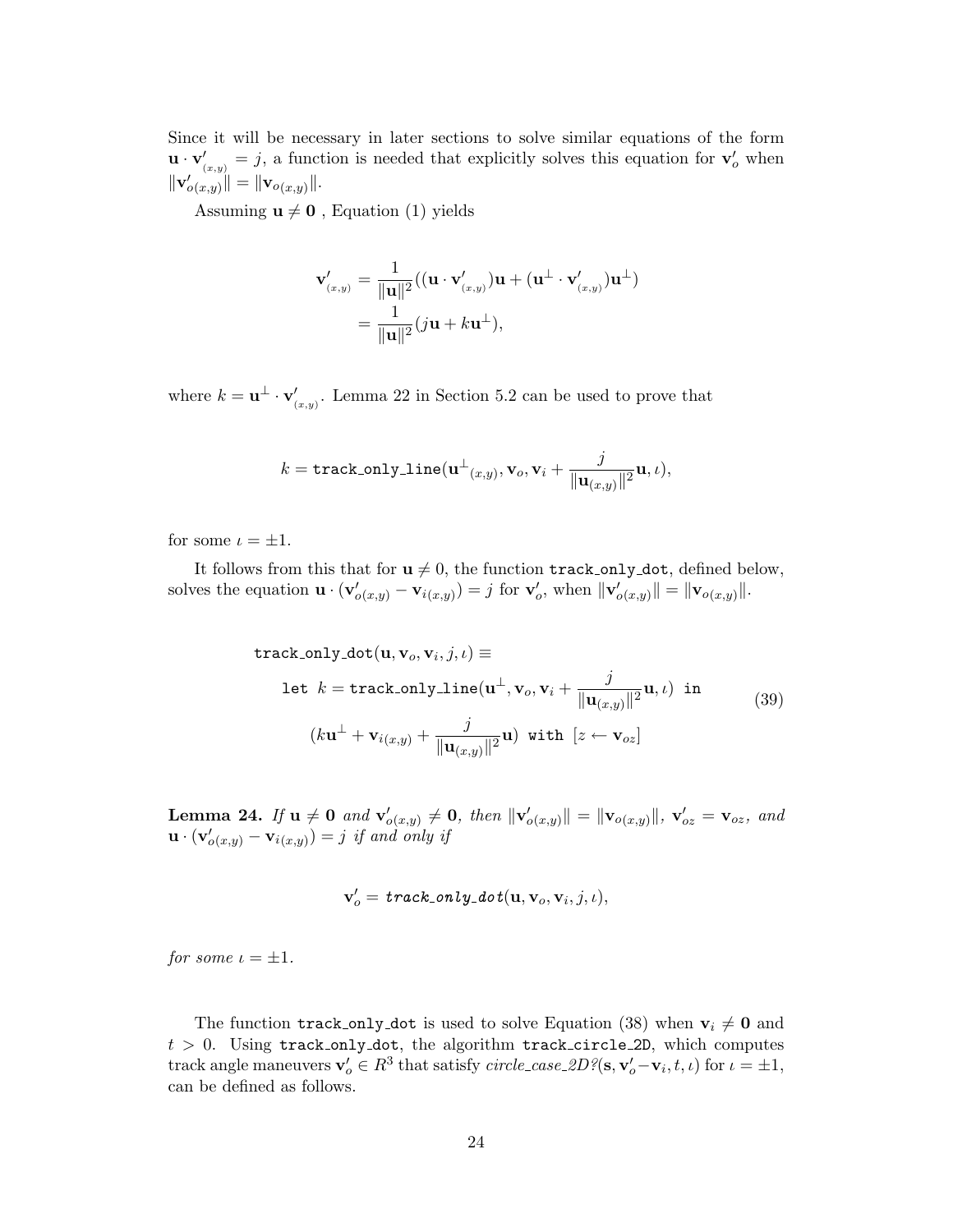$$
\begin{aligned}\n\text{track-circle\_2D(s, v_o, v_i, t, \iota, \varepsilon) & \equiv \\
& \text{let} \\
& \mathbf{u} = (\mathbf{s} - t\mathbf{v}_i)_{(x,y)}, \\
& j = \frac{1}{2t}(D^2 - \|\mathbf{s}_{(x,y)}\|^2 - t^2(\|\mathbf{v}_{o(x,y)}\|^2 - \|\mathbf{v}_{i(x,y)}\|^2)) \\
& \text{in} \\
& \text{if } \mathbf{u} \neq \mathbf{0} \text{ then} \\
& \text{let} \\
& \mathbf{v}'_o = \text{track\_only\_dot}(\mathbf{u}, \mathbf{v}_o, \mathbf{v}_i, j, \varepsilon) \\
& \text{in} \\
& \text{if } \iota (\mathbf{s} + t (\mathbf{v}'_o - \mathbf{v}_i)) \geq 0 \text{ then} \\
& \mathbf{v}'_o \\
& \text{else} \\
& \mathbf{0} \\
& \text{endif} \\
\text{else} \\
& \mathbf{0} \\
\text{endif} \\
\end{aligned} \tag{40}
$$

The correctness and completeness of track circle 2D follow from its definition and Lemma [24.](#page-29-0)

<span id="page-30-1"></span>**Theorem 25** (Correctness of track\_circle\_2D). If  $\mathbf{v}'_{o(x,y)} \neq \mathbf{0}$  and

$$
\mathbf{v}_o' = \textit{track\_circle\_2D}(\mathbf{s}, \mathbf{v}_o, \mathbf{v}_i, t, \iota, \varepsilon),
$$

then  $\|\mathbf{v}'_{o(x,y)}\| = \|\mathbf{v}_{o(x,y)}\|$ ,  $\mathbf{v}'_{oz} = \mathbf{v}_{oz}$ , and circle\_case\_2D?( $\mathbf{s}, \mathbf{v}'_o - \mathbf{v}_i, t, \iota$ ) holds.

<span id="page-30-2"></span>**Theorem 26** (Completeness of track\_circle\_2D). If  $\|\mathbf{v}'_{o(x,y)}\| = \|\mathbf{v}_{o(x,y)}\|$ ,  $\mathbf{v}'_{oz} =$  ${\bf v}_{oz},$  and circle\_case\_2D?( ${\bf s},{\bf v}_o'-{\bf v}_i,t,\iota$ ) holds, then either track\_spc?( ${\bf s},{\bf v}_o,{\bf v}_i,t$ ) holds or

 $\mathbf{v}_o' = \textit{track\_circle\_2D}(\mathbf{s}, \mathbf{v}_o, \mathbf{v}_i, t, \iota, \varepsilon)$ 

for some  $\varepsilon = \pm 1$ .

#### <span id="page-30-0"></span>5.4 3D Circle Solutions For Track Angle Maneuvers

Theorems [25](#page-30-1) and [26](#page-30-2) imply that the algorithm track circle 2D can be used to compute vectors  $\mathbf{v}'_o$  such that circle\_case\_2D?( $\mathbf{s}, \mathbf{v}'_o - \mathbf{v}_i, t, \iota$ ) holds, where  $t > 0$ . By the definition of the predicate  $circle\_case\_3D$ ? in Section [4.3,](#page-19-2) this algorithm can be used to compute vectors  $\mathbf{v}'_o$  such that *circle\_case\_3D?*( $\mathbf{s}, \mathbf{v}'_o - \mathbf{v}_i$ ,  $\Theta_H(\mathbf{s}_z, \mathbf{v}_{oz}$  $\mathbf{v}_{iz}, -\iota$ ,  $\iota$ ) holds when  $\Theta_H(\mathbf{s}_z, \mathbf{v}_{oz} - \mathbf{v}_{iz}, -\iota) > 0$ . This motivates the definition of the algorithm track circle 3D, which takes as a parameters s,  $\mathbf{v}_o, \mathbf{v}_i, \iota = \pm 1$ , and  $\varepsilon = \pm 1$ . It returns a vector  $\mathbf{v}'_o \in \mathbb{R}^3$  that is either the zero vector or is equal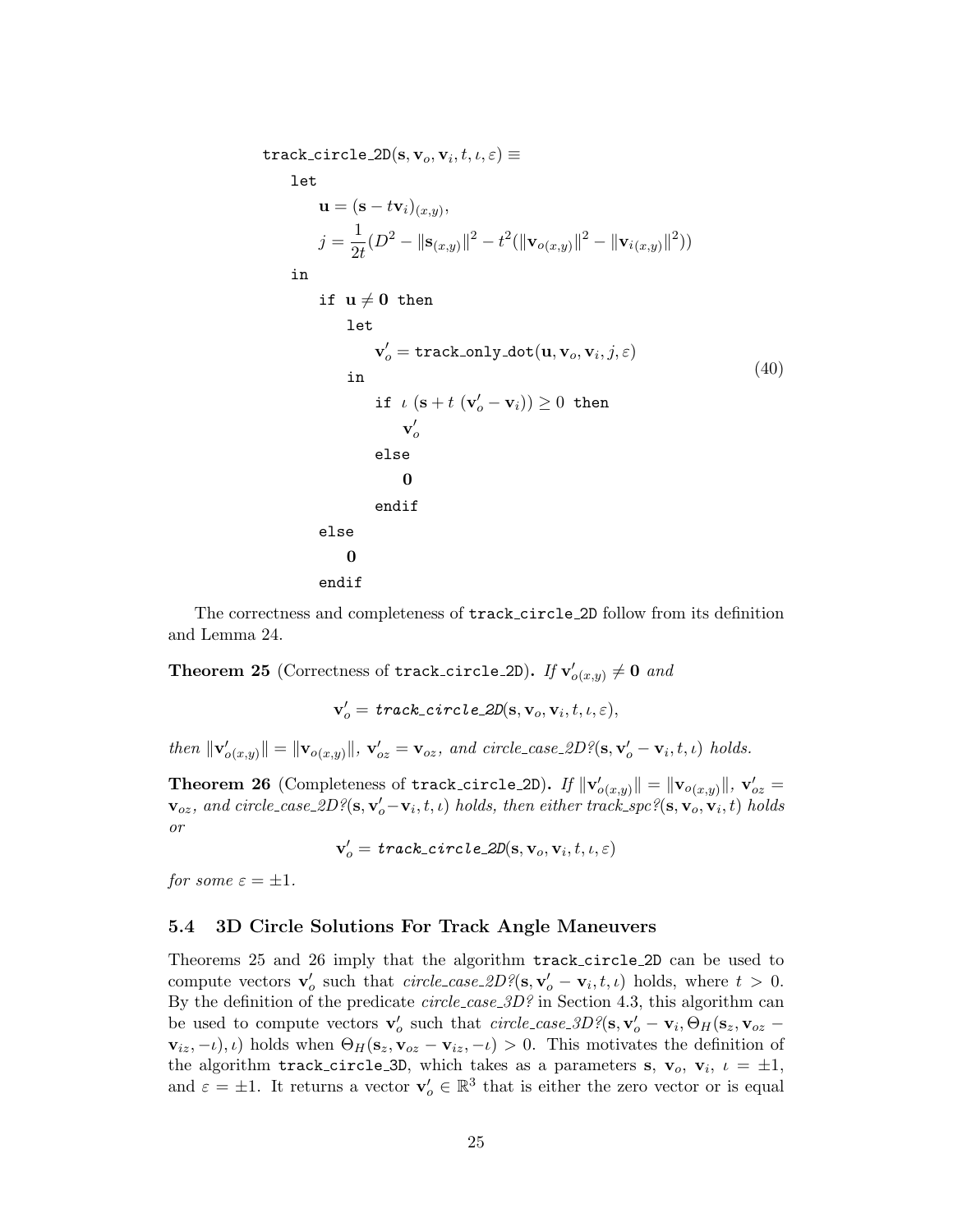to  $\nu_{trk}(\alpha)$  for some  $\alpha \in [0, 2\pi)$  such that the relative velocity vector  $\mathbf{v}' = \mathbf{v}'_o - \mathbf{v}_i$ satisfies  $circle\_case\_3D$ ?(s,  $\mathbf{v}', \Theta_H(\mathbf{s}_z, \mathbf{v}_{oz} - \mathbf{v}_{iz}, -\iota), \iota$ ).

$$
\begin{aligned}\n\text{track\_circle\_3D}(s, \mathbf{v}_o, \mathbf{v}_i, \iota, \varepsilon) & \equiv \\
\text{if } \mathbf{v}_{oz} &= \mathbf{v}_{iz} \text{ then} \\
0 \\
\text{else} \\
\text{let } t &= \Theta_H(\mathbf{s}_z, \mathbf{v}_{oz} - \mathbf{v}_{iz}, -\iota) \text{ in} \\
\text{if } t > 0 \text{ then} \\
\text{track\_circle\_2D}(s, \mathbf{v}_o, \mathbf{v}_i, t, \iota, \varepsilon) \\
\text{else} \\
0 \\
\text{endif} \\
\text{endif}\n\end{aligned} \tag{41}
$$

The following theorems state that track circle 3D is correct and complete for 3D circle solutions that are track angle maneuvers. These properties follow from theorems [25](#page-30-1) and [26,](#page-30-2) and properties of the function  $\Theta_H$  presented in Section [4.6.](#page-21-1)

**Theorem 27** (Correctness of track circle 3D). If  $\mathbf{v}'_{o(x,y)} \neq \mathbf{0}$  and

 $\mathbf{v}_o' = \textit{track\_circle\_3D}(\mathbf{s}, \mathbf{v}_o, \mathbf{v}_i, \iota, \varepsilon),$ 

then  $\|\mathbf{v}'_{o(x,y)}\| = \|\mathbf{v}_{o(x,y)}\|$ ,  $\mathbf{v}'_{oz} = \mathbf{v}_{oz}$ , and circle\_case\_3D?( $\mathbf{s}, \mathbf{v}'_o - \mathbf{v}_i$ ,  $\Theta_H(\mathbf{s}_z, \mathbf{v}_{oz} - \mathbf{v}_i)$  $\mathbf{v}_{iz}, -\iota), \iota)$  holds.

<span id="page-31-2"></span>**Theorem 28** (Completeness of track circle 3D). If  $\|\mathbf{v}'_{o(x,y)}\| = \|\mathbf{v}_{o(x,y)}\|$ ,  $\mathbf{v}'_{oz} =$  $\mathbf{v}_{oz}, \mathbf{v}_{oz} \neq \mathbf{v}_{iz},$  and circle case 3D?( $\mathbf{s}, \mathbf{v}'_o - \mathbf{v}_i, \Theta_H(\mathbf{s}_z, \mathbf{v}_{oz} - \mathbf{v}_{iz}, -\iota), \iota$ ) holds, then either track\_spc?( $(\mathbf{s}, \mathbf{v}_o, \mathbf{v}_i, \Theta_H(\mathbf{s}_z, \mathbf{v}_{oz} - \mathbf{v}_{iz}, -\iota))$ ) holds or

 $\mathbf{v}_o' = \textit{track\_circle\_3D}(\mathbf{s}, \mathbf{v}_o, \mathbf{v}_i, \iota, \varepsilon),$ 

for some  $\varepsilon = \pm 1$ .

#### <span id="page-31-0"></span>5.5 A Prevention Bands Algorithm For Track Angle Maneuvers

Using the functions defined in the previous section, the prevention bands algorithm track bands for the function  $\nu_{trk} : \mathbb{R} \to \mathbb{R}^3$  can be defined as follows, where V is a sequence of vectors,  $|V|$  is its length,  $\mathcal L$  is a set of real numbers, and sort is a function that takes as parameter a set of real numbers and returns the sequence of elements in the set that is sorted by increasing order.<sup>[4](#page-31-1)</sup>

<span id="page-31-1"></span><sup>4</sup>For readability, the algorithm is written using pseudo-code including assignment and bounded loop constructions. The PVS development provides a functional version of this code.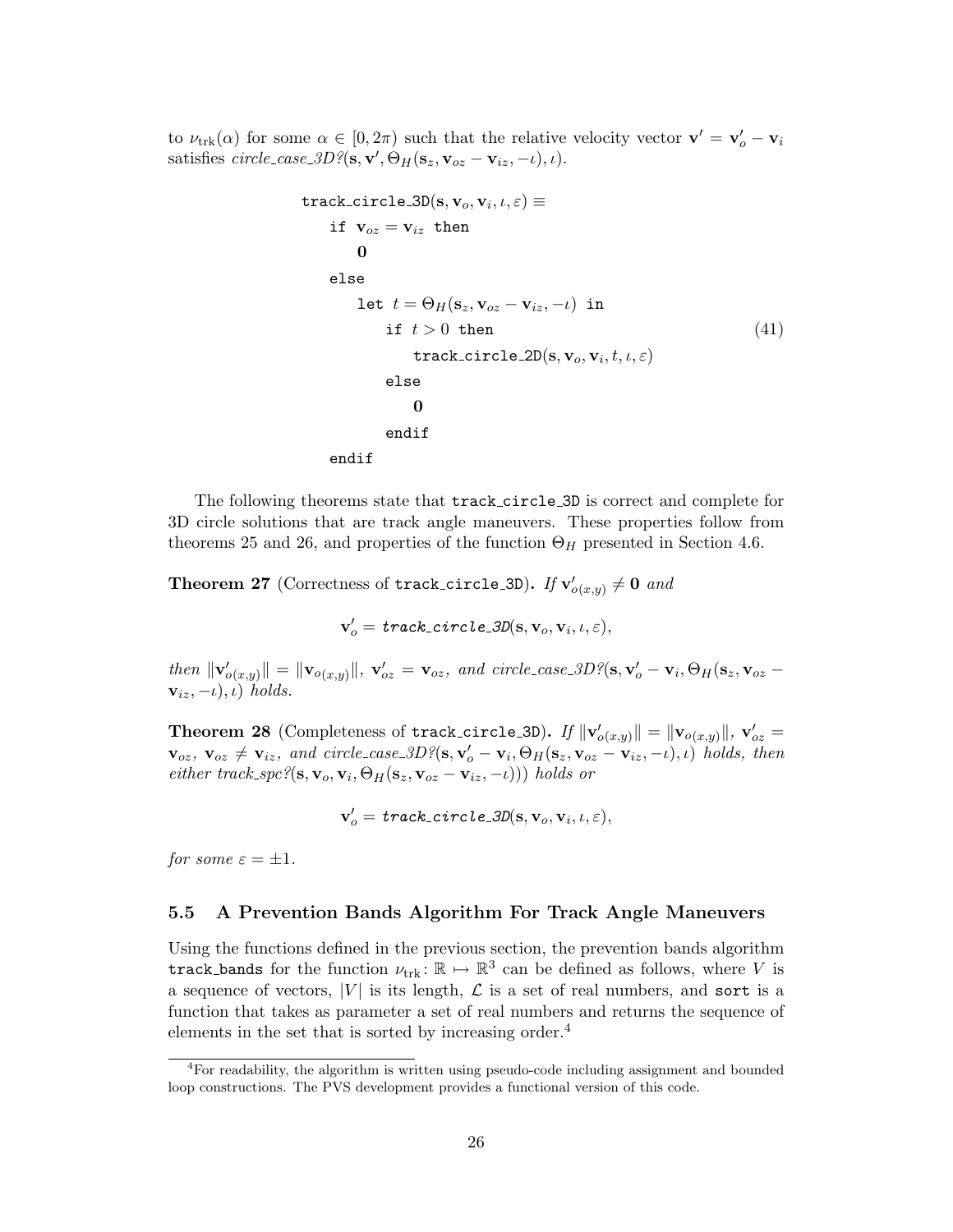track\_bands(s,  $v_a$ ,  $v_i$ )  $\equiv$  $V_0$  := track\_circle\_3D(s,  $\mathbf{v}_o, \mathbf{v}_i, -1, -1$ );  $V_1$  := track\_circle\_3D(s,  $\mathbf{v}_o, \mathbf{v}_i, -1, 1$ );  $V_2$  := track\_circle\_3D(s,  $\mathbf{v}_o, \mathbf{v}_i, 1, -1);$  $V_3$  := track\_circle\_3D(s,  $\mathbf{v}_o, \mathbf{v}_i, 1, 1$ ); if  $\|\mathbf{s}_{(x,y)}\| \ge D$  then  $V_4$  := track\_circle\_2D(s,  $\mathbf{v}_o, \mathbf{v}_i, T, -1, -1);$  $V_5$  := track\_circle\_2D(s,  $\mathbf{v}_o, \mathbf{v}_i, T, -1, 1$ );  $V_6$  := track\_line(s,v $_o,$ v $_i, -1, -1);$  $V_7$  := track\_line(s,  $\mathbf{v}_o, \mathbf{v}_i, -1, 1$ );  $V_8$  := track\_line(s,  $\mathbf{v}_o, \mathbf{v}_i, 1, -1$ );  $V_9$  := track\_line(s,  $\mathbf{v}_o, \mathbf{v}_i, 1, 1$ ); endif  $\mathcal{L} = \{0, 2\pi\};$ for  $i = 1$  to  $|V|$  do if  $V_{i(x,y)} \neq 0$  then  $\mathcal{L}$  :=  $\mathcal{L} \cup \{ \text{track}(V_i) \};$ endif endfor  $L_{\nu_{\text{trk}}}$  := sort $(\mathcal{L});$ (42)

The finite, ordered sequence  $L_{\nu_{trk}}$  returned by track bands is computed using every possible instantiation of the parameters  $\varepsilon$  and  $\iota$ , both of which can be  $\pm 1$ , in the functions track line, track circle 2D, and track circle 3D. For each vector  $\mathbf{v}'_o$  returned by one of these three algorithms for **s**,  $\mathbf{v}_o$ , and  $\mathbf{v}_i$  with the property that  $\mathbf{v}'_{o(x,y)} \neq 0$ , the track angle of  $\mathbf{v}'_o$  is an element of the sequence returned by track bands.

<span id="page-32-0"></span>Theorem 29 (Correctness of track bands). The track angle prevention bands algorithm **track** bands is correct for  $\nu_{trk}$  over the interval  $[0, 2\pi]$ .

*Proof.* By Theorem [2](#page-12-2) in Section [2.5,](#page-12-0) it suffices to find a continuous function  $\Omega_{\nu}$ :  $\mathbb{R} \mapsto$  $\mathbb{R}$ , parameterized by **s**, **v**<sub>o</sub>, and **v**<sub>i</sub>, that satisfies the following two properties.

1. For all  $\alpha \in [0, 2\pi]$ ,

$$
\Omega_{\nu}(\alpha) < 1 \iff \text{conflict?}(\mathbf{s}, \nu_{\text{trk}}(\alpha) - \mathbf{v}_i).
$$

2. For all  $\alpha \in [0, 2\pi]$ ,

$$
\Omega_{\nu}(\alpha) = 1 \;\; \Longrightarrow \;\; \alpha \in \texttt{track\_bands}(\mathbf{s}, \mathbf{v}_o, \mathbf{v}_i).
$$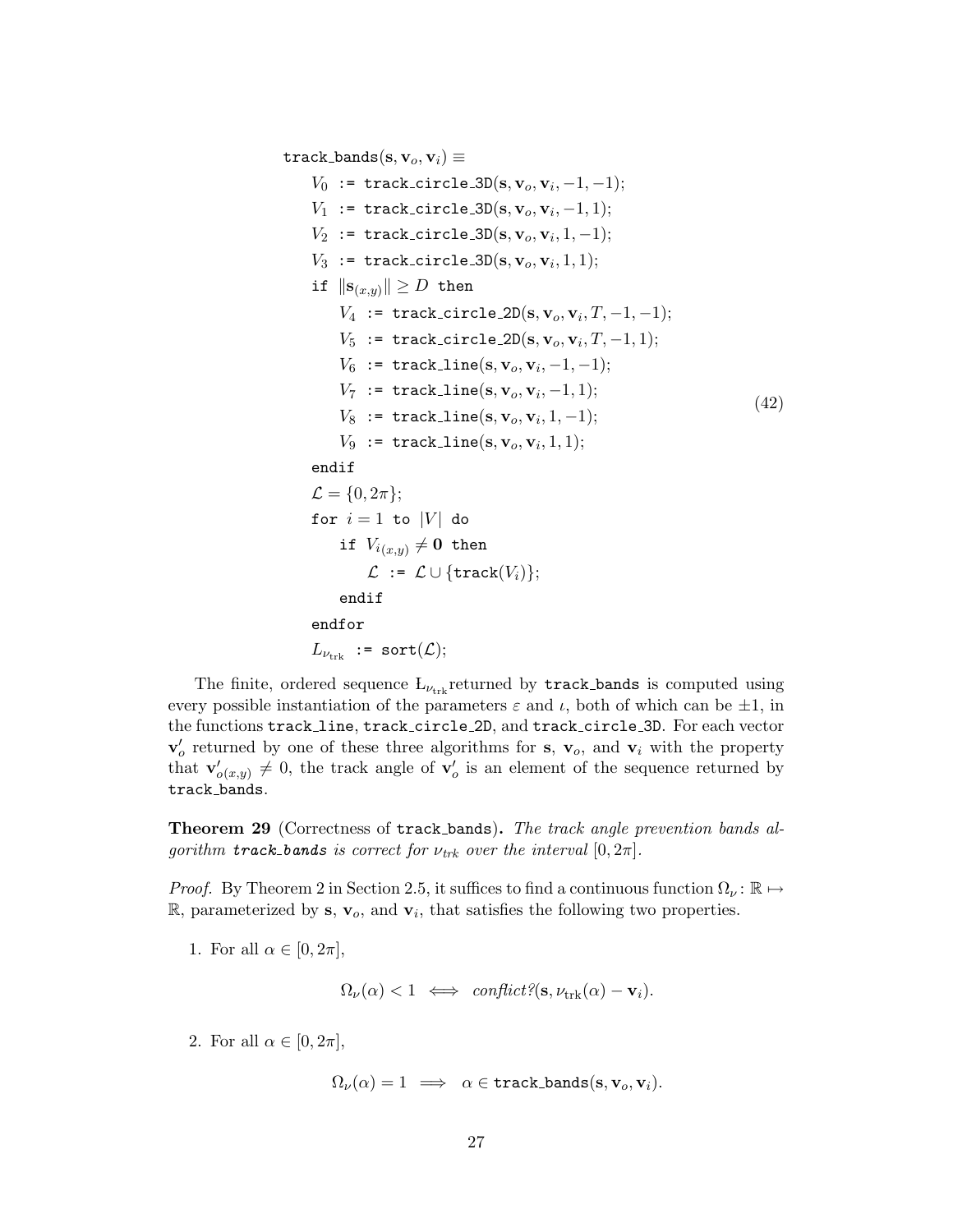In most cases, the function  $\Omega_{\nu}$ , where  $\nu = \nu_{\text{trk}}$ , defined in Equation [\(15\)](#page-13-1) of Sec-tion [3,](#page-13-0) will suffice. However, in some special cases, the function  $\Omega_{trk}^*$ , defined in Equation [\(31\)](#page-25-1) of Section [5.1,](#page-24-0) will be used. The latter case is considered first.

Suppose that  $track\_spc$ ?(s,  $\mathbf{v}_o, \mathbf{v}_i, t$ ), where  $t > 0$ , and that one of the following conditions holds.

1. 
$$
\|\mathbf{s}_{(x,y)}\| \ge D
$$
,  $\mathbf{v}_{oz} \ne \mathbf{v}_{iz}$ ,  $t = \Theta_H(\mathbf{s}_z, \mathbf{v}_{oz} - \mathbf{v}_{iz}, \iota)$ , and  $0 < t < T$ .

- 2.  $||\mathbf{s}_{(x,y)}|| \geq D, \mathbf{v}_{oz} \neq \mathbf{v}_{iz}, \iota = 1, t = \Theta_H(\mathbf{s}_z, \mathbf{v}_{oz} \mathbf{v}_{iz}, 1), \text{ and } t = T.$
- 3.  $\iota = 1, t = T$ , and  $|\mathbf{s}_z + T(\mathbf{v}_{oz} \mathbf{v}_{iz})| < H$ .

By Theorem [19](#page-26-1) in Section [5.1,](#page-24-0)

$$
\Omega^*_{trk}(\mathbf{v}_o, \mathbf{v}_i, t, \iota)(\alpha) < 1 \iff \text{conflict?}(\mathbf{s}, \nu_{\text{trk}}(\alpha) - \mathbf{v}_i)
$$

holds for any  $\alpha \in \mathbb{R}$ . Thus, all that is required to complete the proof in this special case is to prove that for all  $\alpha \in [0, 2\pi]$ ,  $\Omega_{trk}^*(\alpha) = 1$  implies

 $\alpha \in \text{track\_bands}(\mathbf{s}, \mathbf{v}_o, \mathbf{v}_i).$ 

If  $\Omega_{trk}^*(\alpha) = 1$ , then Theorem [18](#page-25-2) implies that  $line\_case$ ?(s,  $\nu_{trk}(\alpha) - \mathbf{v}_i, \varepsilon$ ), for some  $\varepsilon = \pm 1$ . By the completeness of the algorithm track line (Theorem [23](#page-28-2) in Sec-tion [5.2\)](#page-26-0), if  $\|\mathbf{s}_{(x,y)}\| \ge D$ , then  $\nu_{\text{trk}}(\alpha)$  is equal to  $\texttt{track\_line}(\mathbf{s}, \mathbf{v}_o, \mathbf{v}_i, \varepsilon, \iota)$ , for some  $\iota = \pm 1$ . Thus,  $\alpha = \texttt{track}(\nu_{\text{trk}}(\alpha))$  is equal to  $\texttt{track}(\texttt{track\_line}(s, v_o, v_i, \varepsilon, \iota)),$ which, by definition, is an element of  $\text{track\_bands}(s, v_o, v_i)$ . If  $||s_{(x,u)}|| < D$ , then it must be true that the third condition holds:  $\iota = 1, t = T$ , and  $|\mathbf{s}_z + T(\mathbf{v}_{oz} - \mathbf{v}_{iz})|$ H. In this case, it is easy to prove that for any  $\alpha \in \mathbb{R}$ , conflict?(s,  $\nu_{trk}(\alpha) - \mathbf{v}_i$ ), and therefore  $\Omega^*_{trk}(\alpha) < 1$ . This completes the proof in the case where one of the three conditions above holds.

Now suppose that the second condition above holds, but where  $\iota = 1$  is replaced with  $\iota = -1$ . That is, suppose that  $\|\mathbf{s}_{(x,y)}\| \ge D$ ,  $\mathbf{v}_{oz} \ne \mathbf{v}_{iz}$ ,  $t = \Theta_H(\mathbf{s}_z, \mathbf{v}_{oz} \mathbf{v}_{iz},-1), t = T$ , and  $track\_spc$ ? $(\mathbf{s}, \mathbf{v}_o, \mathbf{v}_i, T)$ . Since  $\nu_{trk}(\alpha)_z = \mathbf{v}_{oz}$  for any  $\alpha \in \mathbb{R}$ , Lemma [12](#page-22-2) of Section [4.6](#page-21-1) can be used to show that  $conflict$ ?(s,  $\nu_{trk}(\alpha) - \mathbf{v}_i$ ) does not hold for any  $\alpha \in \mathbb{R}$ . In this case, the correctness of the algorithm track bands is trivial.

The proof has now been reduced to the case where neither of the following conditions hold.

- 1.  $\mathbf{v}_{oz} \neq \mathbf{v}_{iz}$  and there exists  $\iota = \pm 1$  such that  $track\_spc$ ? $(\mathbf{s}, \mathbf{v}_o, \mathbf{v}_i, t)$  and  $0 < t \leq$ T, where  $t = \Theta_H(\mathbf{s}_z, \mathbf{v}_{oz} - \mathbf{v}_{iz}, \iota)$ .
- 2. track\_spc? $(s, \mathbf{v}_o, \mathbf{v}_i, T)$  and  $|\mathbf{s}_z + T(\mathbf{v}_{oz} \mathbf{v}_{iz})| < H$ .

By Corollary [7](#page-16-5) of Section [3.3,](#page-16-0) the function  $\Omega_{\nu}$ , where  $\nu = \nu_{\text{trk}}$ , characterizes conflict. Suppose that  $\alpha \in [0, 2\pi]$  and  $\Omega_{\nu}(\alpha) = 1$ . Since  $\Omega_{\nu}(\alpha) = \Omega(\nu_{trk}(\alpha) - \mathbf{v}_i)$ , Theorem [9](#page-21-2) in Section [4.5](#page-21-0) implies that one of the following conditions holds, where  $\mathbf{v} = \nu_{\text{trk}}(\alpha) - \mathbf{v}_i.$ 

•  $||\mathbf{s}_{(x,y)}|| \ge D$  and either *line\_case*?( $(\mathbf{s}, \mathbf{v}, \varepsilon)$ , for some  $\varepsilon = \pm 1$ .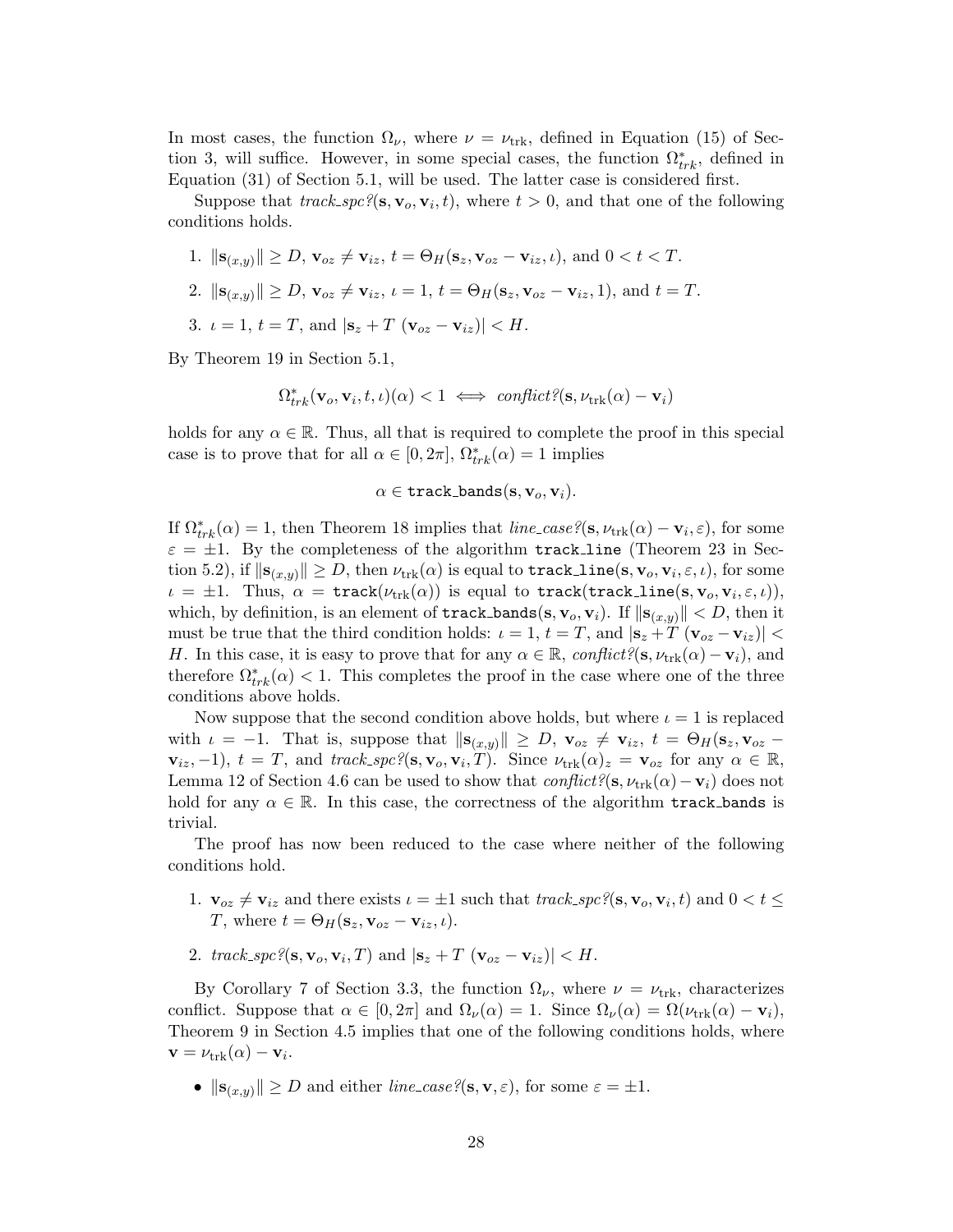- $|\mathbf{s}_z + T\mathbf{v}_z|$  < H and circle\_case\_2D?( $\mathbf{s}, \mathbf{v}, T, -1$ ).
- There is some real number  $t > 0$  such that circle case  $3D^{\circ}(s, v, t, \iota)$ , for some  $\iota = \pm 1.$
- $||\mathbf{s}_{(x,y)} + T\mathbf{v}_{(x,y)}|| \leq D$  and vertical case? $(\mathbf{s}_z, \mathbf{v}_z, T, -1)$ .

These cases are now considered individually.

- Suppose first that  $\|\mathbf{s}_{(x,y)}\| \ge D$  and *line\_case?*( $\mathbf{s}, \nu_{\text{trk}}(\alpha) \mathbf{v}_i, \varepsilon$ ), for some  $\varepsilon = \pm 1$ . By completeness of track line (Theorem [23\)](#page-28-2),  $\nu_{trk}(\alpha)$  is equal to track\_line(s,  $\mathbf{v}_o, \mathbf{v}_i, \varepsilon, \iota$ ), for some  $\iota = \pm 1$ . Thus,  $\alpha = \texttt{track}(\nu_{\text{trk}}(\alpha))$  is equal to  $\texttt{track}(\texttt{track\_line}(s, v_o, v_i, \varepsilon, \iota))$ , which, by definition, is an element of track bands $(\mathbf{s}, \mathbf{v}_o, \mathbf{v}_i)$ .
- Suppose that  $|\mathbf{s}_z + T\mathbf{v}_z| < H$  and circle\_case\_2D?( $\mathbf{s}, \nu_{\text{trk}}(\alpha) \mathbf{v}_i, T, -1$ ). By completeness of the algorithm track circle 2D (Theorem [26\)](#page-30-2),  $\nu_{trk}(\alpha)$  is equal to track circle  $2D(s, v_o, v_i, t, \iota, \varepsilon)$ , for some  $\iota = \pm 1$  and  $\varepsilon = \pm 1$ . Thus,  $\alpha = \texttt{track}(\nu_{\text{trk}}(\alpha)) = \texttt{track}(\texttt{track\_circle\_2D}(s, \mathbf{v}_o, \mathbf{v}_i, t, \iota, \varepsilon)).$  Hence,  $\alpha$  is an element of  $\text{track\_bands}(s, v_o, v_i)$ .
- Suppose that there is a real number  $t > 0$  such that circle case  $3D^2(s, v, t, t)$ , where  $\iota = \pm 1$ . Assume that  $\mathbf{v}_{oz} \neq \mathbf{v}_{iz}$ . By completeness of track circle 3D (Theorem [28\)](#page-31-2),  $\nu_{\text{trk}}(\alpha) = \texttt{track\_circle\_3D}(s, v_o, v_i, \iota, \varepsilon)$  for some  $\iota = \pm 1$  and  $\varepsilon = \pm 1$ . Thus, as above,

$$
\alpha = \texttt{track}(\nu_{\text{trk}}(\alpha)) = \texttt{track}(\texttt{track\_circle\_3D}(s, v_o, v_i, \iota, \varepsilon)).
$$

Hence,  $\alpha$  is an element of track bands(s,  $v_o$ ,  $v_i$ ). The case where  $v_{oz} = v_{iz}$ can be equally discharged.

• Finally, suppose that  $\|\mathbf{s}_{(x,y)} + T\mathbf{v}_{(x,y)}\| \leq D$  and vertical case?( $\mathbf{s}_z$ ,  $\mathbf{v}_z$ , T, -1). In this case, the fact that  $\nu_{trk}(\alpha)_z = \mathbf{v}_{oz}$  implies that  $\text{conflict?}(\mathbf{s}, \nu_{trk}(\alpha) - \mathbf{v}_i)$ does not hold for any  $\alpha \in \mathbb{R}$ . From there, the correctness of the algorithm track bands is trivial.

 $\Box$ 

## <span id="page-34-0"></span>6 Ground Speed Prevention Bands

This section presents a formally verified algorithm, namely gs bands, for ground speed prevention bands over an arbitrary interval  $[gsmin, gsmax]$  for the function  $\nu_{\text{gs}} : \mathbb{R} \mapsto \mathbb{R}^3$ , defined by Equation [\(4\)](#page-10-2) in Section [2.2.](#page-9-0) The boundaries of the interval, gsmin and gsmax, represent (postitive) minimum and maximum ground speeds for the ownship aircraft, respectively. Given vectors  $s, v_0$ , and  $v_i$ , this algorithm computes ground speed maneuvers, i.e., vectors  $\mathbf{v}'_o$  that satisfy  $\mathbf{v}'_{o(x,y)} = \ell \mathbf{v}_{o(x,y)}$ , for some  $\ell > 0$ , and  $\mathbf{v}'_{oz} = \mathbf{v}_{oz}$ .

The definition of gs bands depends on the algorithms gs line, gs circle 2D, and gs circle 3D, which compute ground speed maneuvers that are line solutions,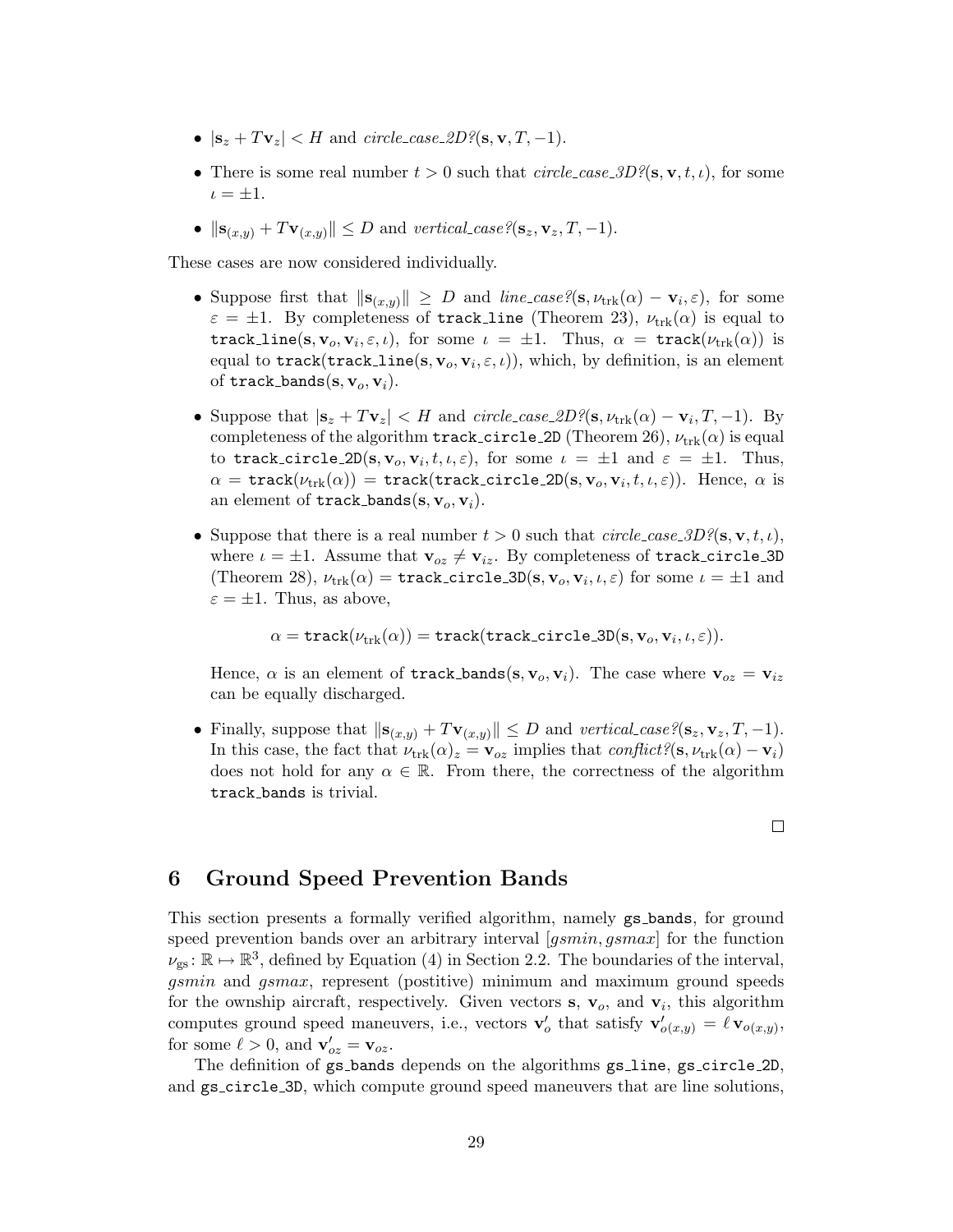2D circle solutions, and 3D circle solutions, respectively. These three algorithms are proved to be complete and correct for ground speed maneuvers that satisfy their respective predicate. The correctness of gs bands depends on the completeness of gs line, gs circle 3D, and gs circle 2D.

If  $\mathbf{v}'_o$  is a ground speed maneuver for the ownship, then there is some positive  $p \in \mathbb{R}$  such that  $\nu_{gs}(p) = \mathbf{v}'_o$ . Therefore,  $\mathbf{v}'_{o(x,y)} = \ell \mathbf{v}_{o(x,y)}$ , where  $\ell = \frac{p}{\|\mathbf{v}_{o(x,y)}\|}$  $\frac{p}{\|\mathbf{v}_{o(x,y)}\|}$  and  $\ell > 0$ .

#### <span id="page-35-0"></span>6.1 Line Solutions For Ground Speed Maneuvers

The algorithm  $\mathsf{gs}\_\mathsf{line},$  defined in this section, takes as parameters  $\mathbf{s}, \mathbf{v}_o, \mathbf{v}_i, t$ , and  $\varepsilon = \pm 1$ . It returns a vector  $\mathbf{v}'_o \in \mathbb{R}^3$  that is either the zero vector or is equal to  $\nu_{gs}(p)$  for some  $p \in \mathbb{R}$  such that the relative velocity vector  $\mathbf{v}' = \mathbf{v}'_o - \mathbf{v}_i$  is tangent to the circle, i.e., it satisfies *line\_case?*( $\mathbf{s}, \mathbf{v}', \varepsilon$ ). The main theorem in this section states that gs line is correct and complete for line solutions that are ground speed maneuvers.

Suppose  $\|\mathbf{s}_{(x,y)}\| \geq D$  and that  $\mathbf{v}'_o$  is a vector in  $\mathbb{R}^3$  such that  $\mathbf{v}'_{o(x,y)} = \ell \mathbf{v}_{o(x,y)}$ . Suppose further that *line\_case*?( $\mathbf{s}, \mathbf{v}'_o - \mathbf{v}_i, \varepsilon$ ) holds for some  $\varepsilon = \pm 1$ . By Lemma [21](#page-26-2) of Section [5.2,](#page-26-0) there is some  $k \ge 0$  such that  $\ell \mathbf{v}_{o(x,y)} = k \text{ tangent\_line}(\mathbf{s}, \varepsilon) + \mathbf{v}_{i(x,y)}$ . This equation has the form

<span id="page-35-1"></span>
$$
\ell \mathbf{v}_{o(x,y)} = k \mathbf{u} + \mathbf{v}_{i(x,y)},\tag{43}
$$

where  $\mathbf{u} \in \mathbb{R}^3$ . Functions can be defined that explicitly solve this equation for k and  $\ell$ . It is easily proved that

$$
(\mathbf{v}_{i(x,y)} \cdot \mathbf{u}^{\perp}) \mathbf{v}_{o(x,y)} - (\mathbf{v}_{o(x,y)} \cdot \mathbf{u}^{\perp}) \mathbf{v}_{i(x,y)} = (\mathbf{v}_{i(x,y)} \cdot \mathbf{v}_{o}^{\perp}(x,y)) \mathbf{u}.
$$

Thus, if  $\mathbf{v}_{o(x,y)} \cdot \mathbf{u}^{\perp} \neq 0$ , then

$$
k = \frac{\mathbf{v}_{i(x,y)} \cdot \mathbf{v}_{o(x,y)}^{\perp}}{\mathbf{v}_{o(x,y)} \cdot \mathbf{u}^{\perp}},
$$
\n(44)

$$
\ell = \frac{\mathbf{v}_{i(x,y)} \cdot \mathbf{u}^{\perp}}{\mathbf{v}_{o(x,y)} \cdot \mathbf{u}^{\perp}}.
$$
\n(45)

This motivates the definition of the algorithms  $gs\_line\_k$  and  $gs\_line\_l$ , which solve Equation [\(43\)](#page-35-1) for  $k$  and  $l$ .

gs-line\_k(
$$
\mathbf{u}, \mathbf{v}_o, \mathbf{v}_i
$$
)  $\equiv$   
\nif  $\mathbf{v}_{o(x,y)} \cdot \mathbf{u}^{\perp} \neq 0$  then  
\n
$$
\frac{\mathbf{v}_{i(x,y)} \cdot \mathbf{v}_{o}^{\perp}(x,y)}{\mathbf{v}_{o(x,y)} \cdot \mathbf{u}^{\perp}}
$$
\nelse  
\n0  
\nendif (46)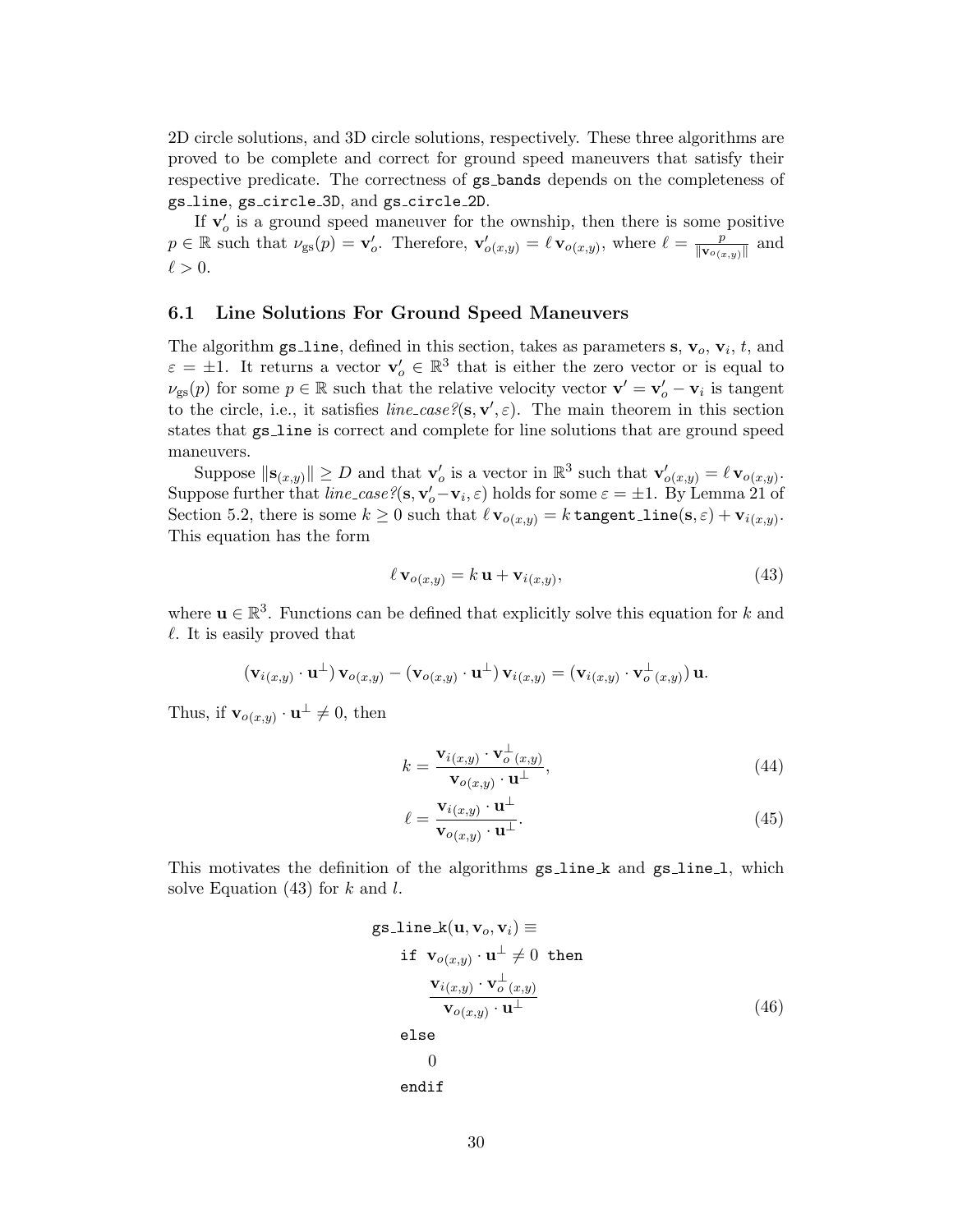$$
\mathbf{gs\_line\_l}(\mathbf{u}, \mathbf{v}_o, \mathbf{v}_i) \equiv
$$
\n
$$
\mathbf{if} \ \mathbf{v}_{o(x,y)} \cdot \mathbf{u}^{\perp} \neq 0 \text{ then}
$$
\n
$$
\max \left( \frac{\mathbf{v}_{i(x,y)} \cdot \mathbf{u}^{\perp}}{\mathbf{v}_{o(x,y)} \cdot \mathbf{u}^{\perp}}, 0 \right)
$$
\n
$$
\text{else}
$$
\n
$$
0
$$
\n
$$
\text{endif}
$$
\n(47)

<span id="page-36-0"></span>**Lemma 30.** If  $\ell > 0$  and either  $\mathbf{v}_{i(x,y)} \cdot \mathbf{v}_{o}(x,y) \neq 0$  or  $\mathbf{v}_{o(x,y)} \cdot \mathbf{u}^{\perp} \neq 0$ , then Equa-tion [\(43\)](#page-35-1) holds if and only if  $k = gs\_line_k(\mathbf{u}, \mathbf{v}_o, \mathbf{v}_i)$  and  $\ell = gs\_line_k(\mathbf{u}, \mathbf{v}_o, \mathbf{v}_i)$ .

Using gs\_line\_k and gs\_line\_1, the algorithm gs\_line, which computes ground speed maneuvers  $\mathbf{v}'_o \in R^3$  that satisfy *line\_case*?( $\mathbf{s}, \mathbf{v}'_o - \mathbf{v}_i, \varepsilon$ ) for  $\varepsilon = \pm 1$ , can be defined as follows.

$$
gs\_line(s, v_o, v_i, \varepsilon) \equiv
$$
\n
$$
let
$$
\n
$$
u = tangent\_line(s, \varepsilon)_{(x,y)}
$$
\n
$$
k = gs\_line\_k(u, v_o, v_i)
$$
\n
$$
\ell = gs\_line\_l(u, v_o, v_i)
$$
\n
$$
in
$$
\n
$$
if \ k \ge 0 \ then
$$
\n
$$
\ell v_{o(x,y)} \text{ with } [z \leftarrow v_{oz}]
$$
\n
$$
else
$$
\n
$$
0
$$
\n
$$
endif
$$
\n
$$
endif
$$

The correctness and completeness of gs line follow from its definition and Lemma [30.](#page-36-0)

<span id="page-36-1"></span>**Theorem 31** (Correctness and completeness of  $gs\_line$ ). If  $||s_{(x,y)}|| \ge D$ ,  $\mathbf{v}'_{o(x,y)} \ne$  $\mathbf{0},$  and either  $\mathbf{v}_{i(x,y)}\cdot\mathbf{v}_{o(x,y)}^{\perp}\neq 0$  or  $\mathbf{v}_{o(x,y)}\cdot$  tangent\_line $(\mathbf{s},\varepsilon)^{\perp}_{(x,y)}\neq 0$ , then  ${\bf v}'_{oz}={\bf v}_{oz},\ {\bf v}'_{o(x,y)}=\ell\,{\bf v}_{o(x,y)}$  for some  $\ell>0$ , and line\_case?(s, ${\bf v}'_o-{\bf v}_i,\varepsilon$ ) holds if and only if

$$
\mathbf{v}_o' = gs\_line(\mathbf{s}, \mathbf{v}_o, \mathbf{v}_i, \varepsilon).
$$

This theorem does not hold if  $\|\mathbf{s}_{(x,y)}\| \geq D$ ,  $\mathbf{v}_{i(x,y)} \cdot \mathbf{v}_{o(x,y)}^{\perp} = 0$ , and  $\mathbf{v}_{o(x,y)}$ . tangent line(s,  $\varepsilon$ )<sup> $\perp$ </sup>(x,y) = 0. This case has to be handled separately in the verification of correctness of the ground speed prevention bands algorithm.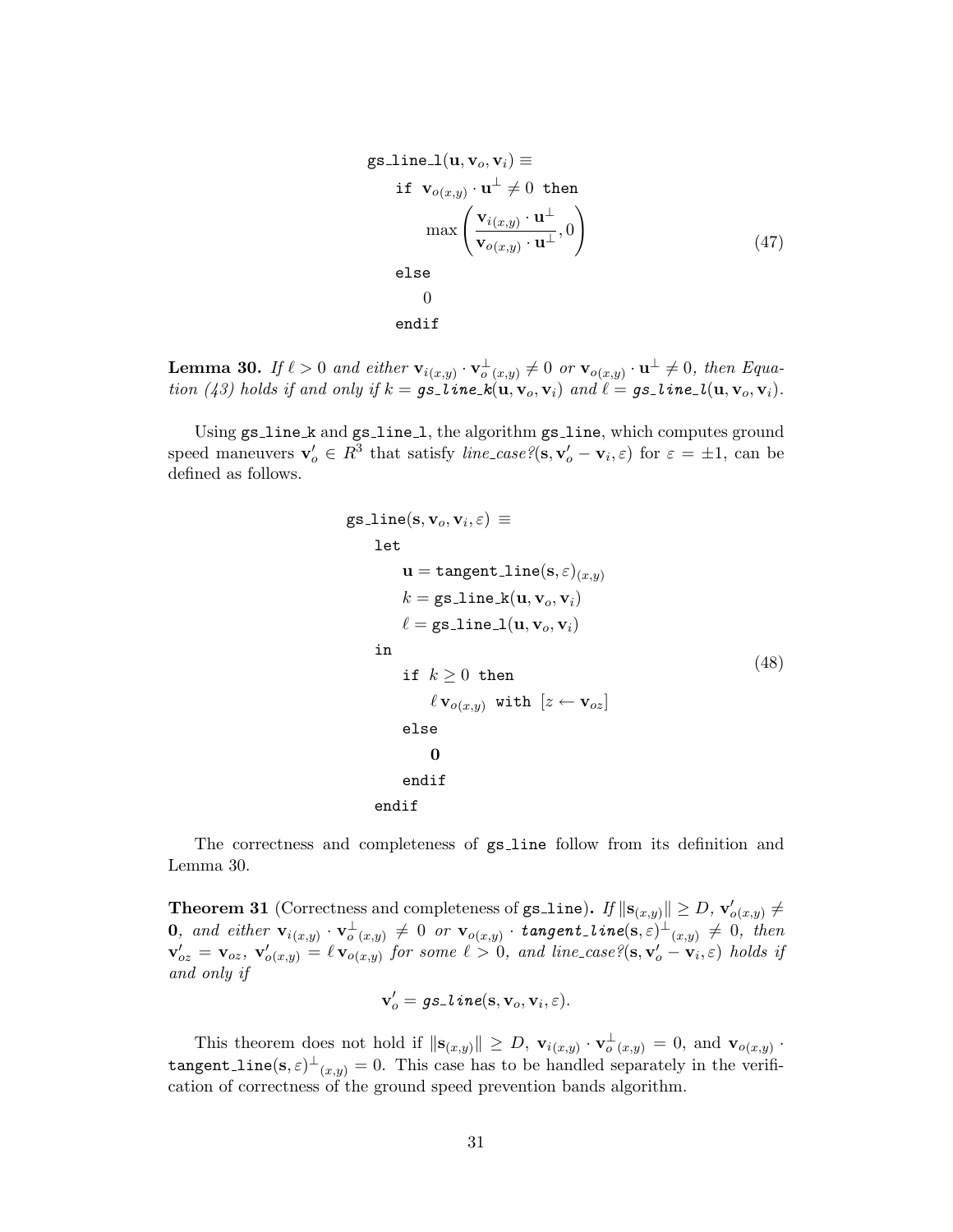#### <span id="page-37-0"></span>6.2 2D Circle Solutions For Ground Speed Maneuvers

The algorithm  $gs\_circle\_2D$ , defined in this section, takes as parameters  $s, v_o, v_i$ , t,  $\iota = \pm 1$ , and  $\varepsilon = \pm 1$ . It returns a vector  $\mathbf{v}'_o \in \mathbb{R}^3$  such that  $\mathbf{v}'_o$  is either the zero vector or is equal to  $\nu_{gs}(p)$  for some  $p > 0$  such that the relative velocity vector  $\mathbf{v} = \mathbf{v}'_o - \mathbf{v}_i$  satisfies *circle\_case\_2D?*( $\mathbf{s}, \mathbf{v}'_o - \mathbf{v}_i, t, \iota$ ). The main theorems in this section state that gs circle 2D is correct and complete for 2D circle solution that are ground speed maneuvers.

If circle\_case\_2D?( $\mathbf{s}, \mathbf{v}_o - \mathbf{v}_i, t, \iota$ ) holds, then the vector  $\mathbf{v}'_o$  must satisfy

$$
\|\mathbf{s}_{(x,y)} + t\,(\mathbf{v}'_{o(x,y)} - \mathbf{v}_{i(x,y)})\|^2 = D^2.
$$

If  $\mathbf{v}'_{o(x,y)} = \ell \mathbf{v}_{o(x,y)}$ , then simple algebraic manipulation can be used to show that  $a \ell^2 + b \ell + c = 0$ , where

$$
a = t2 ||\mathbf{v}_{o(x,y)}||2,
$$
  
\n
$$
b = 2t (\mathbf{s} - t \mathbf{v}_i)_{(x,y)} \cdot \mathbf{v}_{o(x,y)},
$$
  
\n
$$
c = ||(\mathbf{s} - t \mathbf{v}_i)_{(x,y)}||2 - D2.
$$

This is a quadratic equation in  $\ell$ , which can be solved using the quadratic formula. Note that if  $\mathbf{v}'_o$  represents a ground speed maneuver for the ownship, then  $\ell$  must be positive, since  $\mathbf{v}'_{o(x,y)} = \ell \mathbf{v}_{o(x,y)}$ . This motivates the following definition of the algorithm gs\_circle\_2D, which computes ground speed maneuvers  $\mathbf{v}'_o \in R^3$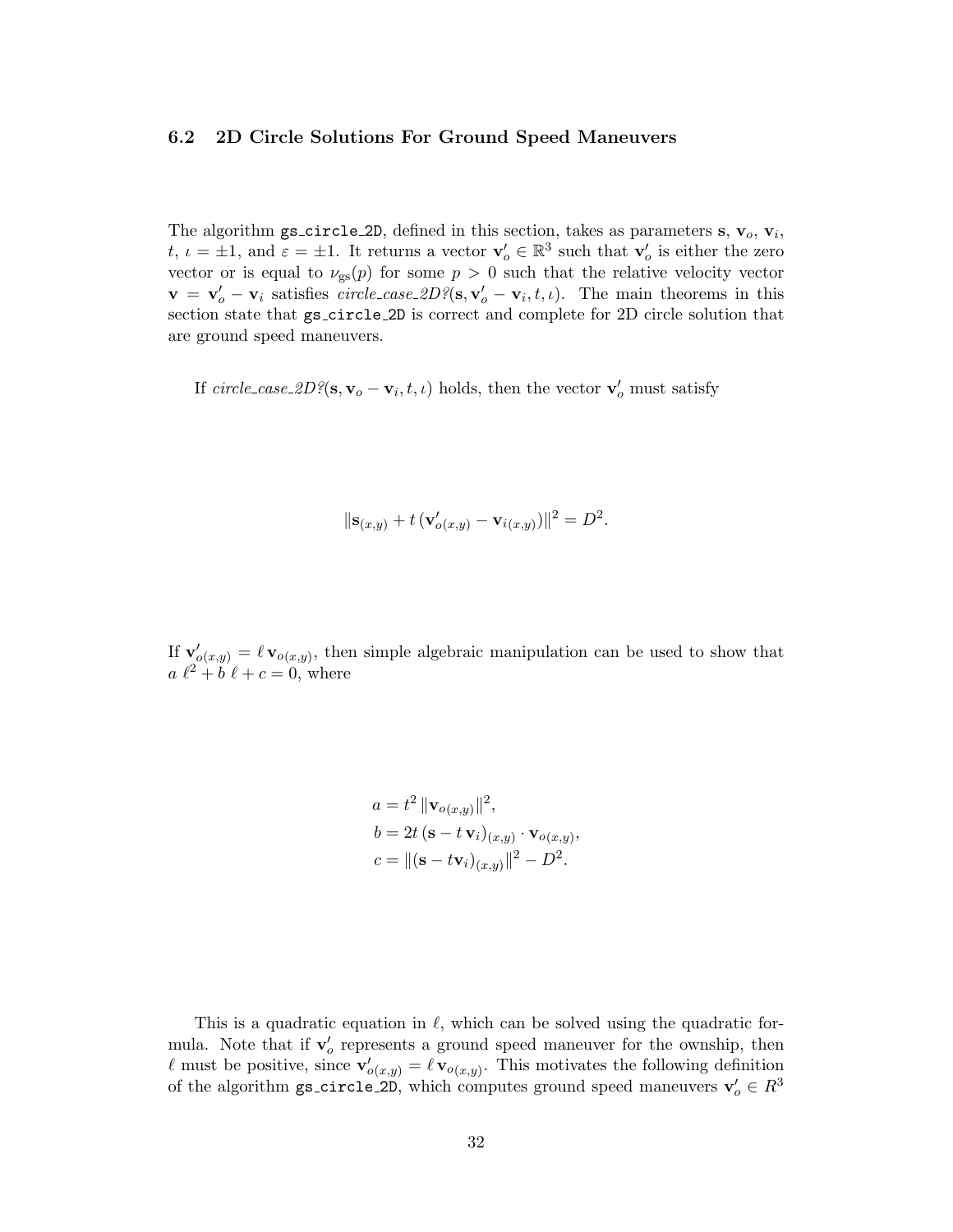that satisfy circle\_case\_2D?( $(\mathbf{s}, \mathbf{v}'_o - \mathbf{v}_i, t, \iota)$  for  $\iota = \pm 1$ .

gs-circle-2D(s, v<sub>o</sub>, v<sub>i</sub>, t, t, c) 
$$
\equiv
$$
  
\nlet  
\n
$$
a = t^2 ||v_{o(x,y)}||^2
$$
\n
$$
b = 2t (s - t v_i)_{(x,y)} \cdot v_{o(x,y)}
$$
\n
$$
c = ||(s - t v_i)_{(x,y)}||^2 - D^2
$$
\nin  
\nif  $b^2 - 4ac \ge 0$  then  
\nlet  
\n
$$
\ell = \frac{b^2 + \epsilon \sqrt{b^2 - 4ac}}{2a}
$$
\n
$$
v'_o = \max(\ell, 0) v_{o(x,y)} \text{ with } [z \leftarrow v_{oz}]
$$
\nin  
\nif  $\iota (s + t (v'_o - v_i))_{(x,y)} \cdot (v'_o - v_i)_{(x,y)} \ge 0$  then  
\n
$$
v'_o
$$
\nelse  
\n0  
\nendif  
\nelse  
\n0  
\nendif

The correctness and completeness of gs circle 2D follow from its definition and the correctness and completeness of the quadratic formula, which has been proved in PVS.

<span id="page-38-1"></span>**Theorem 32** (Correctness of gs\_circle\_2D). If  $\mathbf{v}_{o(x,y)} \neq 0$  and

 $\mathbf{v}_o' = gs\_circle\_2\!D(\mathbf{s}, \mathbf{v}_o, \mathbf{v}_i, t, \iota, \varepsilon),$ 

then circle\_case\_2D?( $\mathbf{s}, \mathbf{v}'_o - \mathbf{v}_i, t, \iota$ ) holds,  $\mathbf{v}'_{oz} = \mathbf{v}_{oz}$ , and  $\mathbf{v}'_{o(x,y)} = \ell \mathbf{v}_{o(x,y)}$  for some  $\ell > 0$ .

<span id="page-38-2"></span>**Theorem 33** (Completeness of gs\_circle\_2D). If  $\mathbf{v}'_{o(x,y)} = \ell \mathbf{v}_{o(x,y)}$ ,  $\ell > 0$ ,  $\mathbf{v}'_{oz}$  –  $\mathbf{v}_{oz}$ , and circle\_case\_2D? $(\mathbf{s}, \mathbf{v}'_o - \mathbf{v}_i, t, \iota)$  holds, then

$$
\mathbf{v}_o^\prime = \textit{gs\_circle\_2D}(\mathbf{s}, \mathbf{v}_o, \mathbf{v}_i, t, \iota, \varepsilon),
$$

for some  $\varepsilon = \pm 1$ .

#### <span id="page-38-0"></span>6.3 3D Circle Solutions For Ground Speed Maneuvers

Theorems [32](#page-38-1) and [33](#page-38-2) imply that the algorithm gs circle 2D can be used to compute vectors  $\mathbf{v}'_o$  such that *circle\_case\_2D?*( $\mathbf{s}, \mathbf{v}'_o - \mathbf{v}_i, t, \iota$ ) holds, where  $t > 0$ . By the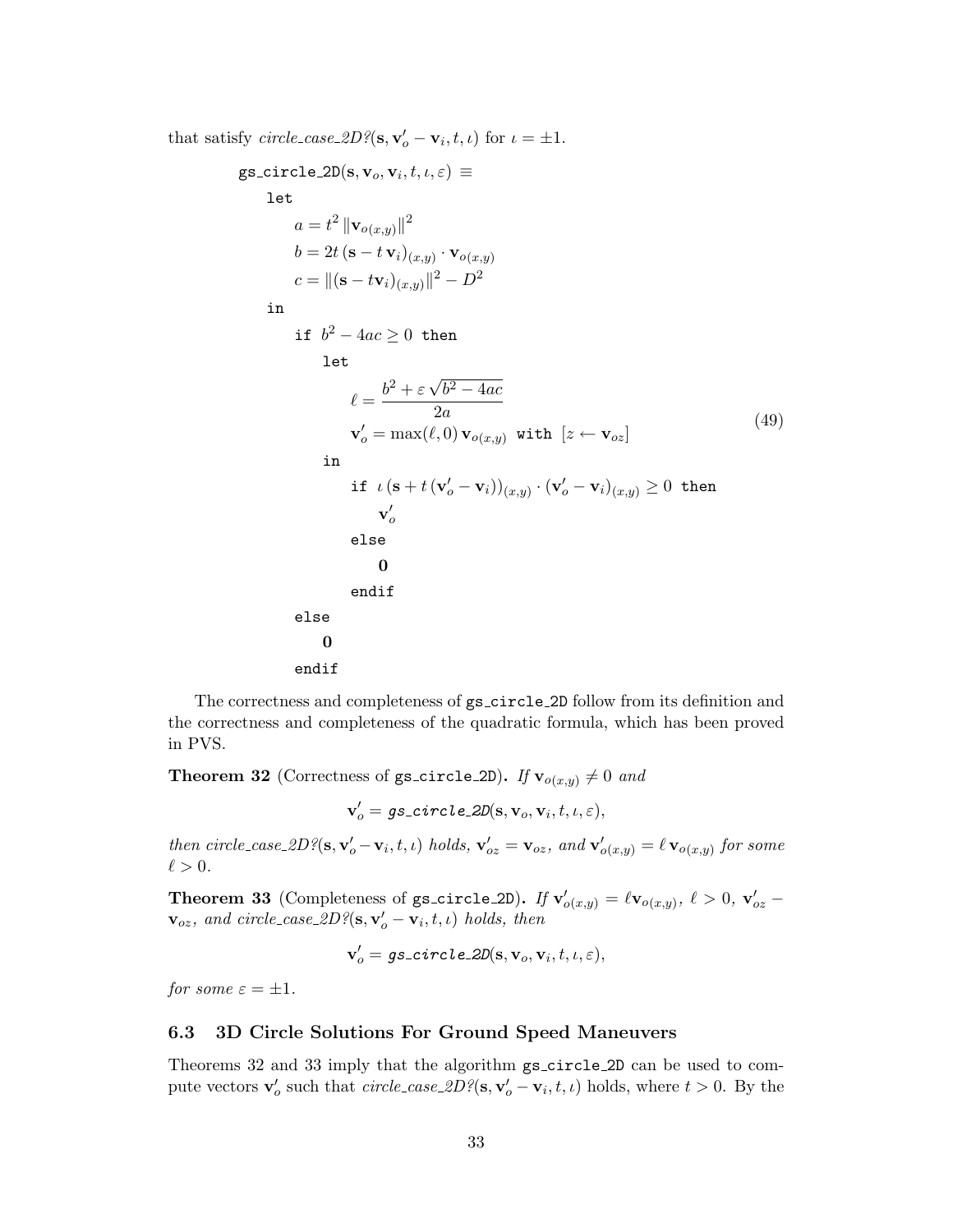definition of the predicate *circle\_case\_3D?* in Section [4.3,](#page-19-2) this algorithm can be used to compute vectors  $\mathbf{v}'_o$  such that *circle\_case\_3D?*( $\mathbf{s}, \mathbf{v}'_o - \mathbf{v}_i, \Theta_H(s_z, \mathbf{v}_{oz} - \mathbf{v}_{iz}, -\iota), \iota$ ) holds when  $\Theta_H(s_z, \mathbf{v}_{oz} - \mathbf{v}_{iz}, -t) > 0$ . This motivates the definition of the algorithm gs\_circle\_3D, which takes as a parameters s,  $v_0$ ,  $v_i$ ,  $\iota$ , and  $\varepsilon$ . It returns a vector  $\mathbf{v}'_o \in \mathbb{R}^3$  such that the relative velocity vector  $\mathbf{v}' = \mathbf{v}'_o - \mathbf{v}_i$  satisfies circle\_case\_3D?( $\mathbf{s}, \mathbf{v}', \Theta_H(\mathbf{s}_z, \mathbf{v}_{oz} - \mathbf{v}_{iz}, -\iota), \iota$ ).

gs circle 3D(s, vo, v<sup>i</sup> , ι, ε) ≡ if voz = viz then 0 else let t = ΘH(sz, voz − viz, −ι) in if t > 0 then gs circle 2D(s, vo, v<sup>i</sup> , t, ι, ε) else 0 endif endif (50)

The following theorems state that  $gs\_circle\_3D$  is correct and complete for 3D circle solutions that are ground speed maneuvers. These properties follow from theorems [32](#page-38-1) and [33,](#page-38-2) and properties of the function  $\Theta_H$  presented in Section [4.6.](#page-21-1)

**Theorem 34** (Correctness of  $gs\_circle\_3D$ ). If  $\mathbf{v}'_{o(x,y)} \neq \mathbf{0}$  and

 $\mathbf{v}_o' = g s_- circ$ le\_3D $(\mathbf{s},\mathbf{v}_o,\mathbf{v}_i,\iota,\varepsilon),$ 

then circle\_case\_3D?( $\mathbf{s}, \mathbf{v}'_o - \mathbf{v}_i, \Theta_H(s_z, \mathbf{v}_{oz} - \mathbf{v}_{iz}, -\iota), \iota$ ) holds,  $\mathbf{v}'_{oz} = \mathbf{v}_{oz}$ , and  $\mathbf{v}'_{o(x,y)} =$  $\ell \mathbf{v}_{o(x,y)}$  for some  $\ell > 0$ .

**Theorem 35** (Completeness of gs\_circle\_3D). If  $\mathbf{v}'_{o(x,y)} = \ell \mathbf{v}_{o(x,y)}$ ,  $\ell > 0$ ,  $\mathbf{v}'_{oz} =$  $\mathbf{v}_{oz}, \mathbf{v}_{oz} \neq \mathbf{v}_{iz}$ , and circle case 3D?( $\mathbf{s}, \mathbf{v}'_o - \mathbf{v}_i, \Theta_H(s_z, \mathbf{v}_{oz} - \mathbf{v}_{iz}, -i), i)$ ) holds, then

$$
\mathbf{v}_o^\prime = g s_- circle_-3\textit{D}(\mathbf{s}, \mathbf{v}_o, \mathbf{v}_i, \iota, \varepsilon),
$$

for some  $\varepsilon = \pm 1$ .

#### <span id="page-39-0"></span>6.4 A Prevention Bands Algorithm For Ground Speed Maneuvers

The prevention bands algorithm **gs\_bands** for the function  $\nu_{gs} : \mathbb{R} \mapsto \mathbb{R}^3$  that computes a sorted sequence  $L_{\nu_{gs}}$  is defined in a similar way to algorithm track bands in Section [5.5.](#page-31-0)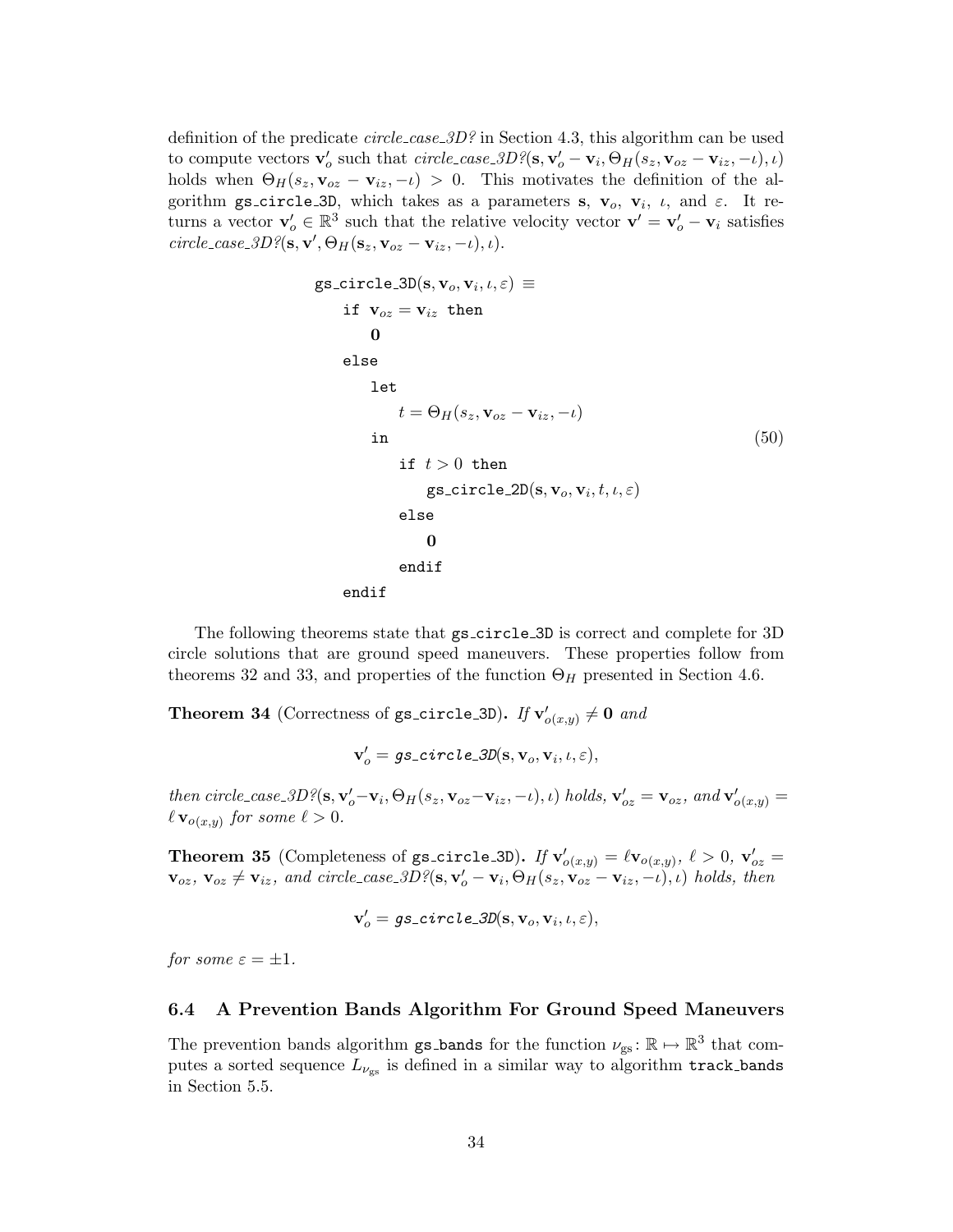gs\_bands(s,  $v_0$ ,  $v_i$ )  $\equiv$  $V_0$  := gs\_circle\_3D(s,  $\mathbf{v}_o, \mathbf{v}_i, -1, -1$ );  $V_1$  := gs\_circle\_3D(s, $\mathbf{v}_o, \mathbf{v}_i, -1, 1$ );  $V_2$  := gs\_circle\_3D(s, $\mathbf{v}_o, \mathbf{v}_i, 1, -1);$  $V_3$  := gs\_circle\_3D(s,  $\mathbf{v}_o, \mathbf{v}_i, 1, 1$ ); if  $\|\mathbf{s}_{(x,y)}\| \ge D$  then  $V_4$  := gs\_circle\_2D(s,  $\mathbf{v}_o, \mathbf{v}_i, T, -1, -1$ );  $V_5$  := gs\_circle\_2D(s,  $\mathbf{v}_o, \mathbf{v}_i, T, -1, 1$ );  $V_6$  := gs\_line(s,  $\mathbf{v}_o, \mathbf{v}_i, -1$ );  $V_7$  := gs\_line(s,  $\mathbf{v}_o, \mathbf{v}_i, -1$ ); endif  $\mathcal{L} = \{gsmin, gsmax\};$ for  $i = 1$  to  $|V|$  do if  $V_{i(x,y)} \neq 0$  and  $gsmin \leq ||V_{i(x,y)}|| \leq gsmax$  then  $\mathcal{L} := \mathcal{L} \cup \{ ||V_{i(x,y)}|| \};$ endif endfor  $L_{\nu_{\infty}}$  := sort $(\mathcal{L});$ (51)

**Theorem 36** (Correctness of gs\_bands). The ground speed prevention bands algorithm gs\_bands is correct for  $\nu_{gs}$  over the interval [gsmin, gsmax].

*Proof.* The first step in the proof is to consider the special case where  $\|\mathbf{s}_{(x,y)}\| \ge D$ ,  ${\bf v}_{i(x,y)}\cdot {\bf v}_{o}^{\perp}(x,y)=0,$  and  ${\bf v}_{o(x,y)}\cdot \texttt{tangent\_line}({\bf s},\varepsilon)^{\perp}(x,y)=0.$  This case is handled separately because it is explicity excluded from the hypotheses of Theorem [31.](#page-36-1) In this case, it can be proved that the vectors  $\texttt{tangent\_line}(s, \varepsilon)_{(x,y)}, \mathbf{v}_{o(x,y)},$  and  $\mathbf{v}_{i(x,y)}$  are all co-linear.

To prove correctness of the algorithm for the special case, it suffices to show that if  $p \in [g s min, g s max]$ , then  $conflict$ ?(s,  $\nu_{gs}(p) - \mathbf{v}_i$ ) does not hold. Since  $\nu_{gs}(p)$  is a ground speed maneuver of  $\mathbf{v}_o$ , both vectors point in the same direction. Therefore,  $\nu_{\rm gs}(p)_{(x,y)}-\mathbf{v}_{i(x,y)}$  is also co-linear with  $\texttt{tangent\_line}(\mathbf{s},\varepsilon)_{(x,y)}.$  The trajectory from  $\mathbf{s}_{(x,y)}$  along  $\nu_{gs}(p)_{(x,y)} - \mathbf{v}_{i(x,y)}$  is therefore tangent to the circle of radius D around the origin and is never in horizontal conflict.

In the general case, suppose that it is not true that  $\|\mathbf{s}_{(x,y)}\| \ge D, \mathbf{v}_{i(x,y)} \cdot \mathbf{v}_{o}^{\perp}(x,y) =$ 0, and  $\mathbf{v}_{o(x,y)}$  · tangent\_line(s,  $\varepsilon$ )<sup> $\perp$ </sup>(x,y) = 0. In this case, by Theorem [2](#page-12-2) in Sec-tion [2.5,](#page-12-0) it suffices to prove that the function  $\Omega_{\nu}$ , where  $\nu = \nu_{gs}$ , satisfies the following two properties.

1. For all ground speeds  $p \in [q\text{ smin}, q\text{ smax}]$ ,

$$
\Omega_{\nu}(p) < 1 \iff conflict\%(\mathbf{s}, \nu_{\mathrm{gs}}(p) - \mathbf{v}_i).
$$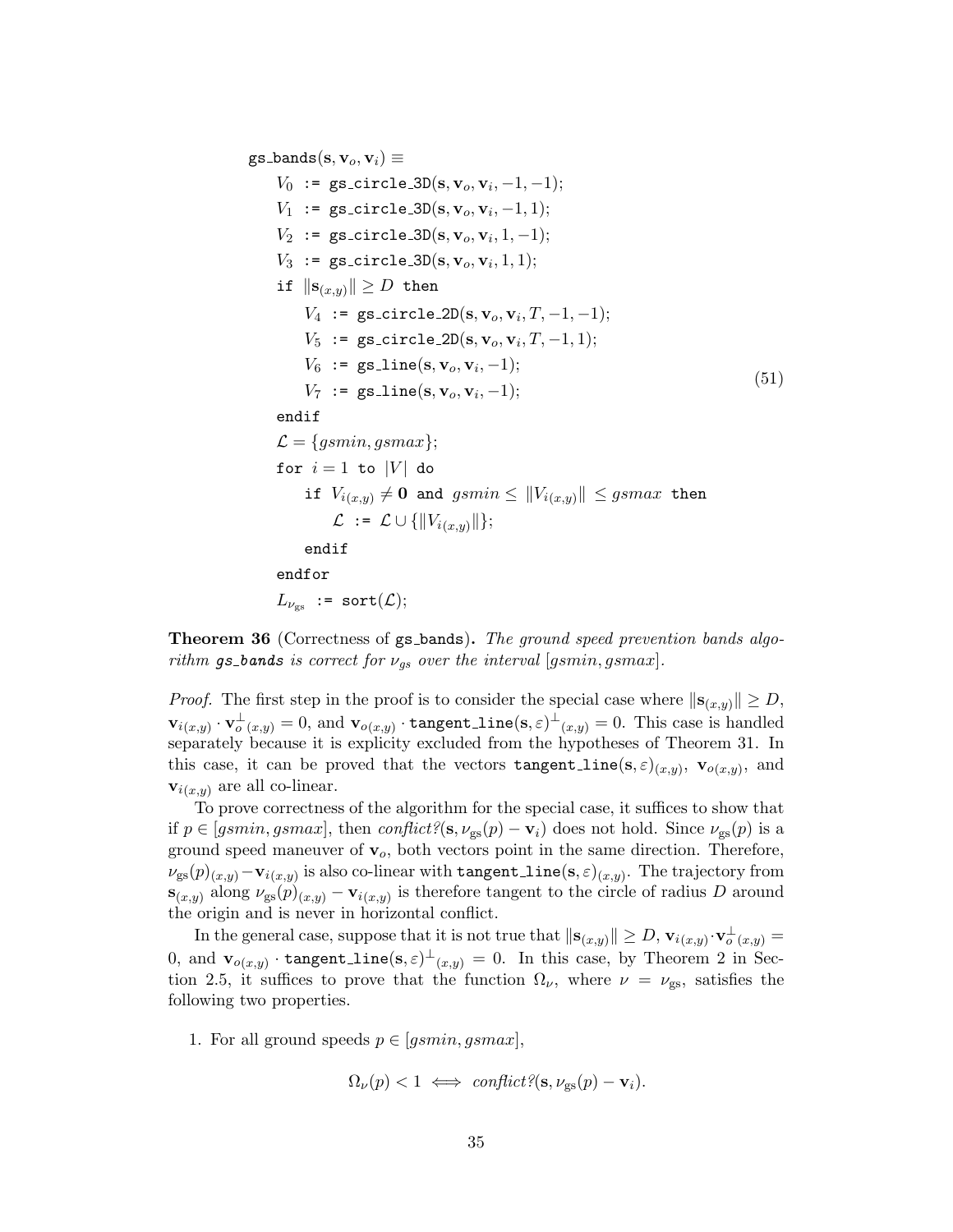2. For all ground speeds  $p \in [q\, smin, q \, smax]$ ,

$$
\Omega_{\nu}(p) = 1 \implies p \in \text{gs\_bands}(s, \mathbf{v}_o, \mathbf{v}_i).
$$

The first of these properties follows immediately from Corollary [7](#page-16-5) in Section [3.3.](#page-16-0) All that is left to verify is the second property, the proof of which is identical in form and substance to the general case of the proof of Theorem [29](#page-32-0) in Section [5.5.](#page-31-0)  $\Box$ 

## <span id="page-41-0"></span>7 Vertical Speed Prevention Bands

This section presents a formally verified algorithm, namely vs bands, for vertical speed prevention bands over an arbitrary interval  $[vsmin, vsmax]$  for the function  $\nu_{\text{vs}}: \mathbb{R} \to \mathbb{R}^3$ , defined by Equation [\(5\)](#page-10-3) in Section [2.2.](#page-9-0) The boundaries of the interval, vsmin and vsmax, represent minimum and maximum vertical speeds for the ownship aircraft, respectively. Given vectors  $s, v_0$ , and  $v_i$ , this algorithm computes vertical speed maneuvers, i.e., vectors  $\mathbf{v}'_o$  that satisfy  $\mathbf{v}'_{o(x,y)} = \mathbf{v}_{o(x,y)}$ .

The definition of vs bands depends on the algorithm vs circle, which computes vertical speed maneuvers that are 3D circle solutions and vertical solutions. This algorithm is proved to be complete for vertical speed maneuvers. The correctness of vs bands depends on the completeness of vs circle.

By the definition of circle case 3D? in Equation [\(21\)](#page-20-2), circle case 3D?(s, v, t, i) implies vertical case?( $\mathbf{s}_z, \mathbf{v}_z, t, -t$ ) and circle case 2D?( $\mathbf{s}, \mathbf{v}, t, t$ ) for any  $t \in \mathbb{R}$  and  $\iota = \pm 1$ . Thus, an algorithm for computing 3D circle solutions for vertical speed maneuvers will also compute vertical solutions and 2D circle solutions. If vertical case?( $\mathbf{s}_z, \mathbf{v}_z, t, -\iota$ ) holds, then  $|\mathbf{s}_z + t \mathbf{v}_z| = H$ , and therefore there is some  $\varepsilon = \pm 1$  such that  $\mathbf{s}_z + t \mathbf{v}_z =$  $\varepsilon$  H. The function vs\_at, defined below, takes as parameters  $s_z$ , a nonzero real number t, and  $\varepsilon = \pm 1$ . It returns the real number  $\mathbf{v}_z$  such that  $\mathbf{s}_z + t\mathbf{v}_z = \varepsilon H$ .

<span id="page-41-3"></span>
$$
\mathsf{vs}\_\mathtt{at}(s_z,t,\varepsilon) \equiv \frac{\varepsilon H - s_z}{t}.\tag{52}
$$

<span id="page-41-2"></span>**Lemma 37.** If  $\mathbf{v}_z$  is a real number, then  $\mathbf{s}_z + t\mathbf{v}_z = \varepsilon H$  if and only if

$$
\mathbf{v}_z = \textit{vs\_at}(\mathbf{s}_z,t,\varepsilon).
$$

The next lemma states that the function vs at can be used to compute vertical solutions. The proof follows from Equation [\(19\)](#page-19-3) and Lemma [37.](#page-41-2)

<span id="page-41-4"></span>**Lemma 38.** If  $t > 0$  and vertical case?( $s_z$ ,  $v_z$ ,  $t$ ,  $-1$ ) holds, then

.

$$
\mathbf{v}_z = \textit{vs\_at}(\mathbf{s}_z,t,\textit{sign}(\mathbf{s}_z))
$$

#### <span id="page-41-1"></span>7.1 3D Circle and Vertical Solutions For Vertical Speed Maneuvers

The algorithm vs\_circle, defined in this section, takes as parameters s,  $v_o$ ,  $v_i$ , t, and  $\varepsilon = \pm 1$ . It returns a vector  $\mathbf{v}'_o$  that is either the zero vector or is equal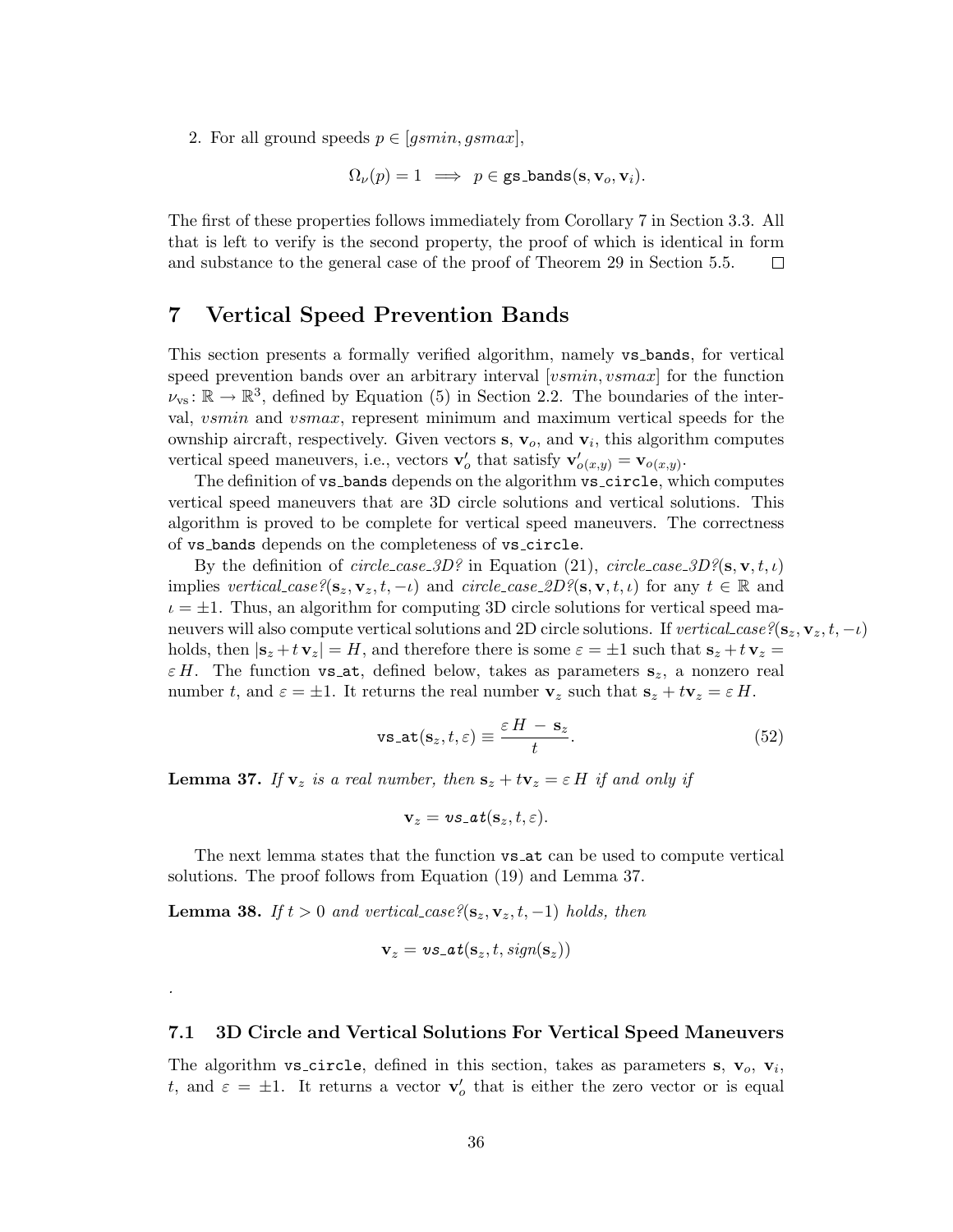to  $\nu_{vs}(r)$  for some  $r \in \mathbb{R}$  such that the relative vector  $\mathbf{v} = \mathbf{v}'_o - \mathbf{v}_i$  satisfies circle case 3D?( $s, v, t, \iota$ ). The main theorems in this section state that vs circle computes all 3D circle solutions and all vertical solutions that are vertical speed maneuvers.

Suppose that  $\Delta(\mathbf{s}, \mathbf{v}'_o - \mathbf{v}_i) > 0$  and *circle\_case\_3D?*( $\mathbf{s}, \mathbf{v}'_o - \mathbf{v}_i, t, \iota$ ) holds, where  $\mathbf{v}'_{o(x,y)} = \mathbf{v}_{o(x,y)}$  and  $\mathbf{v}'_{oz} = r$ . It is easy to prove that  $\Delta(\mathbf{s}, \mathbf{v}_o - \mathbf{v}_i) > 0$  implies  $\mathbf{v}_{o(x,y)} \neq \mathbf{v}_{i(x,y)}$ . Since  $\Delta(\mathbf{s}, \mathbf{v}_o - \mathbf{v}_i) = \Delta(\mathbf{s}, \mathbf{v}_o' - \mathbf{v}_i)$ , Corollary [14](#page-23-1) in Section [4.6](#page-21-1) implies that  $t = \Theta_D(\mathbf{s}, \mathbf{v}_o - \mathbf{v}_i, \iota)$ . Since vertical case  $\theta(\mathbf{s}_z, (r - \mathbf{v}_{iz}), t, -\iota)$  holds, there is some  $\varepsilon = \pm 1$  such that

<span id="page-42-0"></span>
$$
\mathbf{s}_z + \Theta_D(\mathbf{s}, \mathbf{v}_o - \mathbf{v}_i, \iota) (r - \mathbf{v}_{iz}) = \varepsilon H. \tag{53}
$$

Since  $\Theta_D(\mathbf{s}, \mathbf{v}_o - \mathbf{v}_i, \iota) > 0$ , the following equivalence holds.

$$
r=\mathbf{v}_{iz} \iff H=\varepsilon \,\mathbf{s}_z.
$$

Suppose that  $H \neq \varepsilon s_z$ . Multiplying both sides of Equation [\(53\)](#page-42-0) by  $\varepsilon$  and applying the fact that  $\varepsilon^2 = 1$  yields

$$
\varepsilon \mathbf{s}_z + \Theta_D(\mathbf{s}, \mathbf{v}_o - \mathbf{v}_i, \iota) \varepsilon (r - \mathbf{v}_{iz}) = H.
$$

Since  $\Theta_D(\mathbf{s}, \mathbf{v}_o - \mathbf{v}_i, \iota) > 0$ , it follows that

<span id="page-42-1"></span>
$$
-\operatorname{sign}(\varepsilon (r - \mathbf{v}_{iz})) = \operatorname{sign}(\varepsilon \, \mathbf{s}_z - H). \tag{54}
$$

Since vertical case?( $\mathbf{s}_z$ , ( $r - \mathbf{v}_{iz}$ ),  $\Theta_D(\mathbf{s}, \mathbf{v}_o - \mathbf{v}_i, \iota)$ ,  $-\iota$ ) holds,

$$
-\iota\left(\mathbf{s}_z+\Theta_D(\mathbf{s},\mathbf{v}_o-\mathbf{v}_i,\iota)(r-\mathbf{v}_{iz})\right)(r-\mathbf{v}_{iz})\geq 0.
$$

It therefore follows from Equation [\(53\)](#page-42-0) that  $-\iota \in H(r - v_{iz}) \geq 0$ . Since  $H > 0$  and  $r \neq \mathbf{v}_{iz}$ , basic arithmetic manipulations can be used to deduce that

<span id="page-42-2"></span>
$$
-\operatorname{sign}(\varepsilon\,(r-\mathbf{v}_{iz}))=\iota.\tag{55}
$$

Putting equations [\(54\)](#page-42-1) and [\(55\)](#page-42-2) together, the following equality holds.

$$
sign(\varepsilon \mathbf{s}_z - H) = \iota \tag{56}
$$

This equation is used to select the appropriate choice of  $\iota$  in the algorithm **vs** circle, defined below in Equation [\(52\)](#page-41-3), even in the case where  $\varepsilon s_z = H$ . It follows from Lemma [37](#page-41-2) that

$$
r = \mathbf{v}_{iz} + \mathbf{vs}\_\mathbf{at}(\mathbf{s}_z, \Theta_D(\mathbf{s}, \mathbf{v}_o - \mathbf{v}_i, \iota), \varepsilon). \tag{57}
$$

This equation also appears in the definition of vs circle, which is given below. It returns a vector  $\mathbf{v}'_o \in \mathbb{R}^3$  such that either  $\mathbf{v}'_{o(x,y)} = \mathbf{v}_{o(x,y)}$  or  $\mathbf{v}'_o = \mathbf{0}$ .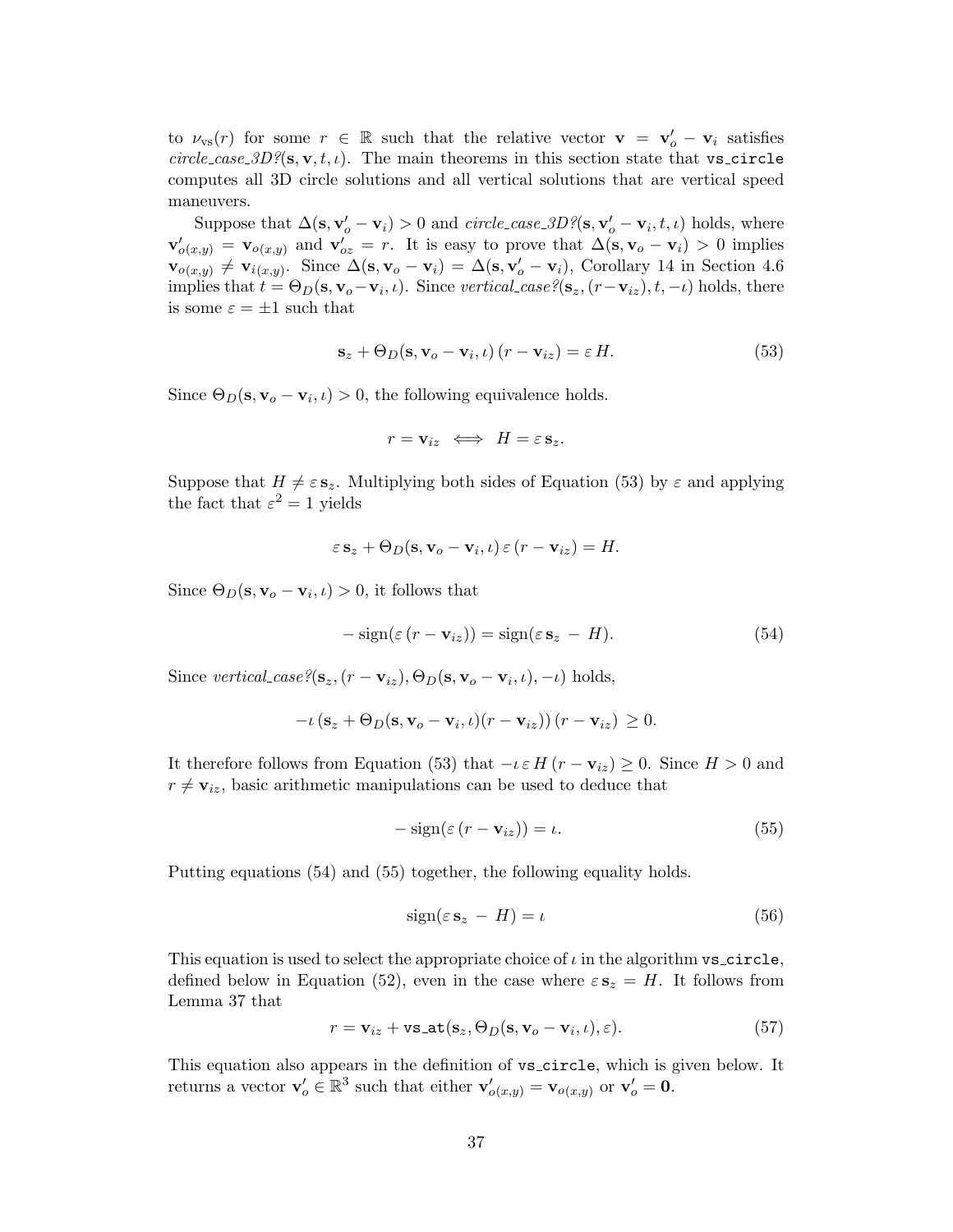```
\texttt{vs\_circle}(\textbf{s}, \textbf{v}_o, \textbf{v}_i, t, \varepsilon) \equivif \Delta(\mathbf{s}, \mathbf{v}_o - \mathbf{v}_i) \leq 0 then
               if \epsilon s_z \geq H and t > 0 then
                       \mathbf{v}_{o(x,y)} with [z \leftarrow \mathbf{v}_{iz} + \text{vs}\_\mathbf{at}(\mathbf{s}_z,t,\varepsilon)]else
                       0
               endif
       else
               let
                       \Theta_{-1} = \Theta_D(\mathbf{s}, \mathbf{v}_o - \mathbf{v}_i, -1),\Theta_{+1} = \Theta_D(\mathbf{s}, \mathbf{v}_o - \mathbf{v}_i, 1),\tau_{min} = \min(t, \Theta_D(s, \mathbf{v}_o - \mathbf{v}_i, 1))in
                       if \epsilon s_z < H and ||s_{(x,y)}|| > D then
                              \mathbf{v}_{o(x,y)} with [z \leftarrow \mathbf{v}_{iz} + \text{vs}\_\mathtt{at}(\mathbf{s}_z,\Theta_{-1},\varepsilon)]elsif \epsilon s_z \geq H and \tau_{min} > 0 then
                              \mathbf{v}_{o(x,y)} with [z \leftarrow \mathbf{v}_{iz} + \text{vs\_at}(\mathbf{s}_z, \tau_{min}, \varepsilon)]else
                              0
                       endif
       endif
                                                                                                                                         (58)
```
The completeness of vs circle for 3D circle and vertical solutions follows from its definition, Lemma [38,](#page-41-4) and properties of the function  $\Theta_D$  presented in Section [4.6.](#page-21-1)

<span id="page-43-0"></span>**Theorem 39** (Completeness of vs\_circle for 3D Circle Solutions). If  $\mathbf{v}'_{o(x,y)} =$  $\mathbf{v}_{o(x,y)}, \Delta(\mathbf{s}, \mathbf{v}_o - \mathbf{v}_i) > 0, \ \iota = \pm 1, \ t > 0, \ \text{circle\_case\_3}D\%$   $(\mathbf{s}, \mathbf{v}'_o - \mathbf{v}_i, t', \iota), \ \text{for some}$  $t' \in \mathbb{R}$ , and either  $\iota = -1$  or  $\Theta_D(\mathbf{s}, \mathbf{v}_o - \mathbf{v}_i, 1) \leq t$ , then

$$
\mathbf{v}_o = \textit{vs\_circle}(\mathbf{s}, \mathbf{v}_o, \mathbf{v}_i, t, \varepsilon),
$$

for some  $\varepsilon = \pm 1$ .

<span id="page-43-1"></span>**Theorem 40** (Completeness of vs\_circle for Vertical Solutions). If  $\mathbf{v}'_{o(x,y)}$  =  $\mathbf{v}_{o(x,y)},$  vertical\_case? $(\mathbf{s}_z, \mathbf{v}'_{oz} - \mathbf{v}_{iz}, t, -1),$  and either  $\Delta(\mathbf{s}, \mathbf{v}_o - \mathbf{v}_i) \leq 0$  or  $t \leq$  $\Theta_D(\mathbf{s}, \mathbf{v}_o - \mathbf{v}_i, 1)$ , then

$$
\mathbf{v}_o' = \textit{vs\_circle}(\mathbf{s}, \mathbf{v}_o, \mathbf{v}_i, t, \varepsilon),
$$

for some  $\varepsilon = \pm 1$ .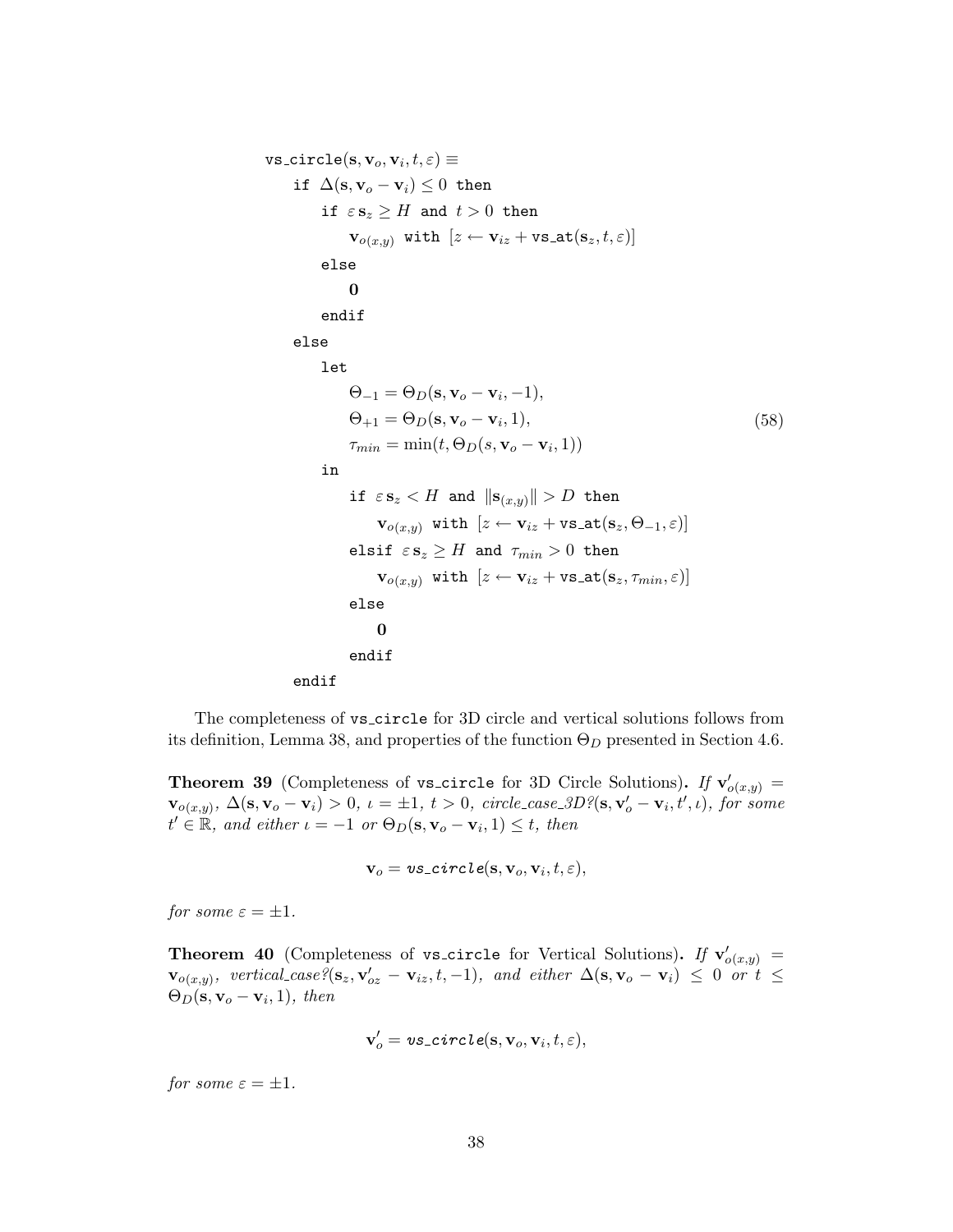#### <span id="page-44-0"></span>7.2 A Prevention Bands Algorithm For Vertical Speed Maneuvers

The prevention bands algorithm **vs\_bands** for the function  $\nu_{vs} \colon \mathbb{R} \to \mathbb{R}^3$  that computes a sorted sequence  $L_{\nu_{\text{vs}}}$  is defined in a similar way to the previous algorithms track bands in Section [5.5](#page-31-0) and gs bands in Section [6.4.](#page-39-0)

$$
\text{vs\_bands}(s, \mathbf{v}_o, \mathbf{v}_i) \equiv
$$
\n
$$
V_0 := \text{vs\_circle}(s, \mathbf{v}_o, \mathbf{v}_i, T, -1);
$$
\n
$$
V_1 := \text{vs\_circle}(s, \mathbf{v}_o, \mathbf{v}_i, T, 1);
$$
\n
$$
\mathcal{L} = \{v s min, v s max\};
$$
\n
$$
\text{for } i = 1 \text{ to } |V| \text{ do}
$$
\n
$$
\text{if } V_{i(x,y)} \neq \mathbf{0} \text{ and } v s min \leq V_{i_z} \leq v s max \text{ then}
$$
\n
$$
\mathcal{L} := \mathcal{L} \cup \{V_{i_z}\};
$$
\n
$$
\text{endif}
$$
\n
$$
L_{\nu_{\text{vs}}} := \text{sort}(\mathcal{L});
$$
\n
$$
(59)
$$

Theorem 41 (Correctness of vs\_bands). The vertical speed prevention bands algorithm vs\_bands is correct for  $\nu_{vs}$  over the interval [vsmin, vsmax].

*Proof.* By Theorem [2](#page-12-2) in Section [2.5,](#page-12-0) it suffices to prove that the function  $\Omega_{\nu}$ , where  $\nu = \nu_{\rm vs}$ , satisfies the following two properties.

1. For all vertical speeds  $r \in [v s min, v s max]$ ,

$$
\Omega_{\nu}(r) < 1 \iff \text{conflict?}(\mathbf{s}, \nu_{\text{vs}}(r) - \mathbf{v}_i).
$$

2. For all vertical speeds  $r \in [v s min, v s max]$ ,

 $\Omega_{\nu}(r) = 1 \implies r \in \text{vs\_bands}(\mathbf{s}, T, \mathbf{v}_{o}, \mathbf{v}_{i}).$ 

The first of these properties follows immediately from Corollary [7](#page-16-5) in Section [3.3.](#page-16-0) To prove the second property, suppose that  $r \in [vsmin, vsmax]$  and  $\Omega_{\nu}(r) = 1$ , where  $\nu = \nu_{\rm vs.}$  Since  $\Omega_{\nu}(r) = \Omega(s, \nu_{\rm vs}(r) - \mathbf{v}_i)$ , Theorem [9](#page-21-2) implies that one of the following conditions holds, where  $\mathbf{v} = \nu_{\text{vs}}(r) - \mathbf{v}_i$ .

- $||\mathbf{s}_{(x,y)}|| \ge D$  and either *line\_case?*(s, **v**, -1) or *line\_case?*(s, **v**, 1).
- $|\mathbf{s}_z + T\mathbf{v}_z|$  < H and circle\_case\_2D?( $\mathbf{s}, \mathbf{v}, T, -1$ ).
- There is some real number  $t > 0$  such that either *circle\_case\_3D?*( $(s, v, t, \iota)$ ), for some  $\iota = \pm 1$ .
- $||\mathbf{s}_{(x,y)} + T\mathbf{v}_{(x,y)}|| \leq D$  and vertical case? $(\mathbf{s}_z, \mathbf{v}_z, T, -1)$ .

In either of the first two cases, it can easily be shown that  $conflict$ ?(s,  $\nu_{vs}(x) - \mathbf{v}_i$ ) does not hold for any  $x \in \mathbb{R}$ . In this case, by Definition [2](#page-11-1) in Section [2.4,](#page-11-0) it follows that the prevention bands algorithm vs **bands** is correct for  $\nu_{\rm vs}$  over [vsmin, vsmax].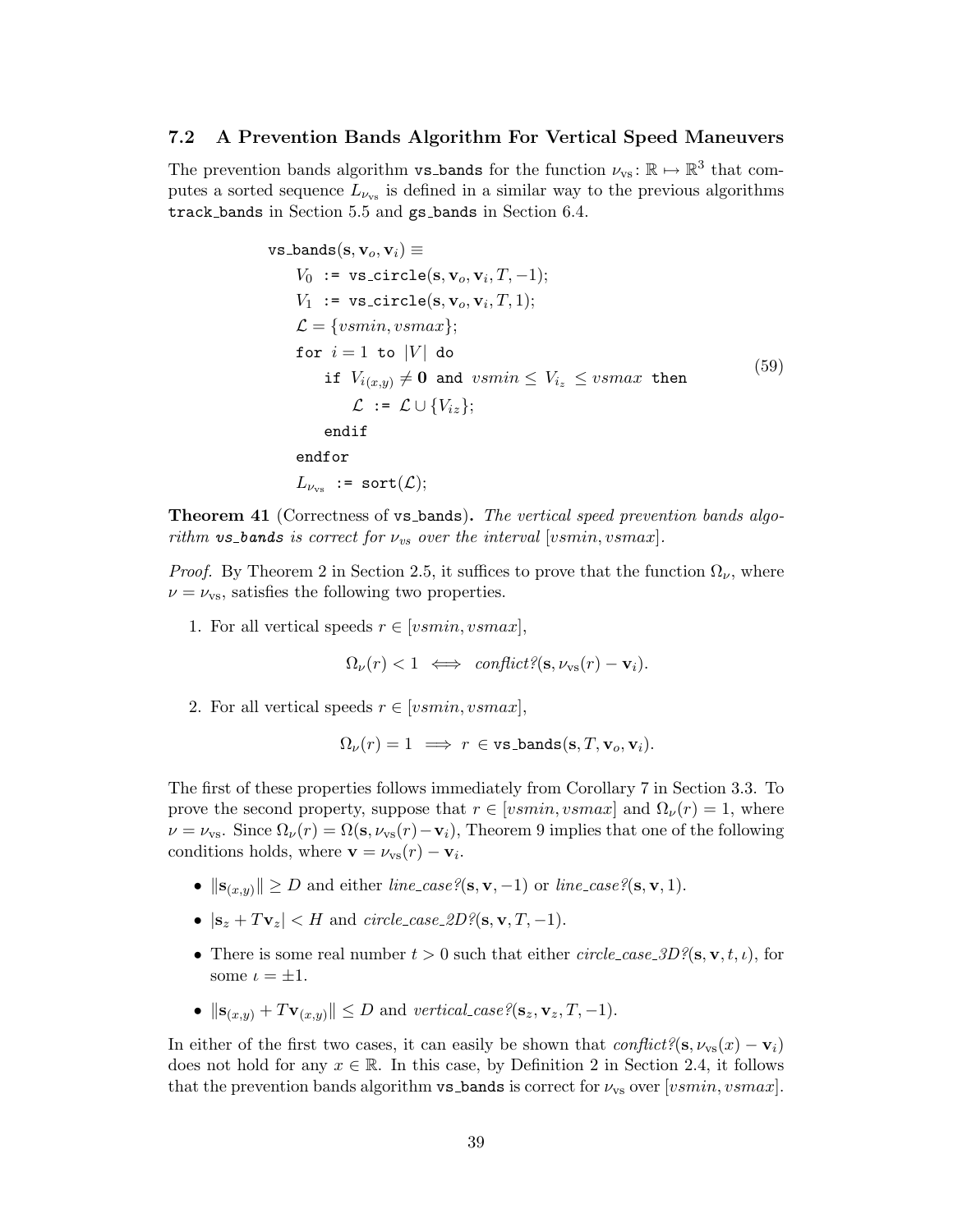The latter two cases are considered individually. For the rest of the proof, it is assumed that  $\Delta(\mathbf{s}, \mathbf{v}_o - \mathbf{v}_i) > 0$ . The proof in the case where  $\Delta(\mathbf{s}, \mathbf{v}_o - \mathbf{v}_i) \leq 0$  is left to the reader. Since  $\Delta(\mathbf{s}, \mathbf{v}_o - \mathbf{v}_i) > 0$ , it is easy to prove that  $\mathbf{v}_{o(x,y)} \neq \mathbf{v}_{i(x,y)}$ .

Suppose that there is some real number  $t > 0$  such that circle case 3D?(s, v, t, t), where  $\iota = \pm 1$ . By the definition of circle\_case\_3D? (Equation [\(21\)](#page-20-2) in Section [4.3\)](#page-19-2) and Corollary [14](#page-23-1) in Section [4.6,](#page-21-1) it follows that  $t = \Theta_D(\mathbf{s}, \mathbf{v}_o - \mathbf{v}_i, \iota)$ . By Theorem [39](#page-43-0) in Section [7.1](#page-41-1) (completenes of vs\_circle for 3D circle solutions), if either  $\iota = -1$ or  $\Theta_D({\bf s},{\bf v}_o-{\bf v}_i,\iota)\leq T,$  then  $\nu_{\rm vs}(r)$  is equal to  ${\tt vs\_circle(s,v_o,v_i,T,\varepsilon)},$  for some  $\varepsilon = \pm 1$ . Thus,  $r \in \text{vs\_bands}(s, T, v_o, vi)$ . Alternatively, if  $\iota = 1$  and  $\Theta_D(s, v_o \mathbf{v}_i, 1) > T$ , it can be proved from the definition of the function  $\Omega_{\nu}$  that  $\Omega_{\nu}(r) > 1$ , a contradiction.

Finally, suppose that  $\|\mathbf{s}_{(x,y)} + T\mathbf{v}_{(x,y)}\| \leq D$  and vertical case?( $\mathbf{s}_z$ ,  $\mathbf{v}_z$ , T, -1). The proof in this case is similar to the case above. By Theorem [40](#page-43-1) in Section [7.1](#page-41-1) (completeness of vs\_circle for vertical solutions), if  $T \n\leq \Theta_D(s, v_o - v_i, 1)$ , then  $\nu_{\rm vs}(r)$  is equal to  ${\rm vs\_circle(s,v_o,v_i,T,\epsilon)},$  for some  $\varepsilon = \pm 1$ . Thus, it holds that  $r \in \texttt{vs\_bands}(s, T, \mathbf{v}_o, vi)$ . Alternatively, if  $T > \Theta_D(s, \mathbf{v}_o - \mathbf{v}_i, 1)$ , it can be proved that  $\Omega_{\nu}(r) > 1$ , a contradiction.  $\Box$ 

## <span id="page-45-0"></span>8 Conclusion

In [3], Maddalon et al. present, without verification, 3D algorithms for track angle, ground speed, and vertical speed prevention bands. Formal verification of horizontal versions of these algorithms was presented in [2]. This paper provides correct versions of the algorithms presented in [3], namely track bands (Section [5.5\)](#page-31-0), gs bands (Section [6.4\)](#page-39-0), and vs bands (Section [7.2\)](#page-44-0). The correctness of these algorithms has been formally verified using the PVS theorem prover.

Although this paper focuses on track angle, ground speed, and vertical speed prevention bands, the techniques presented here applied to arbitrary conflict prevention bands algorithms that are based on state information. More precisely, given a function  $\nu: \mathbb{R} \to \mathbb{R}^3$  and an interval  $I \subset \mathbb{R}$ , Section [2.5](#page-12-0) describes a general strategy that can be followed to prove that a given prevention bands algorithm is correct. In fact, Section [3](#page-13-0) develops the theory of a universal function  $\Omega$  that can be used as a tool in the verification of prevention bands algorithms for many different choices of  $\nu$ .

## References

1. Ricky Butler, George Hagen, Jeffrey Maddalon, César Muñoz, Anthony Narkawicz, and Gilles Dowek. How formal methods impels discovery: A short history of an air traffic management project. In César Muñoz, editor, *Proceedings of* the Second NASA Formal Methods Symposium (NFM 2010), NASA/CP-2010- 216215, pages 34–46, Langley Research Center, Hampton VA 23681-2199, USA, April 2010. NASA.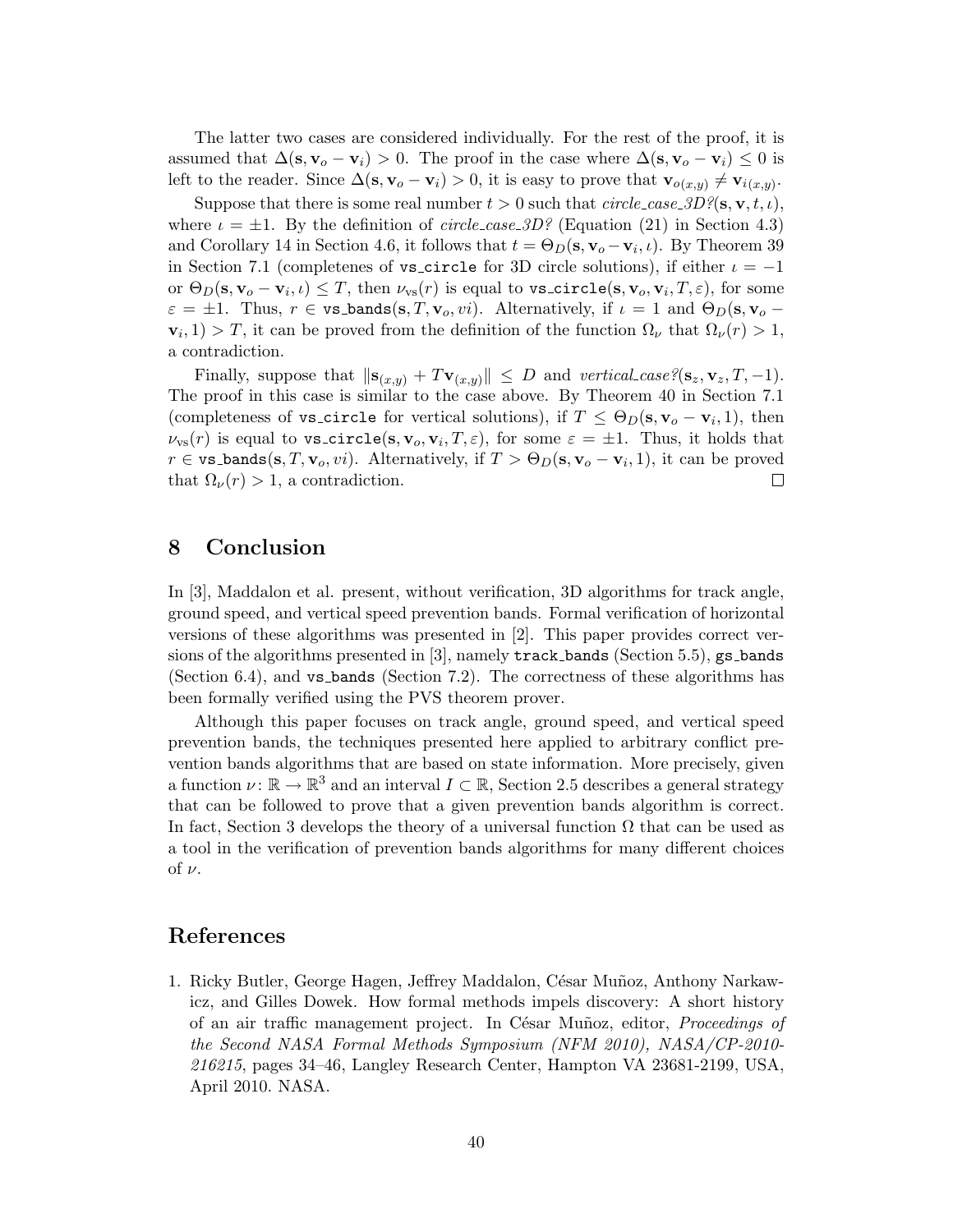- 2. Jeffrey Maddalon, Ricky Butler, César Muñoz, and Gilles Dowek. A mathematical analysis of conflict prevention information. In Proceedings of the AIAA 9th Aviation, Technology, Integration, and Operations Conference, AIAA-2009-6907, Hilton Head, South Carolina, USA, September 2009.
- 3. Jeffrey Maddalon, Ricky Butler, César Muñoz, and Gilles Dowek. Mathematical basis for the safety analysis of conflict prevention algorithms. Technical Memorandum NASA/TM-2009-215768, NASA, Langley Research Center, Hampton VA 23681-2199, USA, June 2009.
- 4. Sam Owre, John Rushby, and Natarajan Shankar. PVS: A prototype verification system. In Deepak Kapur, editor, Proceeding of the 11th International Conference on Automated Deductioncade, volume 607 of Lecture Notes in Artificial Intelligence, pages 748–752. Springer, June 1992.
- 5. Walter Rudin. Principles of Mathematical Analysis. McGraw-Hill, third edition, 1976.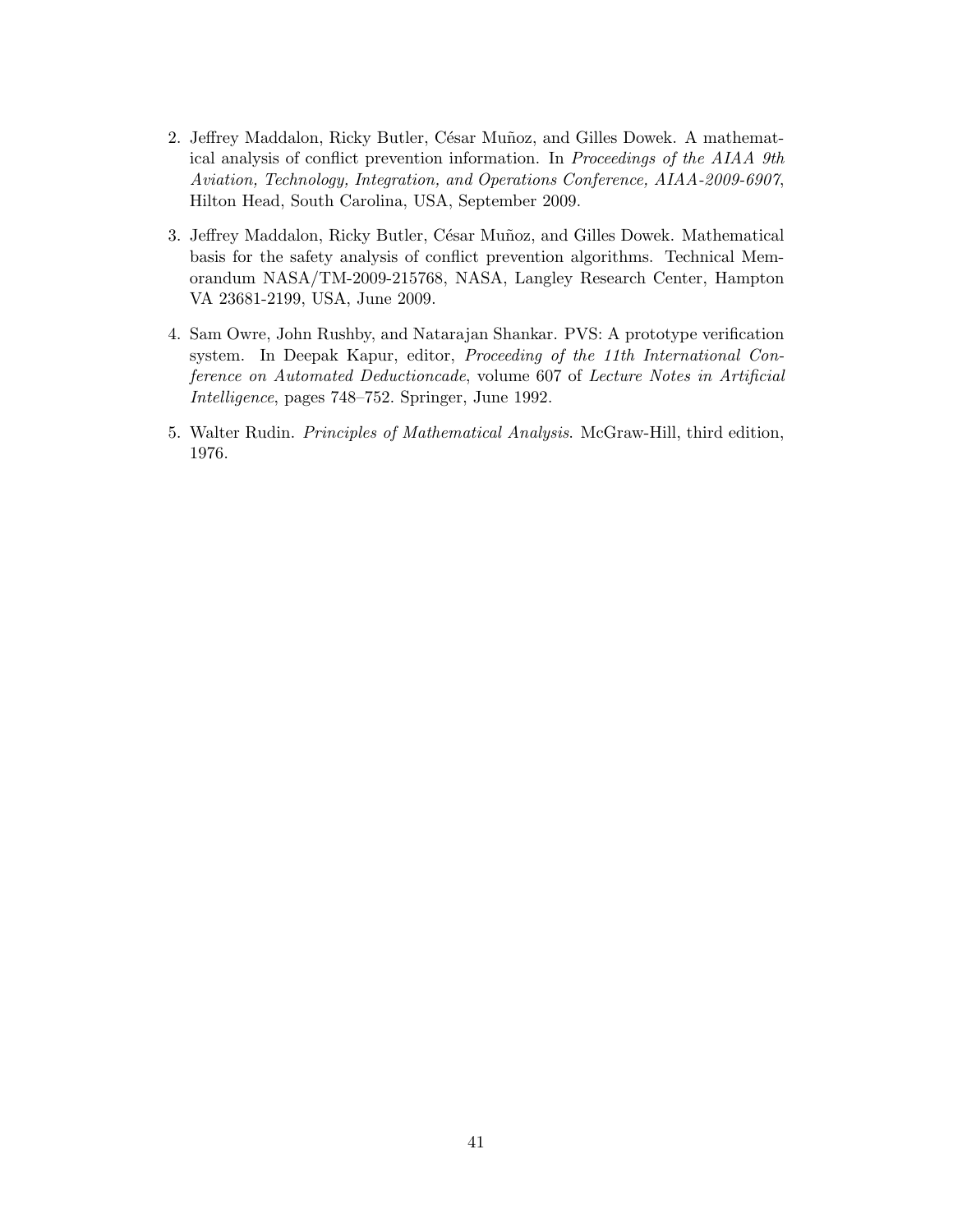|                                                                                                                                                                                                                                |                  | <b>REPORT DOCUMENTATION PAGE</b> |                                                                        | Form Approved<br>OMB No. 0704-0188 |                           |                                                                                                                                                                                                                                                                                                                                                                                                                                                                                                                                                                                                                                                                                                                                                                                             |  |  |  |  |  |
|--------------------------------------------------------------------------------------------------------------------------------------------------------------------------------------------------------------------------------|------------------|----------------------------------|------------------------------------------------------------------------|------------------------------------|---------------------------|---------------------------------------------------------------------------------------------------------------------------------------------------------------------------------------------------------------------------------------------------------------------------------------------------------------------------------------------------------------------------------------------------------------------------------------------------------------------------------------------------------------------------------------------------------------------------------------------------------------------------------------------------------------------------------------------------------------------------------------------------------------------------------------------|--|--|--|--|--|
| The public reporting burden for this collection of information is estimated to average 1 hour per response, including the time for reviewing instructions, searching existing data sources, galtering and maintaining the data |                  |                                  |                                                                        |                                    |                           |                                                                                                                                                                                                                                                                                                                                                                                                                                                                                                                                                                                                                                                                                                                                                                                             |  |  |  |  |  |
| 1. REPORT DATE (DD-MM-YYYY)                                                                                                                                                                                                    |                  |                                  | 2. REPORT TYPE                                                         |                                    |                           | 3. DATES COVERED (From - To)                                                                                                                                                                                                                                                                                                                                                                                                                                                                                                                                                                                                                                                                                                                                                                |  |  |  |  |  |
|                                                                                                                                                                                                                                | $01 - 06 - 2010$ |                                  | <b>Technical Memorandum</b>                                            |                                    |                           |                                                                                                                                                                                                                                                                                                                                                                                                                                                                                                                                                                                                                                                                                                                                                                                             |  |  |  |  |  |
| Formal Verification of Air Traffic Confict Prevention Bands Algorithms                                                                                                                                                         |                  |                                  |                                                                        | <b>5a. CONTRACT NUMBER</b>         |                           |                                                                                                                                                                                                                                                                                                                                                                                                                                                                                                                                                                                                                                                                                                                                                                                             |  |  |  |  |  |
|                                                                                                                                                                                                                                |                  |                                  |                                                                        |                                    | <b>5b. GRANT NUMBER</b>   |                                                                                                                                                                                                                                                                                                                                                                                                                                                                                                                                                                                                                                                                                                                                                                                             |  |  |  |  |  |
|                                                                                                                                                                                                                                |                  |                                  |                                                                        | <b>5c. PROGRAM ELEMENT NUMBER</b>  |                           |                                                                                                                                                                                                                                                                                                                                                                                                                                                                                                                                                                                                                                                                                                                                                                                             |  |  |  |  |  |
| 6. AUTHOR(S)                                                                                                                                                                                                                   |                  |                                  |                                                                        |                                    | <b>5d. PROJECT NUMBER</b> |                                                                                                                                                                                                                                                                                                                                                                                                                                                                                                                                                                                                                                                                                                                                                                                             |  |  |  |  |  |
|                                                                                                                                                                                                                                |                  |                                  | Narkawicz, Anthony J.; Muñoz, César A.; Dowek, Gilles                  |                                    | <b>5e. TASK NUMBER</b>    |                                                                                                                                                                                                                                                                                                                                                                                                                                                                                                                                                                                                                                                                                                                                                                                             |  |  |  |  |  |
|                                                                                                                                                                                                                                |                  |                                  |                                                                        |                                    |                           |                                                                                                                                                                                                                                                                                                                                                                                                                                                                                                                                                                                                                                                                                                                                                                                             |  |  |  |  |  |
|                                                                                                                                                                                                                                |                  |                                  |                                                                        |                                    |                           | <b>5f. WORK UNIT NUMBER</b>                                                                                                                                                                                                                                                                                                                                                                                                                                                                                                                                                                                                                                                                                                                                                                 |  |  |  |  |  |
|                                                                                                                                                                                                                                |                  |                                  |                                                                        |                                    |                           | 411931.02.51.07.01                                                                                                                                                                                                                                                                                                                                                                                                                                                                                                                                                                                                                                                                                                                                                                          |  |  |  |  |  |
| <b>NASA Langley Research Center</b><br>Hampton, VA 23681-2199                                                                                                                                                                  |                  |                                  | 7. PERFORMING ORGANIZATION NAME(S) AND ADDRESS(ES)                     |                                    |                           | <b>8. PERFORMING ORGANIZATION</b><br><b>REPORT NUMBER</b>                                                                                                                                                                                                                                                                                                                                                                                                                                                                                                                                                                                                                                                                                                                                   |  |  |  |  |  |
|                                                                                                                                                                                                                                |                  |                                  |                                                                        |                                    |                           | L-19881                                                                                                                                                                                                                                                                                                                                                                                                                                                                                                                                                                                                                                                                                                                                                                                     |  |  |  |  |  |
|                                                                                                                                                                                                                                |                  |                                  | 9. SPONSORING/MONITORING AGENCY NAME(S) AND ADDRESS(ES)                |                                    |                           | 10. SPONSOR/MONITOR'S ACRONYM(S)                                                                                                                                                                                                                                                                                                                                                                                                                                                                                                                                                                                                                                                                                                                                                            |  |  |  |  |  |
| National Aeronautics and Space Administration<br>Washington, DC 20546-0001                                                                                                                                                     |                  |                                  |                                                                        |                                    |                           | <b>NASA</b>                                                                                                                                                                                                                                                                                                                                                                                                                                                                                                                                                                                                                                                                                                                                                                                 |  |  |  |  |  |
|                                                                                                                                                                                                                                |                  |                                  |                                                                        |                                    |                           | <b>11. SPONSOR/MONITOR'S REPORT</b><br><b>NUMBER(S)</b>                                                                                                                                                                                                                                                                                                                                                                                                                                                                                                                                                                                                                                                                                                                                     |  |  |  |  |  |
|                                                                                                                                                                                                                                |                  |                                  |                                                                        |                                    |                           | NASA/TM-2010-216706                                                                                                                                                                                                                                                                                                                                                                                                                                                                                                                                                                                                                                                                                                                                                                         |  |  |  |  |  |
| <b>12. DISTRIBUTION/AVAILABILITY STATEMENT</b><br>Unclassified - Unlimited<br><b>Subject Category 03</b><br>Availability: NASA CASI (443) 757-5802                                                                             |                  |                                  |                                                                        |                                    |                           |                                                                                                                                                                                                                                                                                                                                                                                                                                                                                                                                                                                                                                                                                                                                                                                             |  |  |  |  |  |
| <b>13. SUPPLEMENTARY NOTES</b>                                                                                                                                                                                                 |                  |                                  |                                                                        |                                    |                           |                                                                                                                                                                                                                                                                                                                                                                                                                                                                                                                                                                                                                                                                                                                                                                                             |  |  |  |  |  |
|                                                                                                                                                                                                                                |                  |                                  |                                                                        |                                    |                           |                                                                                                                                                                                                                                                                                                                                                                                                                                                                                                                                                                                                                                                                                                                                                                                             |  |  |  |  |  |
| 14. ABSTRACT                                                                                                                                                                                                                   |                  |                                  |                                                                        |                                    |                           | In air traffic management, a pairwise conflict is a predicted loss of separation between two aircraft, referred to as the ownship                                                                                                                                                                                                                                                                                                                                                                                                                                                                                                                                                                                                                                                           |  |  |  |  |  |
|                                                                                                                                                                                                                                |                  |                                  | non-trivial way that of previously published 2-dimensional algorithms. |                                    |                           | and the intruder. A conflict prevention bands system computes ranges of maneuvers for the ownship that characterize regions<br>in the airspace that are either conflict-free or `don't go' zones that the ownwhip has to avoid. Conflict prevention bands are<br>surprisingly difficult to define and analyze. Errors in the calculation of prevention bands may result in incorrect separation<br>assurance information being displayed to pilots or air traffic controllers. This paper presents provably correct 3-dimensional<br>prevention bands algorithms for ranges of track angle, ground speed, and vertical speed maneuvers. The algorithms have been<br>mechanically verified in the Prototype Verification System (PVS). The verification presented in this paper extends in a |  |  |  |  |  |
| <b>15. SUBJECT TERMS</b>                                                                                                                                                                                                       |                  |                                  |                                                                        |                                    |                           |                                                                                                                                                                                                                                                                                                                                                                                                                                                                                                                                                                                                                                                                                                                                                                                             |  |  |  |  |  |
|                                                                                                                                                                                                                                |                  |                                  | Air traffic; Avoidance; Conflict; Detection; Prevention; Resolution    |                                    |                           |                                                                                                                                                                                                                                                                                                                                                                                                                                                                                                                                                                                                                                                                                                                                                                                             |  |  |  |  |  |
| 18. NUMBER<br><b>19a. NAME OF RESPONSIBLE PERSON</b><br>17. LIMITATION OF<br><b>16. SECURITY CLASSIFICATION OF:</b>                                                                                                            |                  |                                  |                                                                        |                                    |                           |                                                                                                                                                                                                                                                                                                                                                                                                                                                                                                                                                                                                                                                                                                                                                                                             |  |  |  |  |  |
| a. REPORT                                                                                                                                                                                                                      |                  | b. ABSTRACT C. THIS PAGE         | <b>ABSTRACT</b>                                                        | ΟF<br><b>PAGES</b>                 |                           | STI Help Desk (email: help@sti.nasa.gov)<br>19b. TELEPHONE NUMBER (Include area code)                                                                                                                                                                                                                                                                                                                                                                                                                                                                                                                                                                                                                                                                                                       |  |  |  |  |  |
| U                                                                                                                                                                                                                              | U                | $\mathbf U$                      | UU                                                                     | 50                                 |                           | $(443)$ 757-5802                                                                                                                                                                                                                                                                                                                                                                                                                                                                                                                                                                                                                                                                                                                                                                            |  |  |  |  |  |
|                                                                                                                                                                                                                                |                  |                                  |                                                                        |                                    |                           | $Chandra Form 200 (DoU 0 00$                                                                                                                                                                                                                                                                                                                                                                                                                                                                                                                                                                                                                                                                                                                                                                |  |  |  |  |  |

**Standard Form 298** (Rev. 8-98)<br>Prescribed by ANSI Std. Z39.18